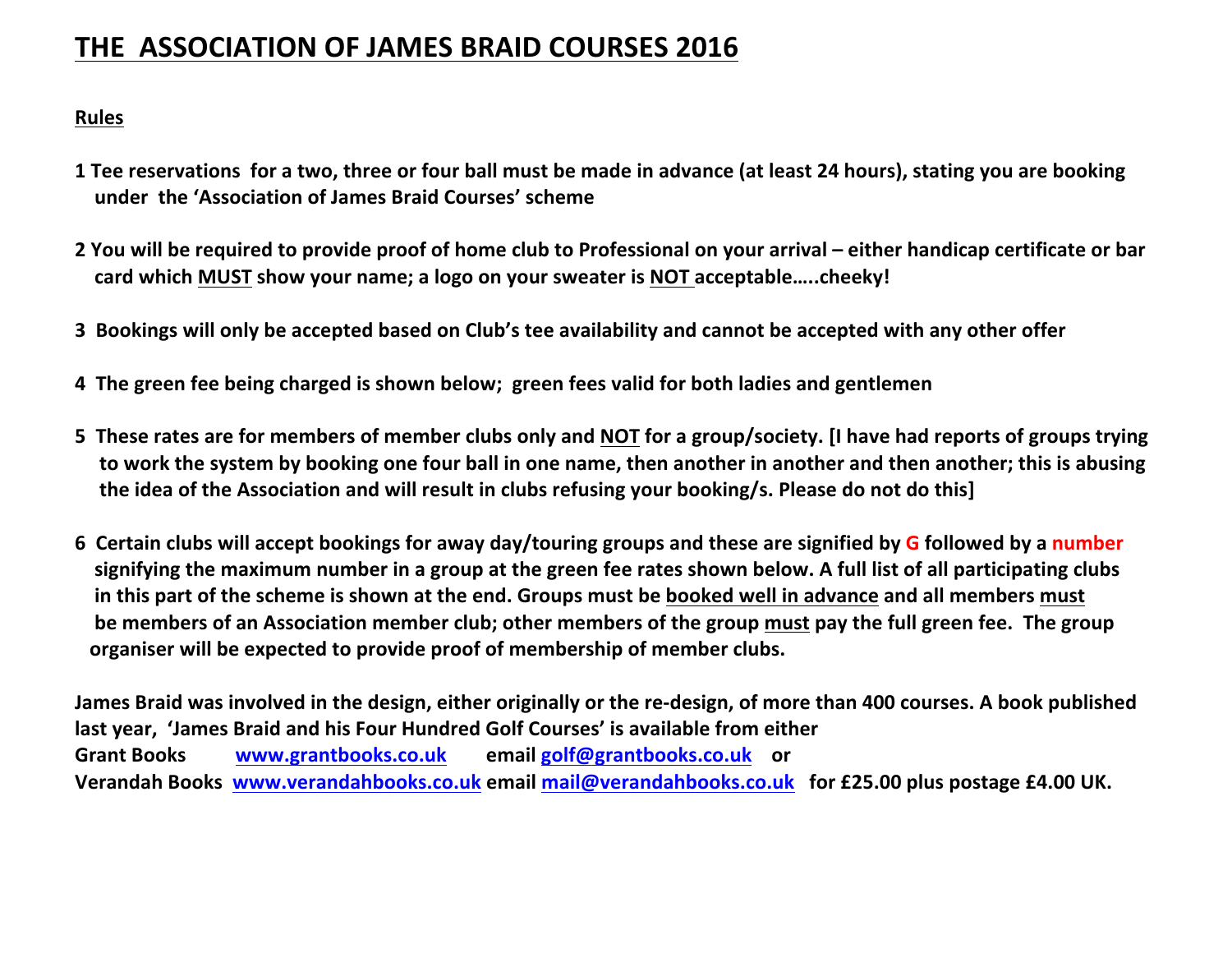|                | <b>COURSE</b>            | <b>ADDRESS OF</b>                                                                                                | <b>CONTACT</b>                                                                           | <b>GREEN FEE</b>                                                                                                 |
|----------------|--------------------------|------------------------------------------------------------------------------------------------------------------|------------------------------------------------------------------------------------------|------------------------------------------------------------------------------------------------------------------|
| <b>COUNTRY</b> | <b>NAME</b>              | <b>COURSE</b>                                                                                                    | <b>DETAILS</b>                                                                           | <b>RATE OFFERED</b>                                                                                              |
| U.S.A          | <b>The Saint Andrews</b> | 10 Old Jackson Avenue<br>Hastings-on-Hudson<br><b>New York</b><br>10706                                          | 001 (914) 478 3475<br>gbisconti@saintandrewsgolfclub.com<br>www.saintandrewsgolfclub.com | \$70<br>Fri, Sat, Sun, Hols \$95<br>plus \$30.00 for a Golf<br><b>Buggy (closed Mon.)</b><br>Forecaddie required |
| <b>WALES</b>   | Aberdovey                | Aberdovey<br>Gwynedd<br><b>LL35 ORT</b>                                                                          | 01654 767 493<br>sec@aberdoveygolf.co.uk<br>www.aberdoveygolf.co.uk                      | £35.00<br>[£25.00 Nov-Mar]                                                                                       |
| <b>WALES</b>   | <b>Brecon</b>            | <b>Newton Park</b><br><b>Llanfaes</b><br><b>Powys</b><br>LD3 8PA                                                 | 01874 622004<br>info@brecongolfclub.org.uk<br>www.brecongolfclub.org.uk                  | £11.00                                                                                                           |
| <b>WALES</b>   | <b>Dinas Powis</b>       | <b>Old Highwalls</b><br><b>Highwalls Road</b><br><b>Dinas Powis</b><br><b>South Glamorgan</b><br><b>CF64 4AJ</b> | 02920 513 682<br>dinaspowisgolfclub@yahoo.co.uk<br>www.dpgc.co.uk                        | £15.00                                                                                                           |
| <b>WALES</b>   | Glamorganshire           | <b>Laverock Road</b><br>Penarth<br><b>South Glamorgan</b><br><b>CF64 5UP</b>                                     | 02920701185<br>manager@glamorganshiregolfclub.co.uk<br>www.glamorganshiregolfclub.co.uk  | £18.00<br>[£20.00 w/ends]                                                                                        |
| <b>WALES</b>   | Holyhead                 | <b>Trearddur Bay</b><br>Anglesey<br><b>LL65 2YL</b>                                                              | 01407762022<br>holyheadgolfclub@tiscali.co.uk<br>www.holyheadgolfclub.co.uk              | £20.00<br>$[w/e \& B/H]$<br>£25.00]                                                                              |
| <b>WALES</b>   | <b>Langland Bay</b>      | <b>Langland Bay Road</b><br><b>Mumbles</b><br><b>Swansea</b><br><b>SA3 4QR</b>                                   | 01792 361721<br>info@langlandbaygolfclub.com<br>www.langlandbaygolfclub.com              | <b>Winter £17.00</b><br>[w/e £20.00]<br>Summer £30.00<br>[w/e £40.00]                                            |
| <b>WALES</b>   | <b>Llandrindod Wells</b> | <b>Golf Links Road</b><br><b>Llandrindod Wells</b><br><b>Powys</b><br><b>LD1 5NY</b>                             | 01597822247<br>secretary@lwgc.co.uk<br>www.lwgc.co.uk                                    | <b>Winter £15.00</b><br>[Nov – March]<br>Summer £20.00                                                           |
|                |                          |                                                                                                                  |                                                                                          |                                                                                                                  |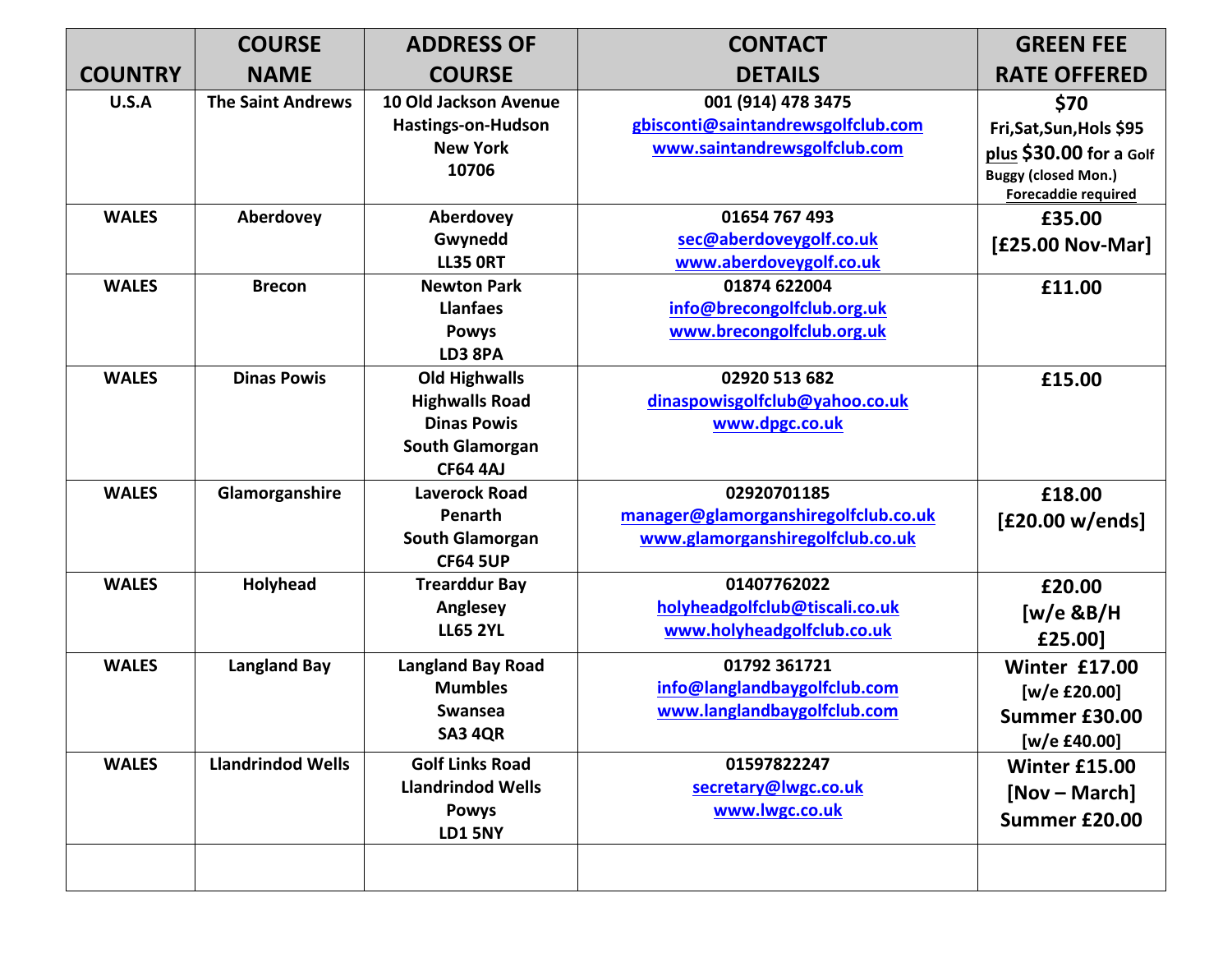| <b>WALES</b> | <b>Maesdu</b>         | <b>Hospital Road</b>   | 01492 876450                         | £20.00 Mon-Fri, £25      |
|--------------|-----------------------|------------------------|--------------------------------------|--------------------------|
|              |                       | Llandudno              | enquiries@maedugolfclub.co.uk        | $w/ends$ , Apr – Oct]    |
|              |                       | <b>North Wales</b>     | www.maesdugolfclub.co.uk             | £15.00[any day, Nov-     |
|              |                       | <b>LL30 1HU</b>        |                                      | Mar]                     |
| <b>WALES</b> | <b>Maesteg</b>        | <b>Neath Road</b>      | 01656 812002 /812003 /734106         | £15.00                   |
|              |                       | <b>Maesteg</b>         | manager@maesteg-golf.co.uk           | [£10.00 Nov-Mar]         |
|              |                       | <b>Bridgend</b>        | or garethlawgolf@hotmail.com         |                          |
|              |                       | S. Wales               | www.maesteg-golf.co.uk               |                          |
|              |                       | <b>CF34 9PR</b>        |                                      |                          |
| <b>WALES</b> | <b>Morlais Castle</b> | Pant                   | 01685 722822                         | £15.00                   |
|              |                       | <b>Merthyr Tydfil</b>  | info@morlaisgolf.com                 | $[£20.00 w/e$ and        |
|              |                       | <b>CF48 2UY</b>        | www.morlaiscastlegolf.co.uk          | $B/H$ ]                  |
| <b>WALES</b> | <b>Neath</b>          | Cadexton               | 01639 633693                         | Apr-Oct £21.00           |
|              |                       | <b>Neath</b>           | Info@neathgolfclub.co.uk             | w/e £26.00               |
|              |                       | <b>West Glamorgan</b>  | www.neathgolfclub.co.uk              | Nov - Mar £16.00 w/e £21 |
|              |                       | <b>SA10 8AH</b>        |                                      | G10                      |
|              |                       |                        |                                      |                          |
| <b>WALES</b> | Old Colwyn            | <b>Woodland Avenue</b> | 07795 595441                         | £10.00                   |
|              |                       | Old Colwyn             | oldcolwyngolfclub@gmail.com          | [w/e $£14.00]$           |
|              |                       | Conwy                  | www.oldcolwyngolfclub.com            |                          |
|              |                       | Clwyd                  |                                      |                          |
|              |                       | <b>LL29 9NL</b>        |                                      |                          |
| <b>WALES</b> | Pennard               | 2 Southgate Road       | 01792 233451/233131 (option 2 or 4)  | £35.00 w/days £40        |
|              |                       | Southgate              | sec@pennardgolfclub.com              | w/e Mar-Oct [£20 &       |
|              |                       | Swansea SA3 2BT        | www.pennardgolfclub.com              | £25 w/e Nov-Feb]         |
| <b>WALES</b> | Porthmadog            | Morfa Bychan           | 01766 514124 (pro-shop 01766 513828) | £20.00                   |
|              |                       | Porthmadog             | secretary@porthmadog-golf-club.co.uk | w/e & B Hols £25.00      |
|              |                       | Gwynedd LL49 9UU       | www.porthmadog-golf-club.co.uk       | [winter £12.50 and       |
|              |                       |                        |                                      | £15.00]                  |
| <b>WALES</b> | Pwllheli              | <b>Golf Road</b>       | 01758 701644                         | £20.00                   |
|              |                       | Pwllheli               | admin@pwllheligolfclub.co.uk         | [winter £10.00]          |
|              |                       | Gwynedd                | www.clwbgolffpwllheli.com            |                          |
|              |                       | <b>LL53 5PS</b>        |                                      |                          |
| <b>WALES</b> | Rhyl                  | <b>Coast Road</b>      | 01745 353171                         | £12.00                   |
|              |                       | Rhyl                   | rhylgolfclub@btconnect.com           | 36holes £15.00           |
|              |                       | Denbighshire LL18 3RE  | www.rhylgolfclub.co.uk               |                          |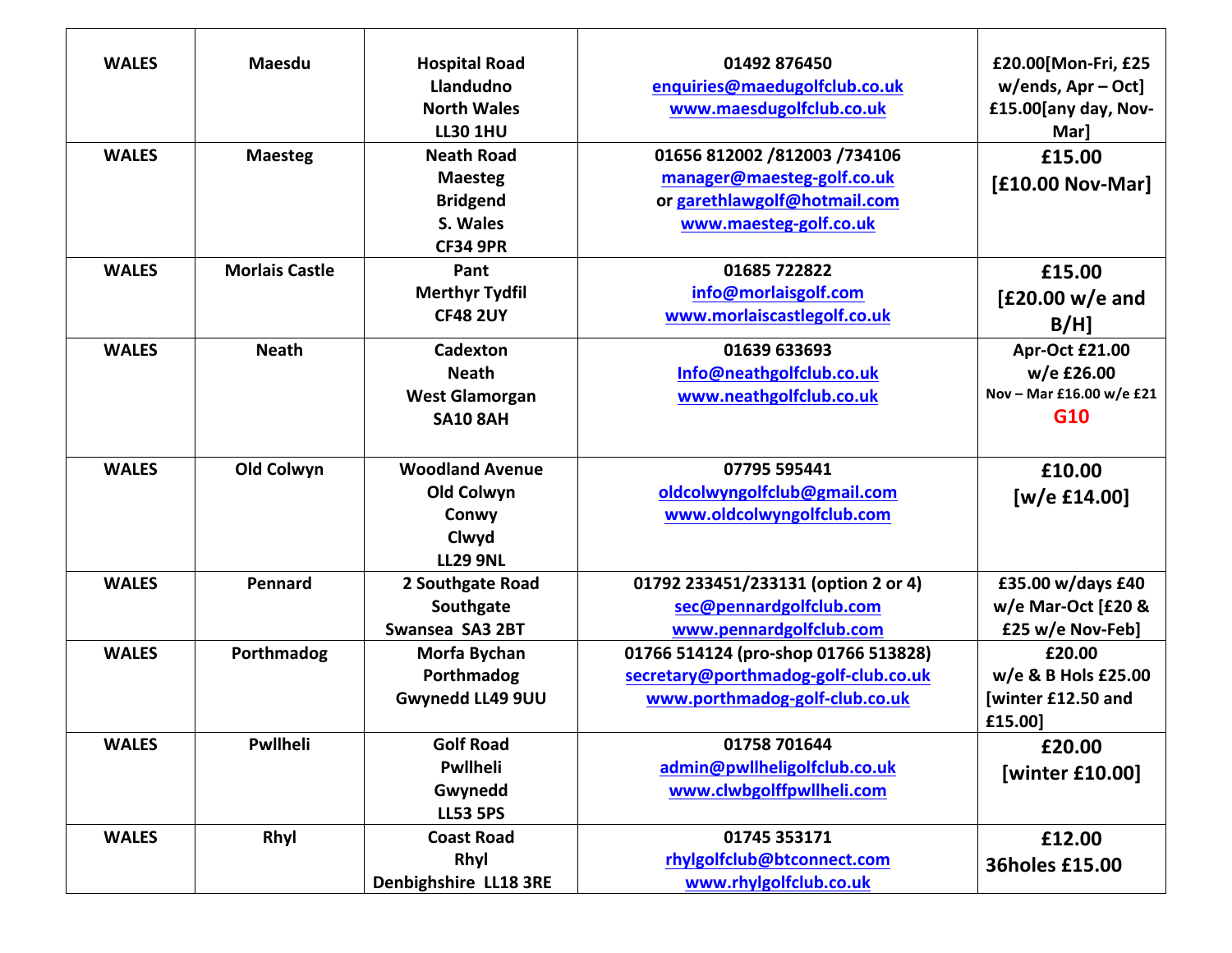|                |                      |                           |                                      | [winter £10.00]       |
|----------------|----------------------|---------------------------|--------------------------------------|-----------------------|
| <b>WALES</b>   | <b>St. Deiniol</b>   | Pen-y-Bryn                | 01248 353098                         | £12.50 m/wk,          |
|                |                      | <b>Bangor</b>             | secretary@st-deiniol.co.uk           | £15 w/end [Apr-Sept]  |
|                |                      | Gwynedd                   | www.st-deiniol.co.uk                 | £10.00 [Oct-Mar]      |
|                |                      | <b>LL57 1PX</b>           |                                      | G12                   |
| <b>WALES</b>   | <b>Tenby</b>         | <b>The Burrows</b>        | 01834 844 447                        | £20.00                |
|                |                      | <b>Tenby</b>              | info@tenbygolf.co.uk                 | <b>Winter £15.00</b>  |
|                |                      | Pembrokeshire             | www.tenbygolf.co.uk                  | G12                   |
|                |                      | <b>SA70 7NP</b>           |                                      |                       |
| <b>WALES</b>   | <b>The</b>           | <b>Llanfoist</b>          | 01873 852606                         | £23.00                |
|                | Monmouthshire        | Abergavenny               | monmouthshiregc@btconnect.com        | <b>Winter £12.50</b>  |
|                |                      | Gwent                     | www.monmouthshiregolfclub.co.uk      | [Nov-March]           |
|                |                      | NP7 9HE                   |                                      | Week days only        |
| <b>WALES</b>   | Welshpool            | Y Golfa                   | 01938 850249                         | £12.50                |
|                |                      | Welshpool                 | welshpool.golfclub@btconnect.com     | [weekdays & winter    |
|                |                      | <b>Powys</b>              | www.welshpoolgolfclub.co.uk          | week-ends]            |
|                |                      | <b>SY21 9AQ</b>           |                                      | £15.00[summer w/e]    |
| <b>WALES</b>   | <b>Wenvoe Castle</b> | Wenvoe                    | 029 20594371 (option 1 Sec; 2 Pro.)  | £20.00                |
|                |                      | <b>Cardiff</b>            | secretary@wenvoecastlegolfclub.co.uk | [call for price w/end |
|                |                      | <b>CF5 6BE</b>            | www.wenvoecastlegolfclub.co.uk       | and winter offers]    |
| <b>WALES</b>   | Wrexham              | <b>Holt Road</b>          | 01978 364268                         | £15.00                |
|                |                      | Wrexham                   | info@wrexhamgolfclub.co.uk           |                       |
|                |                      | <b>LL13 9SB</b>           | www.wrexhamgolfclub.co.uk            |                       |
| <b>IRELAND</b> | <b>Bangor</b>        | <b>Broadway</b>           | 02891 270922                         | £17.00                |
|                |                      | <b>Bangor County Down</b> | office@bangorgolfclubni.co.uk        | <b>Mon-Friday</b>     |
|                |                      | <b>Northern Ireland</b>   | www.bangorgolfclubni.co.uk           |                       |
|                |                      | <b>BT20 4RH</b>           |                                      | Sunday<br>£22.00      |
| <b>IRELAND</b> | <b>Bentra</b>        | Slaughterford Rd.         | 02893 378 996                        | £10.00                |
|                | (Formerly            | Whitehead                 | mail@bentragolf.co.uk                | $[w/e$ £14.00]        |
|                | <b>Whitehead</b> )   | Antrim                    | www.bentragolf.co.uk                 |                       |
|                |                      | <b>BT38 9TG</b>           |                                      |                       |
| <b>IRELAND</b> | <b>Dundalk</b>       | <b>Blackrock</b>          | 00353 0429321731                     | 25 euro               |
|                |                      | <b>Dundalk</b>            | teetimes@dundalkgolfclub.ie          | [w/e 30 euro]         |
|                |                      | Co. Louth                 | www.dundalkgolfclub.ie               |                       |
|                |                      |                           |                                      |                       |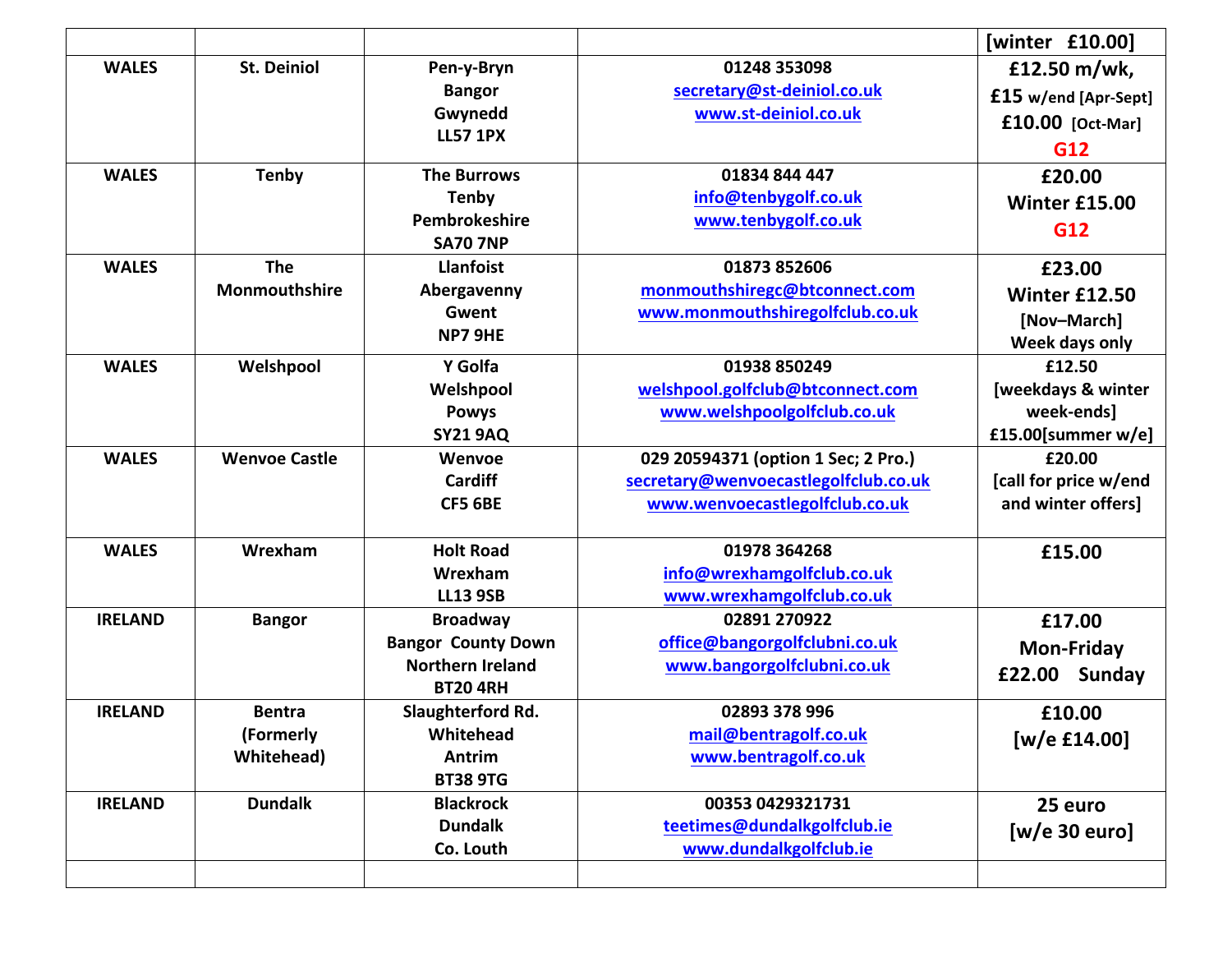| <b>IRELAND</b><br><b>IRELAND</b> | Grange<br>Howth          | Rathfarnham<br>Dublin 16<br><b>St Fintans</b><br><b>Carrickbrack Road</b><br><b>Sutton</b><br><b>Dublin</b> | 00353 (1) 4932889<br>administration@grangegolfclub.ie<br>www.grangegc.com<br>00353 18323055<br>gm@howthgolfclub.ie<br>www.howthgolfclub.ie | 40 euro<br><b>Not Tues or Sat</b><br>[30 euro winter]<br>25 Euro |
|----------------------------------|--------------------------|-------------------------------------------------------------------------------------------------------------|--------------------------------------------------------------------------------------------------------------------------------------------|------------------------------------------------------------------|
| <b>IRELAND</b>                   | <b>Kirkistown Castle</b> | 142 Main Road<br>Cloughey<br><b>Newtownards</b><br>Co. Down BT22 1JA                                        | 028 4277 1233<br>kirkistowngc@btconnect.com<br>www.linksgolfkirkistown.com                                                                 | £15.00 [Mon-Fri]<br>£20.00<br>[Sat, Sun, B/Hol]                  |
| <b>IRELAND</b>                   | <b>Mullingar</b>         | <b>Belvedere</b><br><b>Mullingar</b><br><b>Westmeath, Eire</b>                                              | 00353 44934 8366<br>mullingargolfclub@hotmail.com<br>www.mullingargolfclub.com                                                             | 20 Euro                                                          |
| <b>IRELAND</b>                   | <b>Newlands</b>          | <b>Newlands Cross</b><br>Dublin 22<br><b>Eire</b>                                                           | 00353 01459 3157<br>office2ngc@eircom.net<br>www.newlandsgolfclub.com                                                                      | 30 Euro                                                          |
| <b>IRELAND</b>                   | <b>Tullamore</b>         | <b>Brookfield</b><br><b>Tullamore</b><br>Co. Offaly, Eire                                                   | 00353 57932 1439<br>tullamoregolfclub@eircom.net<br>www.tullamoregolfclub.ie                                                               | 25 Euro                                                          |
| <b>IRELAND</b>                   | Waterford                | <b>Newrath</b><br>Waterford<br><b>Eire</b>                                                                  | 00353 5187 6748<br>info@waterfordgolfclub.com<br>www.waterfordgolfclub.com                                                                 | 20 Euro<br>[w/e 25]                                              |
| <b>SCOTLAND</b>                  | Aberfeldy                | <b>Taybridge Road</b><br>Aberfeldy<br><b>PH15 2BH</b>                                                       | 01887 820535<br>aberfeldygolfclub@btconnect.com<br>www.aberfeldy-golfclub.co.uk                                                            | £12.50<br><b>[weekends</b><br>£15.00]<br>G12                     |
| <b>SCOTLAND</b>                  | <b>Airdrie</b>           | 111 Glenmavis Road<br>Airdrie,<br>ML6 0PQ                                                                   | 01236 762195 or 754360<br>airdriegolfclub@gmail.com<br>www.theairdriegolfclub.com                                                          | £10.00<br>[w/e &BH £12.50]                                       |
| <b>SCOTLAND</b>                  | <b>Alloa</b>             | <b>Schawpark</b><br><b>Golf Course</b><br><b>Sauchie</b><br>Alloa                                           | 01259 724476<br>www.alloagolfclub.co.uk<br>proshop@alloagolfclub.co.uk                                                                     | £15.00<br>G12                                                    |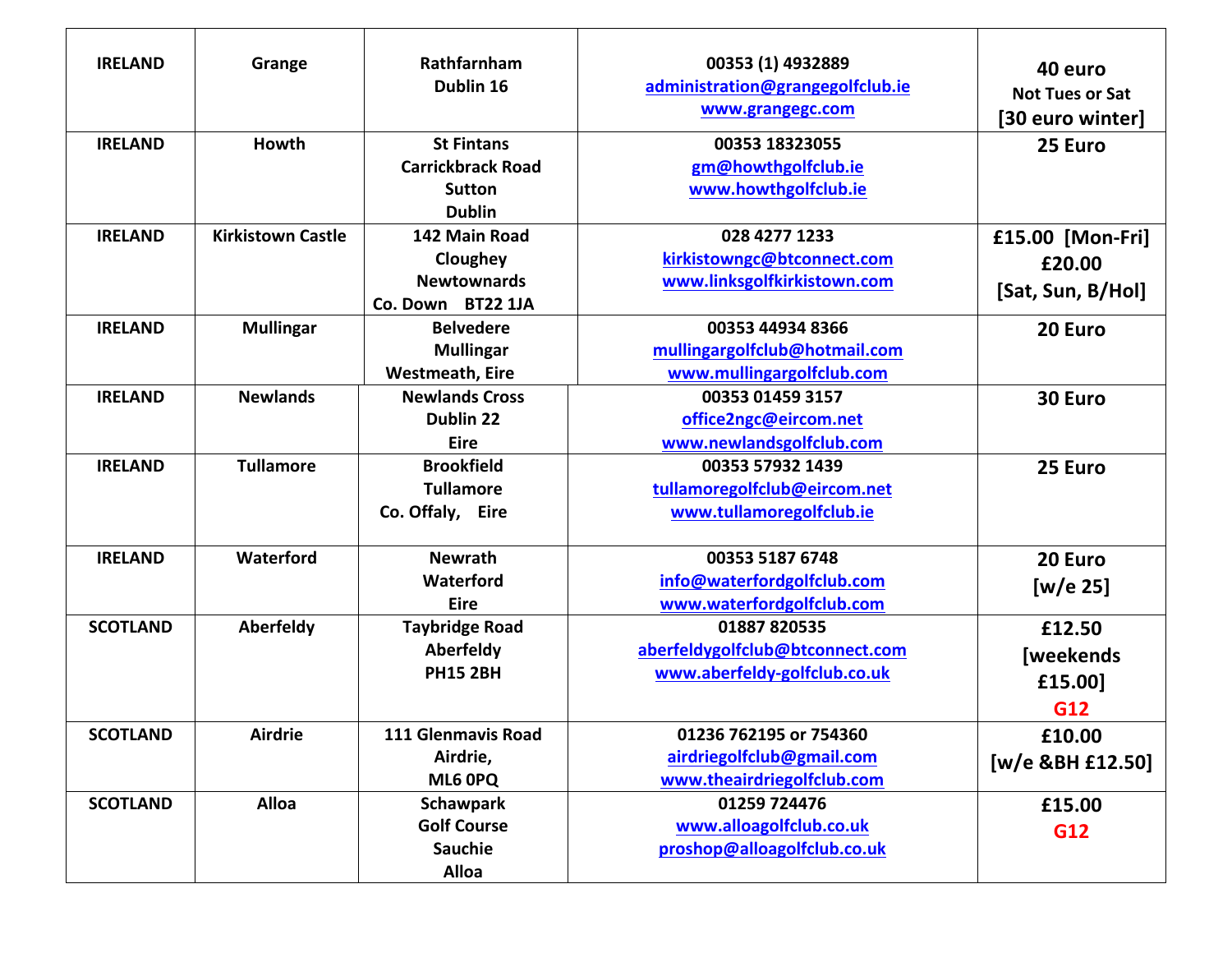|                 |                        | <b>FK103AX</b>          |                                                |                            |
|-----------------|------------------------|-------------------------|------------------------------------------------|----------------------------|
| <b>SCOTLAND</b> | Alyth                  | Pitcrocknie             | 01828 632268                                   | £20.00                     |
|                 |                        | Alyth                   | info@alythgolfclub.co.uk                       |                            |
|                 |                        | <b>PH11 8HF</b>         | www.alythgolfclub.co.uk                        |                            |
| <b>SCOTLAND</b> | <b>Arbroath</b>        | <b>Elliott</b>          | 01241 875837                                   | £18.00                     |
|                 |                        | <b>Arbroath</b>         | Lindsay.ewart@btconnect.com                    | [Mon-Fri]                  |
|                 |                        | <b>DD11 2PE</b>         | www.arbroathgolfcourse.com                     | [w/e £20.50]               |
| <b>SCOTLAND</b> | <b>Baberton</b>        | <b>50 Baberton Ave</b>  | 0131 453 3555                                  | £15.00                     |
|                 |                        | <b>Juniper Green</b>    | manager@baberton.co.uk                         | [not before 2pm at         |
|                 |                        | Edinburgh               | www.babertongolfclub.com                       | weekends]                  |
|                 |                        | <b>EH14 5DU</b>         |                                                |                            |
| <b>SCOTLAND</b> | <b>Balnagask</b>       | <b>St Fitticks Road</b> | 01224 876407                                   | £10.00                     |
|                 |                        | Aberdeen                | www.sportsaberdeen.co.uk                       |                            |
|                 |                        | <b>AB11 8TN</b>         |                                                |                            |
| <b>SCOTLAND</b> | <b>Bathgate</b>        | <b>Edinburgh Road</b>   | 01506 630505                                   | £15.00                     |
|                 |                        | <b>Bathgate</b>         | Bathgate.golfclub@lineone.net                  | [Mon – Fri only]           |
|                 |                        | <b>West Lothian</b>     | www.bathgategolfclub.com                       |                            |
|                 |                        | <b>EH48 1BA</b>         |                                                |                            |
| <b>SCOTLAND</b> | <b>Belleisle Park</b>  | <b>Doonfoot Road</b>    | 01292 616255 (central number for 3 courses, so | <b>Belleisle</b>           |
|                 |                        | Ayr                     | identify which one please)                     | May -Sept £16.00           |
|                 |                        | <b>Ayrshire</b>         | golf.bookings@golfayrshire.com                 | Apr and Oct£12.00          |
|                 |                        | <b>KA74DU</b>           | (identify which course to be played in emails  | Nov $-$ Mar £11.00         |
|                 |                        |                         | please)                                        | G32                        |
|                 |                        |                         | www.golfsouthayrshire.com                      | ****                       |
|                 |                        |                         |                                                |                            |
|                 |                        |                         |                                                | <b>Seafield</b>            |
|                 |                        |                         |                                                | $May - Sept f10.00$        |
|                 |                        |                         |                                                | Apr and Oct £7.50          |
|                 |                        |                         |                                                | <b>Nov-Mar £7.75</b>       |
|                 |                        |                         |                                                | G32                        |
|                 |                        |                         |                                                | Juniors need a valid CONGU |
|                 |                        |                         |                                                | handicap to play Belleisle |
| <b>SCOTLAND</b> | <b>The Blairgowrie</b> | <b>Golf Course Road</b> | 01250 872622                                   | <b>Rosemount £40.00</b>    |
|                 |                        | Rosemount               | office@theblairgowriegolfclub.co.uk            | Lansdowne £40.00           |
|                 |                        | <b>Blairgowrie</b>      | www.theblairgowriegolfclub.co.uk               |                            |
|                 |                        | <b>PH10 6LG</b>         | N.B. Bookings can only be made 2 months in     |                            |
|                 |                        |                         | advance                                        |                            |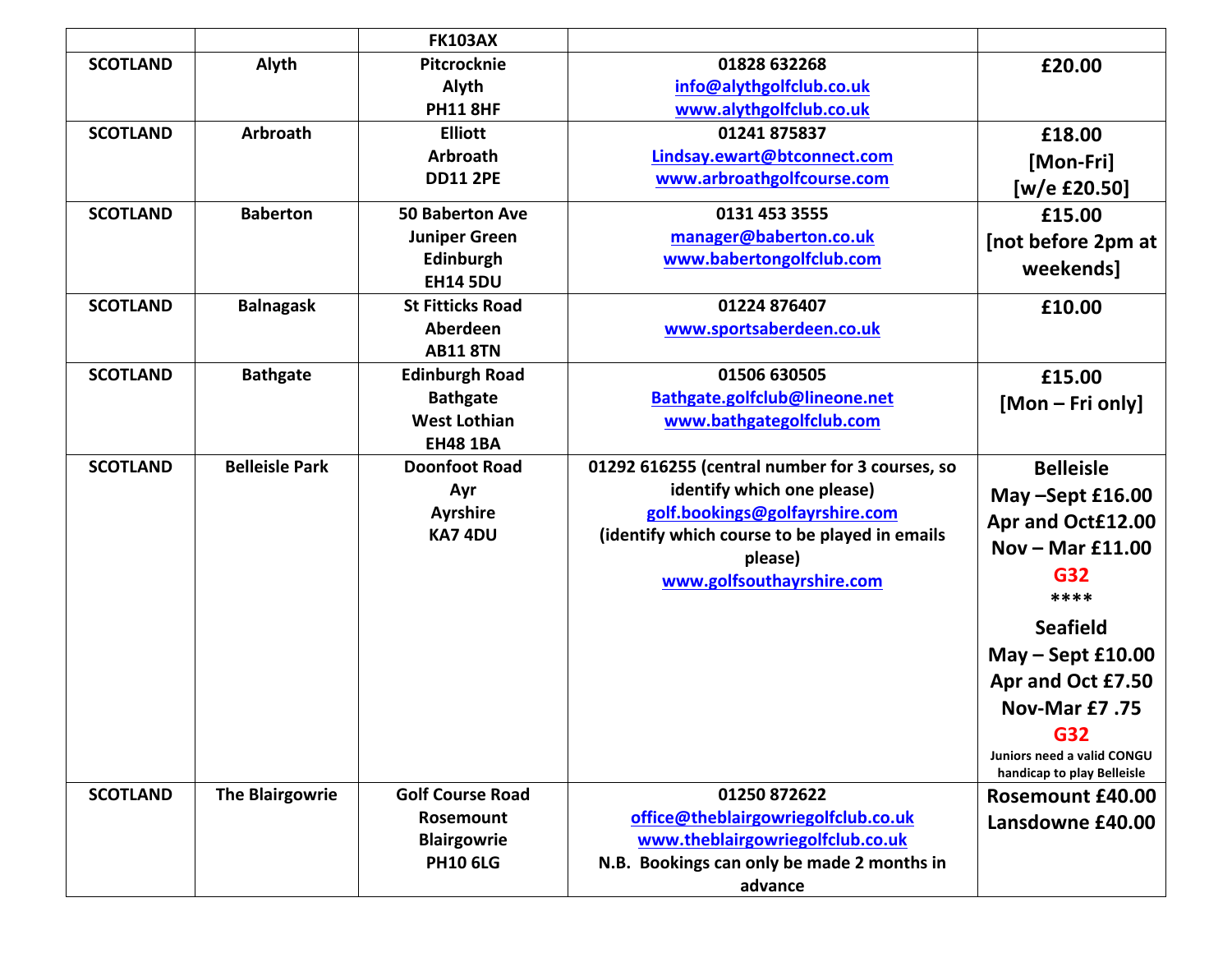| <b>SCOTLAND</b> | <b>Boat of Garten</b>    | <b>Golf and Tennis Club</b> | 01479 831282 (option 1)                  | £150.00             |
|-----------------|--------------------------|-----------------------------|------------------------------------------|---------------------|
|                 |                          | <b>Boat of Garten</b>       | office@boatgolf.com                      |                     |
|                 |                          | <b>Inverness-shire</b>      | www.boatgolf.com                         | [for a 4 ball, Mon  |
|                 |                          | <b>PH24 3BQ</b>             |                                          | $-$ Fri from 2p.m.] |
| <b>SCOTLAND</b> | <b>Brechin</b>           | <b>Trinity</b>              | 01356 625270                             |                     |
|                 |                          | <b>Brechin</b>              | brechingolfclub@tiscali.co.uk            | £15.00              |
|                 |                          |                             |                                          |                     |
|                 |                          | <b>Angus</b>                | www.brechingolfclub.co.uk                |                     |
|                 |                          | <b>DD97PD</b>               |                                          |                     |
| <b>SCOTLAND</b> | <b>Broomieknowe</b>      | 36 Golf Course Rd.          | 0131 660 2035 or 0131 663 9317           | £12.00              |
|                 |                          | <b>Bonnyrigg</b>            | mark.patchett@broomieknowe.com           | [£15.00 w/ends]     |
|                 |                          | Midlothian,                 | www.broomieknowe.com                     |                     |
|                 |                          | <b>EH19 2HZ</b>             |                                          |                     |
|                 |                          |                             |                                          |                     |
| <b>SCOTLAND</b> | <b>Brora</b>             | <b>Golf Road</b>            | 01408 621417                             | £25.00              |
|                 |                          | <b>Brora</b>                | secretary@broragolf.co.uk                | [w/e £27.50]        |
|                 |                          | <b>Sutherland</b>           | www.broragolf.co.uk                      |                     |
|                 |                          | KW9 6QS                     |                                          |                     |
|                 |                          |                             |                                          |                     |
| <b>SCOTLAND</b> | <b>Bruntsfield Links</b> | <b>32 Barnton Avenue</b>    | 0131336 1479                             | £35.00              |
|                 | <b>Golfing Society</b>   | Edinburgh                   | Secretary@bruntsfield.sol.co.uk          | [w/e £40.00]        |
|                 |                          | <b>EH4 6JH</b>              | www.bruntsfieldlinks.co.uk               | G40                 |
|                 |                          |                             |                                          |                     |
|                 |                          |                             |                                          |                     |
| <b>SCOTLAND</b> | <b>Buchanan Castle</b>   | <b>Drymen</b>               | 01360 660 330                            | £21.00              |
|                 |                          | Glasgow                     | proshop@buchanancastlegolfclub.co.uk     | [w/e £23.50]        |
|                 |                          | <b>G63 OHY</b>              | www.buchanancastlegolfclub.co.uk         | G16                 |
| <b>SCOTLAND</b> | <b>Burntisland</b>       | <b>Dodhead</b>              | 01592872116                              | £15.00              |
|                 |                          | <b>Burntisland</b>          | pro@burntislandgolfhouseclub.co.uk       | [w/e £18.00]        |
|                 |                          | <b>Fife</b>                 | www.burntislandgolfhouseclub.co.uk       | G12                 |
|                 |                          | KY3 9LQ                     | The World's 10 <sup>th</sup> oldest club |                     |
| <b>SCOTLAND</b> | <b>Caldwell</b>          | <b>The Clubhouse</b>        | 01505 850616                             | £17.50              |
|                 |                          | <b>Uplawmoor</b>            | secretary@caldwellgolfclub.net           |                     |
|                 |                          | Glasgow                     | www.caldwellgolfclub.com                 |                     |
|                 |                          | <b>G78 4AU</b>              |                                          |                     |
|                 |                          |                             |                                          |                     |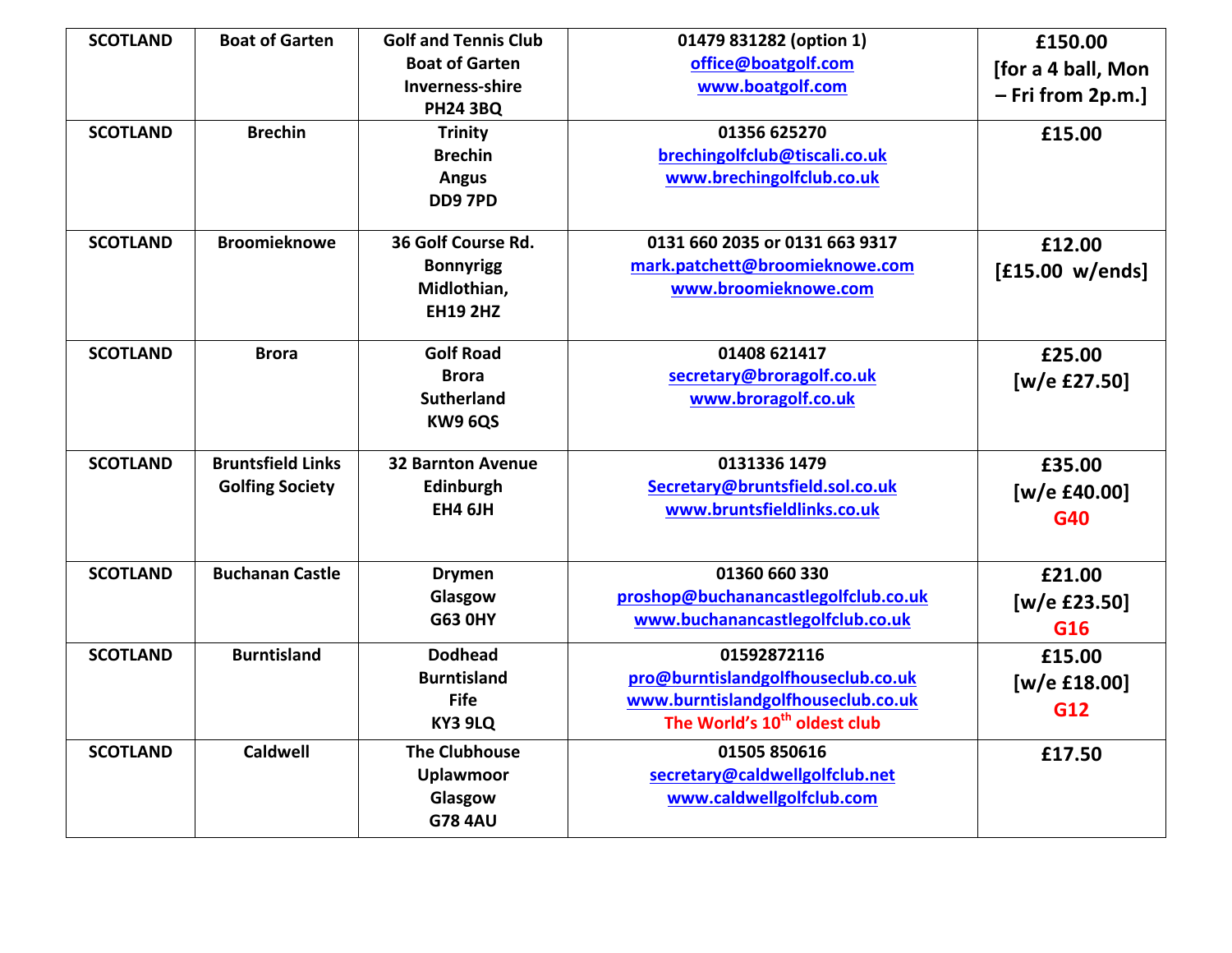| <b>SCOTLAND</b> | <b>Cardross</b>                      | <b>Main Road</b><br><b>Cardross</b><br><b>Dumbarton</b>                                                      | 01389 841350<br>golf@cardross.com<br>www.cardross.com                                                   | £15.00<br>G12<br>Over 12 £20 pp                            |
|-----------------|--------------------------------------|--------------------------------------------------------------------------------------------------------------|---------------------------------------------------------------------------------------------------------|------------------------------------------------------------|
| <b>SCOTLAND</b> | <b>Cathcart Castle</b>               | <b>Dunbartonshire G82 5LB</b><br><b>Mearns Road</b><br><b>Clarkston</b><br><b>G76 7YL</b><br>Glasgow         | 0141 638 9449<br>secretary@cathcartcastle.com<br>www.cathcartcastle.com                                 | £20.00<br>[£30.00 w/ends]<br>G12                           |
| <b>SCOTLAND</b> | <b>Cathkin Braes</b>                 | <b>Cathkin Road</b><br>Rutherglen<br>Glasgow<br><b>G73 4SE</b>                                               | 01410634 0650<br>secretary@cathkinbraesgolfclub.co.uk<br>www.cathkinbraesgolfclub.co.uk                 | £20.00<br>[Mon and Wed,<br>between 10am &<br>2pm]          |
| <b>SCOTLAND</b> | Cawder<br>(Keir & Cawder<br>Courses) | <b>Cadder Road</b><br><b>Bishopbriggs</b><br>G64 3QD<br>Glasgow                                              | 0141 761 1281<br>secretary@cawdergolfclub.com<br>www.cawdergolfclub.com                                 | <b>Keir £15.00</b><br>Cawder £20.00                        |
| <b>SCOTLAND</b> | <b>Cochrane Castle</b>               | <b>Scott Avenue</b><br>Craigston<br>Johnstone<br><b>Renfrewshire PA5 OHF</b>                                 | 01505 328465<br>alanjlogan@hotmail.com<br>www.cochranecastle.com                                        | £17.50<br>[weekdays and<br><b>Sunday after 12</b><br>noon] |
| <b>SCOTLAND</b> | <b>Colville Park</b>                 | <b>New Jerviston House</b><br><b>Jerviston Estate</b><br><b>Merry Street</b><br><b>Motherwell</b><br>ML1 3HW | 01698 265779<br>secretary@colvillepark.co.uk<br>www.colvillepark.co.uk                                  | £15.00                                                     |
| <b>SCOTLAND</b> | Comrie                               | <b>Laggan Braes</b><br>Comrie<br>Perthshire<br><b>PH6 2LR</b>                                                | 01764 670055<br>www.comriegolf.co.uk<br>info@comriegolf.co.uk                                           | £15.00<br><b>G12 not Saturday</b>                          |
| <b>SCOTLAND</b> | Cowal                                | <b>Ardenslate Road</b><br><b>Kirn</b><br><b>Dunoon</b><br>Argyll<br><b>PA23 8LT</b>                          | 01369 705673<br>secretary@cowalgolfclub.com<br>www.cowalgolfclub.com<br>(please book through Secretary) | £15.00<br>£20.00 w/ends<br>$[Oct - Mar £10.00]$            |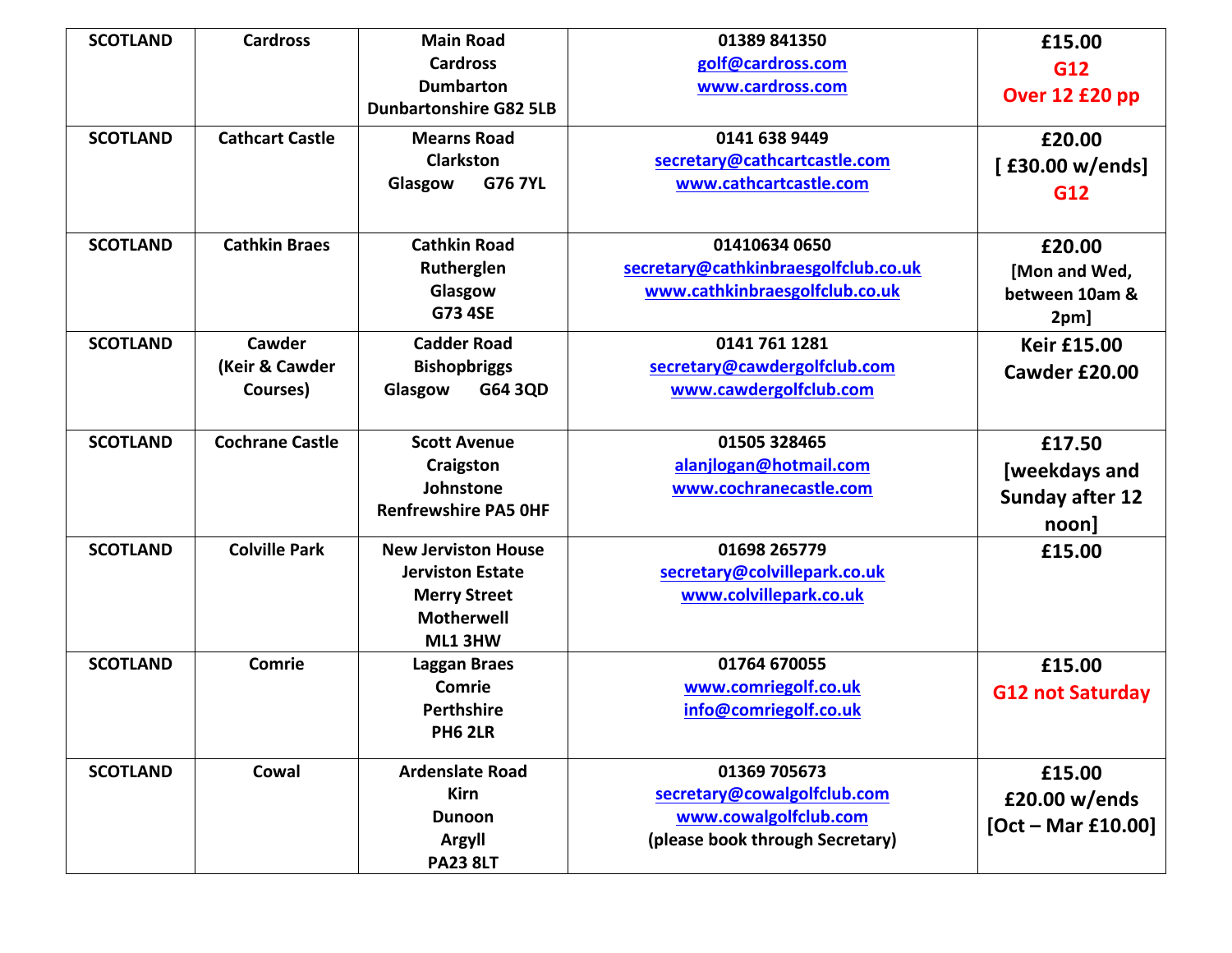| <b>SCOTLAND</b> | Cowglen                                 | 301 Barrhead Road<br>Glasgow<br><b>G43 1AU</b>                                                                 | 0141 632 7463<br>secretary@cowglengolfclub.co.uk<br>www.cowglengolfclub.co.uk                          | £20.00<br>[week day only]                                                                        |
|-----------------|-----------------------------------------|----------------------------------------------------------------------------------------------------------------|--------------------------------------------------------------------------------------------------------|--------------------------------------------------------------------------------------------------|
| <b>SCOTLAND</b> | <b>Craigmillar Park</b>                 | 1 Observatory Road<br>Edinburgh<br>EH9 3HG                                                                     | 0131 667 0047 or 0131 667 2850 (Prof.)<br>secretary@craigmillarpark.co.uk<br>www.craigmillarpark.co.uk | £12.00<br>G20                                                                                    |
| <b>SCOTLAND</b> | <b>Crieff</b>                           | <b>Perth Road</b><br><b>Crieff</b><br><b>Perth and Kinross</b><br>PH7 3LR                                      | 01764 652909<br>bookings@crieffgolf.co.uk<br>www.crieffgolf.co.uk                                      | <b>Ferntower after</b><br>11.00 am £20.00<br>[Fri-Sun £25.00]<br>£10.00 winter<br><b>Nov-Feb</b> |
| <b>SCOTLAND</b> | <b>Crow Wood</b>                        | <b>Garnkirk House</b><br><b>Muirhead</b><br>Glasgow<br>G69 9JF                                                 | 0141 779 1943 or 0141 779 4954<br>crowwoodgolfclub@googlemail.com<br>www.crowwoodgolfclub.co.uk        | £10.00                                                                                           |
| <b>SCOTLAND</b> | <b>Dalmahoy</b><br><b>East and West</b> | <b>Marriott Dalamhoy</b><br><b>Hotel and Country Club</b><br><b>Kirknewton</b><br>Edinburgh<br><b>EH27 8EB</b> | 0131 335 8010<br>mhrs.edigs.golf@marriotthotels.com<br>www.marriottdalmahoy.co.uk                      | <b>East £25.00</b><br><b>West £20.00</b><br>[Mon-Fri & after<br>2.00pm Sat &Sun]                 |
| <b>SCOTLAND</b> | <b>Downfield</b>                        | <b>Turnberry Avenue</b><br><b>Dundee</b><br><b>DD2 3QP</b>                                                     | 01382 889246<br>downfieldpro@aol.com<br>www.downfieldgolf.com                                          | £32.50                                                                                           |
| <b>SCOTLAND</b> | <b>Drumpellier</b>                      | <b>Drumpellier Ave</b><br>Coatbridge<br><b>North</b><br>Lanarkshire<br><b>ML5 1RX</b>                          | 01236 424139<br>administrator@drumpelliergolfclub.com<br>www.drumpelliergolf.com                       | £20.00<br>[week days only<br>prior to 4.30 pm]<br>G20                                            |
| <b>SCOTLAND</b> | <b>Dullatur</b>                         | 1a Glendouglas Rd<br>Craigmarloch<br><b>Cumbernauld</b><br><b>G68 0DW</b>                                      | 01236 723230<br>generalmanager@dullaturgolf.com<br>www.dullaturgolf.com                                | £15.00                                                                                           |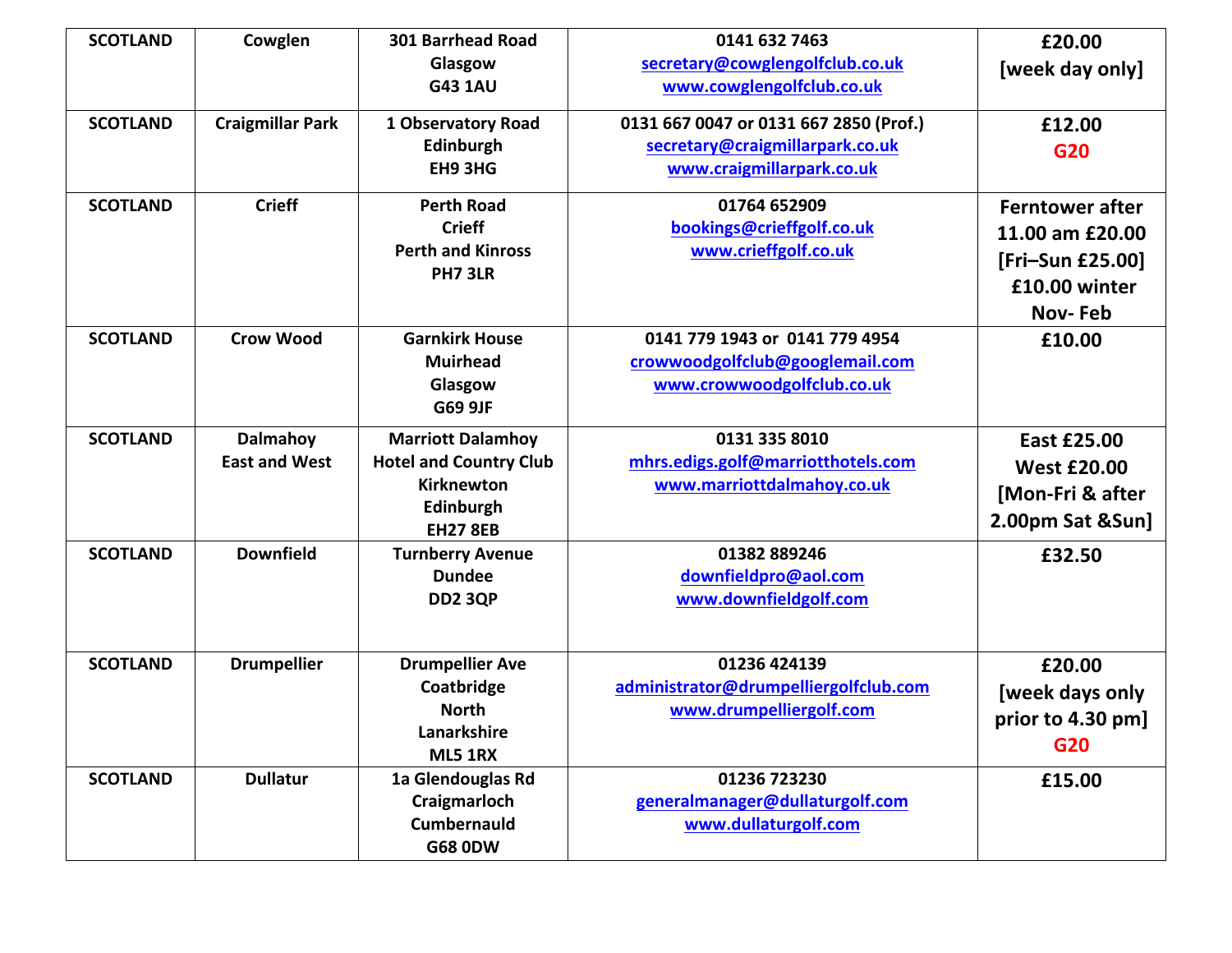| <b>SCOTLAND</b> | <b>Dumfries and</b><br>County | <b>Edinburgh Road</b><br><b>Dumfries</b><br><b>DG1 1JX</b>                             | 01387 268918 (Stuart Syme)<br>admin@thecounty.co.uk<br>www.thecounty.org.uk                                                                            | £20.00                                                                  |
|-----------------|-------------------------------|----------------------------------------------------------------------------------------|--------------------------------------------------------------------------------------------------------------------------------------------------------|-------------------------------------------------------------------------|
| <b>SCOTLAND</b> | <b>Dunblane New</b>           | <b>Perth Road</b><br><b>Dunblane</b><br><b>FK15 OLJ</b>                                | 01786 821521<br>secretary@dngc.co.uk<br>www.dngc.co.uk                                                                                                 | £20.00<br>max 8 at a time<br>Mon-Fri                                    |
| <b>SCOTLAND</b> | <b>East Renfrewshire</b>      | Pilmuir<br><b>Ayr Road</b><br><b>Newton Mearns</b><br>Glasgow<br><b>G77 6RT</b>        | 01355 500206<br>info@eastrengolfclub.co.uk<br>www.eastrengolfclub.co.uk                                                                                | £25.00<br>[weekdays only]                                               |
| <b>SCOTLAND</b> | Edzell                        | <b>High Street</b><br><b>Edzell</b><br><b>Angus</b><br>DD97TF                          | 01356 647283<br>secretary@edzellgolfclub.com<br>www.edzellgolfclub.com<br>not available to member clubs within 50 mile<br>radius of Edzell town centre | £22.50<br>[£24.50 at<br>w/ends]<br>£10.00 Nov $-$ Mar<br>Max party of 8 |
| <b>SCOTLAND</b> | <b>Elderslie</b>              | 63 Main Road<br><b>Elderslie</b><br>Renfrewshire<br><b>PA5 9AZ</b>                     | 01505 320032<br>eldersleigolfclub@btconnect.com<br>www.eldersliegolfclub.com                                                                           | £18.00                                                                  |
| <b>SCOTLAND</b> | <b>Erskine</b>                | <b>The Clubhouse</b><br><b>Golf Road</b><br><b>Bishopton</b><br>PA7 5PH                | 01505 862108<br>secretary_erskinegolfclub@BTconnect.com<br>www.erskinegolfclublimited.co.uk                                                            | £20.00<br>[Mon-Fri]                                                     |
| <b>SCOTLAND</b> | <b>Falkirk</b>                | <b>Carmuirs</b><br><b>136 Stirling Road</b><br><b>Falkirk</b><br><b>FK2 7YP</b>        | 01324 612219 or 01324 611061 (option 3)<br>secretary@falkirkgolfclub.co.uk<br>www.falkirkgolfclub.co.uk                                                | £15.00<br>[Monday – Friday]                                             |
| <b>SCOTLAND</b> | Forfar                        | <b>Cunninghill</b><br><b>Arbroath Road</b><br>Forfar<br><b>Angus</b><br><b>DD8 2LR</b> | 01307 465683<br>info@forfargolfclub.co.uk<br>www.forfargolfclub.co.uk                                                                                  | £18.00                                                                  |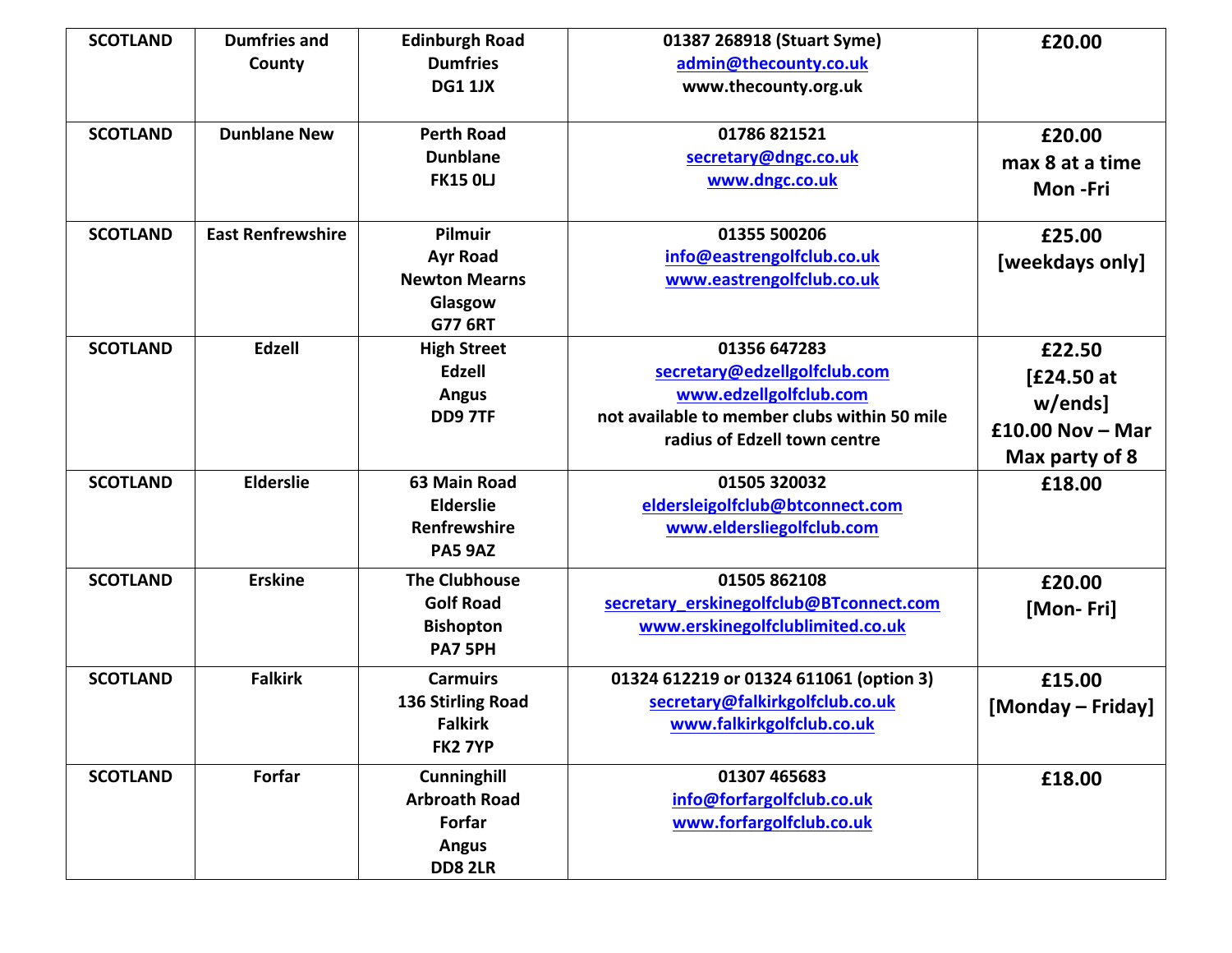| <b>SCOTLAND</b> | <b>Fortrose</b>    | <b>Ness Road East</b>      | 01381 620 529/620 733                                 | £22.50                    |
|-----------------|--------------------|----------------------------|-------------------------------------------------------|---------------------------|
|                 | & Rosemarkie       | <b>Fortrose</b>            | secretary@fortrosegolfclub.co.uk                      | [£25.00 w/e]              |
|                 |                    | <b>Ross-shire</b>          | www.fortrosegolfclub.co.uk                            | G28                       |
|                 |                    | <b>IV10 8SE</b>            |                                                       |                           |
| <b>SCOTLAND</b> | Fraserburgh        | <b>Philorth Links</b>      | 01346 516616                                          | £20.00 (£30 for 36        |
|                 |                    | Fraserburgh                | secretary@fraserburghgolfclub.org                     | holes) Sat after 2pm      |
|                 |                    | Aberdeenshire              | www.fraserburghgolfclub.org                           | £20 [winter £10.00]       |
|                 |                    | <b>AB43 8TL</b>            |                                                       |                           |
| <b>SCOTLAND</b> | <b>Galalshiels</b> | <b>Ladhope Recreation</b>  | Large groups 01896 755255 or preferably               | £10.00                    |
|                 |                    | Ground                     | thesimpsons.gala@btinternet.com                       | <b>Honesty box system</b> |
|                 |                    | <b>Galashiels TD1 2NJ</b>  | www.galashiels-golfclub.co.uk                         | After 3pm on Sats.        |
| <b>SCOTLAND</b> | Girvan             | <b>40 Golf Course Road</b> | 01292 616255 (central number for 3 courses, so        | £10.00                    |
|                 |                    | Girvan                     | please identify which course you want to play)        | Apr and Oct £7.50         |
|                 |                    | <b>Ayrshire</b>            | golf.bookings@golfsouthayrshire.com                   | Nov - March $£7.50$       |
|                 |                    | <b>KA26 9HW</b>            | (identify that it's Girvan you want to play in emails | G32                       |
|                 |                    |                            | please)                                               |                           |
|                 |                    |                            | www.golfsouthayrshire.com                             |                           |
| <b>SCOTLAND</b> | Glen               | <b>Tantallon Terrace</b>   | 01620 892726                                          | £30.00 before 2pm         |
|                 |                    | <b>North Berwick</b>       | enquiries@glengolfclub.co.uk                          | £20.00 after 2pm          |
|                 |                    | <b>East Lothian</b>        | www.glengolfclub.co.uk                                | [strictly limited         |
|                 |                    | <b>EH39 4LE</b>            |                                                       | availability at           |
|                 |                    |                            |                                                       | weekends]                 |
|                 |                    |                            |                                                       | G12                       |
| <b>SCOTLAND</b> | Glenalmond         | <b>Glenalmond College</b>  | 01738 842003                                          | £10.00                    |
|                 |                    | Glenalmond                 | annemariemcnaughton@glenalmondcollege.co.uk           | [NB that this course is   |
|                 |                    | Perthshire                 | www.glenalmondcollege.co.uk                           | in the school             |
|                 |                    | <b>PH1 3RY</b>             |                                                       | grounds]                  |
| <b>SCOTLAND</b> | Glenbervie         | <b>Stirling Road</b>       | 01324 562 605 (option 1)                              | £22.50                    |
|                 |                    | Larbert                    | professional@glenberviegolfclub.com                   | [Weekdays]                |
|                 |                    | <b>Stirlingshire</b>       | www.glenberviegolfclub.com                            |                           |
|                 |                    | FK54SJ                     |                                                       |                           |
| <b>SCOTLAND</b> | Glencruitten       | <b>Glencruitten Road</b>   | 01631 562868                                          | £12.00                    |
|                 |                    | Oban                       | enquiries@obangolf.com                                |                           |
|                 |                    | <b>PA34 4PU</b>            | www.obangolf.com                                      |                           |
|                 |                    |                            |                                                       |                           |
|                 |                    |                            |                                                       |                           |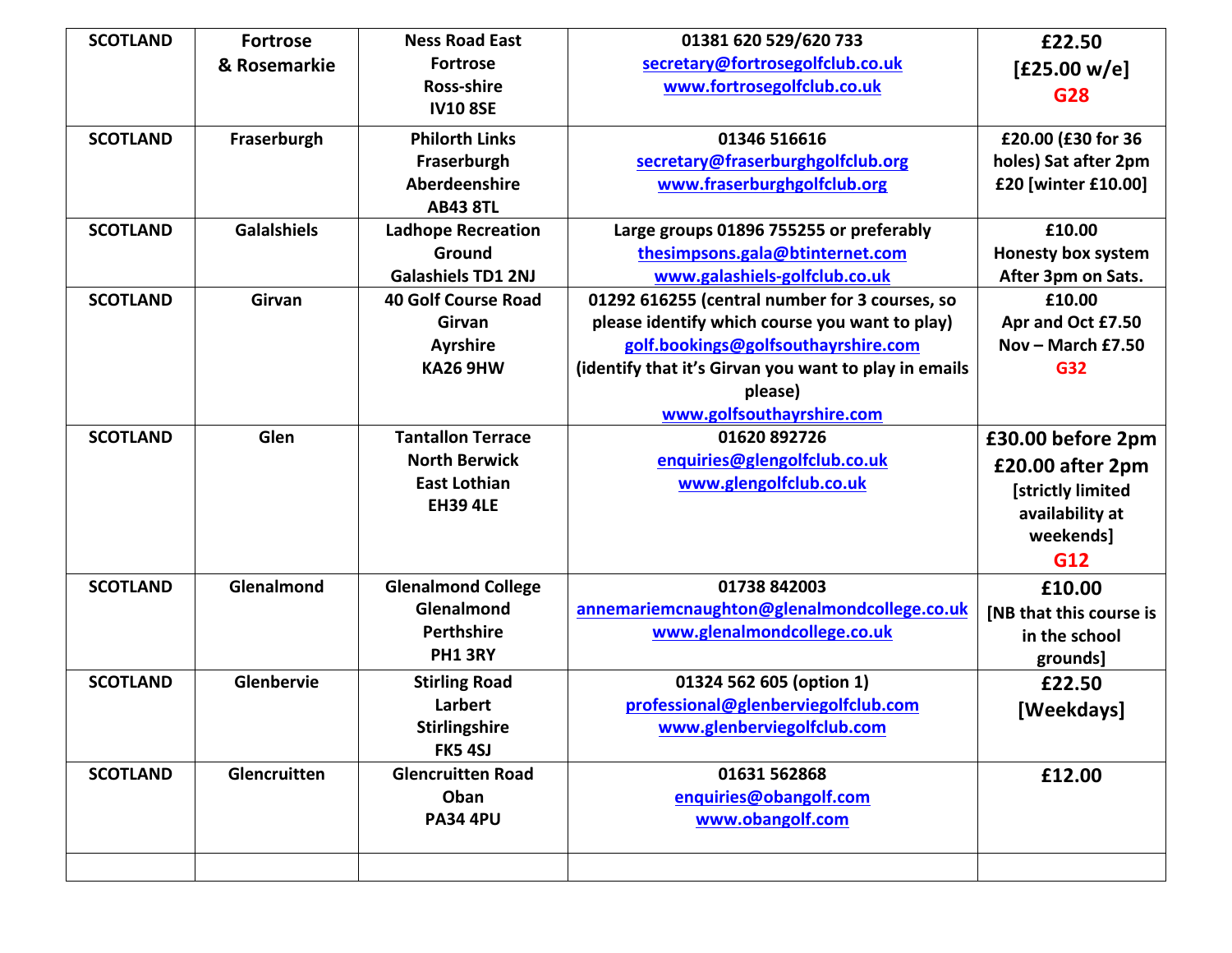| <b>SCOTLAND</b><br><b>SCOTLAND</b> | <b>Gleneagles</b><br><b>King's Course</b><br>And<br><b>Queen's Course</b><br>Golspie | <b>Gleneagles Hotel</b><br>Auchterarder<br><b>Perthshire</b><br>PH3 1NF<br><b>Ferry Road</b><br>Golspie<br><b>Sutherland</b><br><b>KW10 6ST</b> | 0800 704 705<br>resort.sales@gleneagles.com<br>www.gleneagles.com/golf<br><b>Gleneagles hosted Ryder Cup in September 2014</b><br>01408 633 266<br>info@golspiegolfclub.co.uk<br>www.golspie-golf-club.co.uk | Prices for a 4 ball<br>£380.00<br>[Sun-Thurs,<br>1.30 pm onwards<br>$1st$ May – $13th$ Oct]<br><b>April £320.00</b><br>£25.00<br>G12 more than 12<br>is 20% of<br>published green |
|------------------------------------|--------------------------------------------------------------------------------------|-------------------------------------------------------------------------------------------------------------------------------------------------|--------------------------------------------------------------------------------------------------------------------------------------------------------------------------------------------------------------|-----------------------------------------------------------------------------------------------------------------------------------------------------------------------------------|
|                                    |                                                                                      |                                                                                                                                                 |                                                                                                                                                                                                              | fee                                                                                                                                                                               |
| <b>SCOTLAND</b>                    | <b>Gourock</b>                                                                       | <b>Cowal View</b><br><b>Gourock</b><br><b>PA19 1HD</b>                                                                                          | 01475 636834<br>pro@gourockgolfclub.com<br>www.gourockgolfclub.com                                                                                                                                           | <b>Not Saturdays</b><br>£15 Apr-Sept<br>£10 Oct-March                                                                                                                             |
| <b>SCOTLAND</b>                    | <b>Greenock</b>                                                                      | 106 Forsyth Street<br><b>Greenock</b><br><b>PA16 8RE</b>                                                                                        | 01475 787236<br>pro@greenockgolfclub.co.uk<br>www.greenockgolfclub.co.uk                                                                                                                                     | £10.00<br>[max 6 times p.a.]<br>£6.00 for 9 holes                                                                                                                                 |
| <b>SCOTLAND</b>                    | <b>Hamilton</b>                                                                      | <b>Carlisle Road</b><br>Ferniegair<br><b>Hamilton</b><br><b>ML3 7UE</b>                                                                         | 01698 282872<br>secretary@hamiltongolfclub.co.uk<br>www.hamiltongolfclub.co.uk                                                                                                                               | £17.50<br>[£22.50 w/ends]                                                                                                                                                         |
| <b>SCOTLAND</b>                    | <b>Hawick</b>                                                                        | <b>Vertish Hill</b><br><b>Hawick</b><br>Roxburghshire<br>TD9 0NY                                                                                | 01450 372293<br>thesecretary@hawickgolfclub.com<br>www.hawickgolfclub.com                                                                                                                                    | £10.00                                                                                                                                                                            |
| <b>SCOTLAND</b>                    | Hayston                                                                              | <b>Campsie Road</b><br>Kirkintilloch<br>Glasgow<br><b>G66 1RN</b>                                                                               | 0141 775 0882<br>secretary@haystongolf.com<br>www.haystongolf.com                                                                                                                                            | £15.00 Mon-Fri and<br>Sun after 2pm<br>[£12.50 Nov-Mar]                                                                                                                           |
| <b>SCOTLAND</b>                    | Helensburgh                                                                          | 25 East Abercromby St.,<br>Helensburgh<br><b>Argyll&amp; Bute</b><br><b>G84 9HZ</b>                                                             | 01436 675505<br>martyn.lawrie@helensburghgolfclub.co.uk<br>www.helensburghgolfclub.co.uk                                                                                                                     | £25.00<br>G12                                                                                                                                                                     |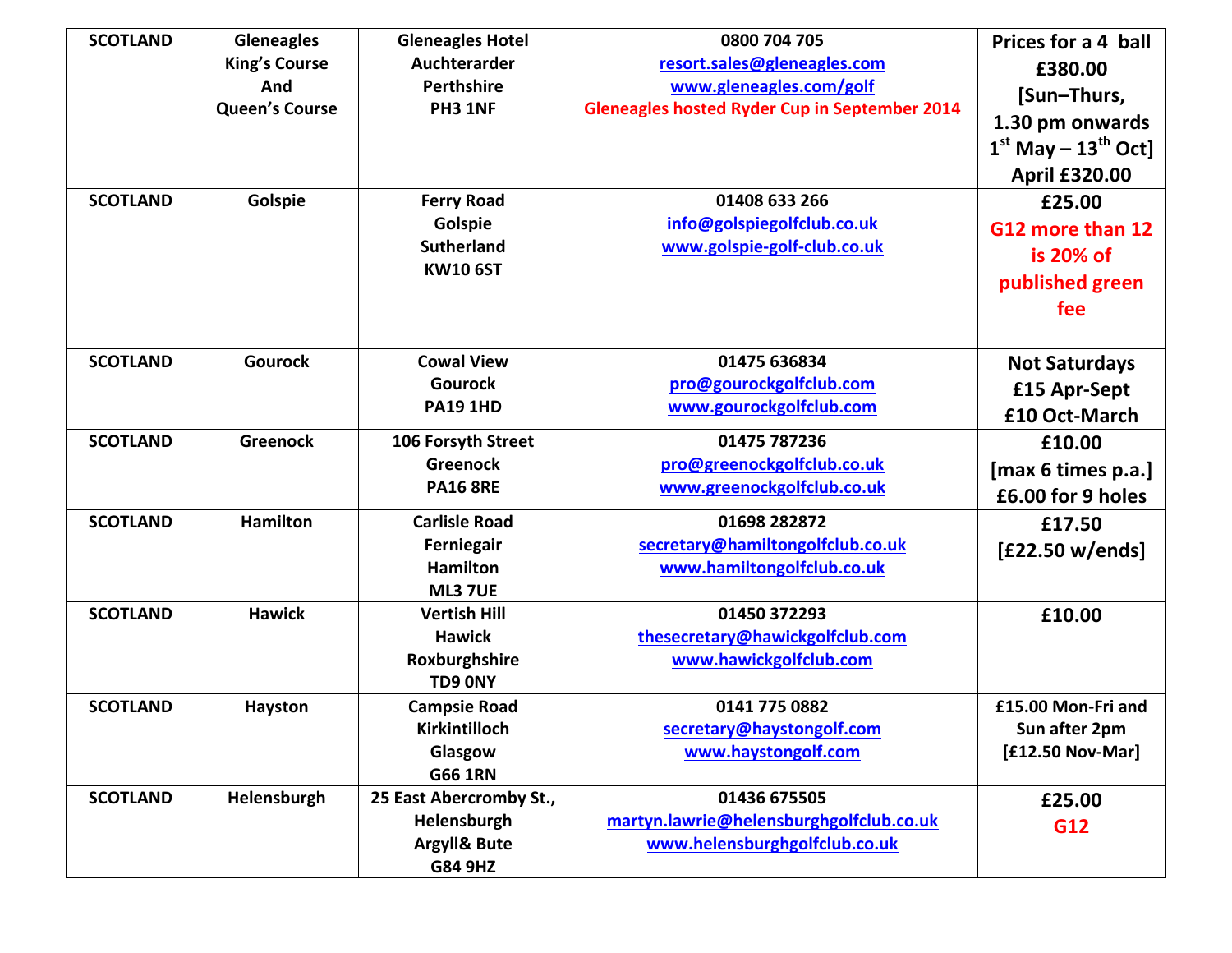| <b>SCOTLAND</b> | <b>Hilton Park</b>      | <b>Stockiemuir Road</b> | 0141 956 5125                         | £15.00                   |
|-----------------|-------------------------|-------------------------|---------------------------------------|--------------------------|
|                 | <b>Hilton and</b>       | <b>Milngavie</b>        | Proshop@hiltonpark.co.uk              | [w/e £20.00]             |
|                 | <b>Allander Courses</b> | Glasgow                 | www.hiltonpark.co.uk                  |                          |
|                 |                         | <b>G62 7HB</b>          |                                       |                          |
| <b>SCOTLAND</b> | <b>Inverness</b>        | <b>Culcabock Road</b>   | 01463 239882                          | £25.00                   |
|                 |                         | <b>Inverness</b>        | manager@invernessgolfclub.co.uk       |                          |
|                 |                         | <b>IV2 3XQ</b>          | www.invernessgolfclub.co.uk           |                          |
|                 |                         |                         |                                       |                          |
| <b>SCOTLAND</b> | <b>The Irvine</b>       | <b>Bogside</b>          | 01294 275979                          | £30.00                   |
|                 |                         | Irvine, Ayrshire        | secretary@theirvinegolfclub.co.uk     |                          |
|                 |                         | <b>KA12 8SN</b>         | www.theirvinegolfclub.co.uk           |                          |
| <b>SCOTLAND</b> | <b>Kelso</b>            | <b>Golf Course Road</b> | 01573 223009                          |                          |
|                 |                         | <b>Kelso</b>            | secretary@kelsogolfclub.co.uk         |                          |
|                 |                         | <b>TD5 7SL</b>          | www.kelsogolfclub.co.uk               | £10.00                   |
| <b>SCOTLAND</b> | Kilmacolm               | <b>Porterfield Road</b> | 01505 872695                          | £20.00                   |
|                 |                         | Kilmacolm,              | secretary@kilmacolmgolfclub.com       |                          |
|                 |                         | <b>Renfrewshire</b>     | www.kilmacolmgolfclub.com             |                          |
|                 |                         | <b>PA13 4PD</b>         |                                       |                          |
| <b>SCOTLAND</b> | Kingsknowe              | <b>The Club House</b>   | 0131 441 4030                         | £12.00 [Mon-Fri]         |
|                 |                         | 326 Lanark Road         | proshop@kingsknowe.com                |                          |
|                 |                         | Edinburgh               | www.kingsknowe.com                    | $£15.00$ [w/e after 2pm] |
|                 |                         | <b>EH14 2JD</b>         |                                       |                          |
| <b>SCOTLAND</b> | Kirkhill                | <b>Greenlees Road</b>   | 0141 641 8499                         | £10.00                   |
|                 |                         | Cambuslang              | secretary@kirkhillgolfclub.org.uk     | [Mon-Fri only]           |
|                 |                         | Glasgow                 | www.kirkhillgolfclub.org.uk           |                          |
|                 |                         | <b>G72 8YN</b>          |                                       |                          |
| <b>SCOTLAND</b> | Kirkintilloch           | <b>Todhill</b>          | 0141 775 2387                         | £10.00                   |
|                 |                         | <b>Campsie Road</b>     | Secretary@kirkintillochgolfclub.co.uk |                          |
|                 |                         | Kirkintilloch           | www.kirkintillochgolfclub.co.uk       |                          |
|                 |                         | Glasgow                 |                                       |                          |
|                 |                         | <b>G66 1RN</b>          |                                       |                          |
| <b>SCOTLAND</b> | <b>Kirriemuir</b>       | <b>Shielhill Road</b>   | 01575 573317                          | £18.00                   |
|                 |                         | Northmuir               | enquiries@kirriemuirgolfclub.co.uk    | <b>G</b> check for max   |
|                 |                         | <b>Kirriemuir</b>       | www.kirriemuirgolfclub.co.uk          | number depends           |
|                 |                         | <b>Angus</b>            |                                       | on which day             |
|                 |                         | <b>DD8 4LN</b>          |                                       |                          |
|                 |                         |                         |                                       |                          |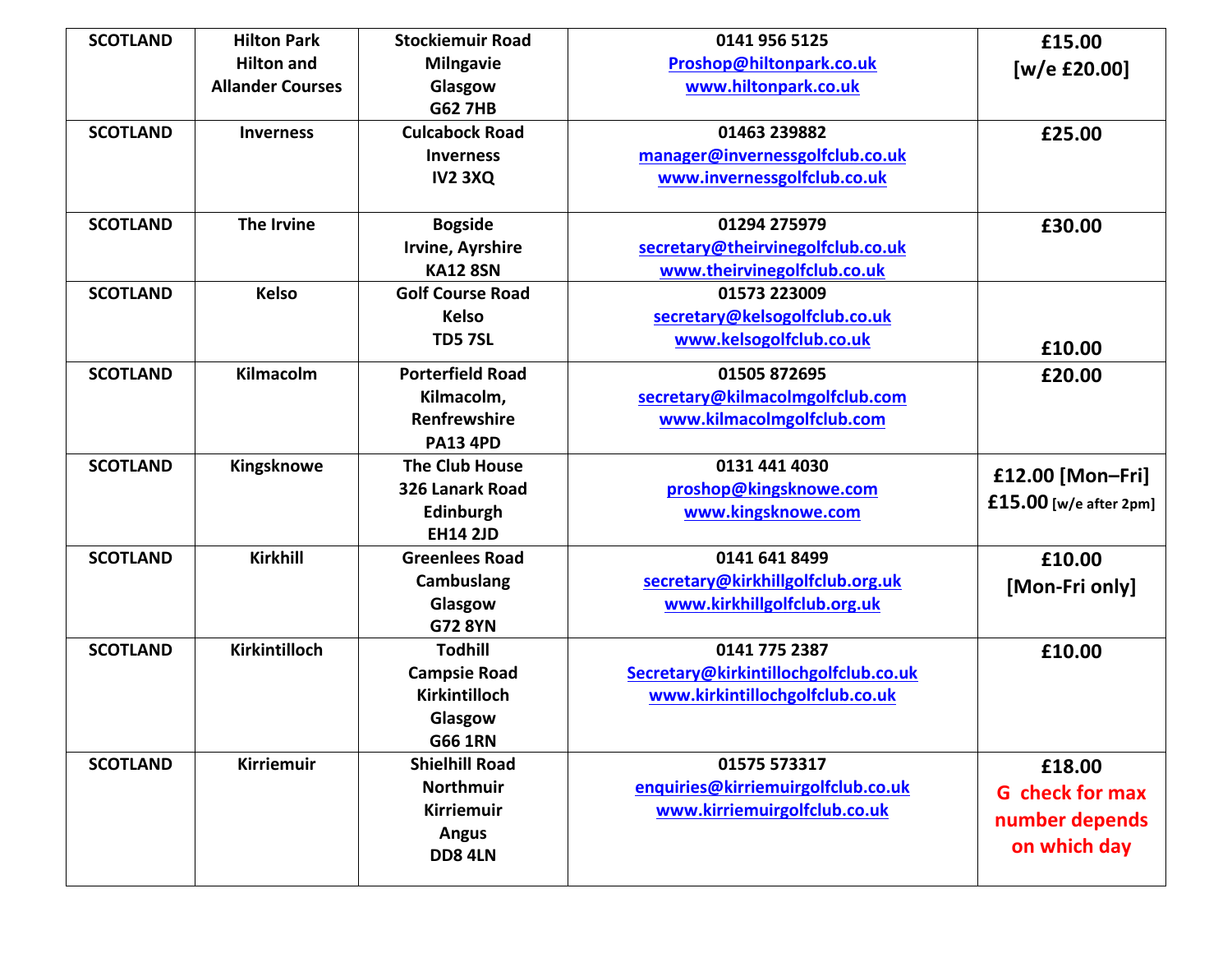| <b>SCOTLAND</b> | Lanark               | <b>The Moor</b>          | 01555 663219                      | £20.00               |
|-----------------|----------------------|--------------------------|-----------------------------------|----------------------|
|                 |                      | <b>Whitelees Road</b>    | lanarkgolfclub@supanet.com        | [Mon-Fri; after      |
|                 |                      | Lanark                   | www.lanarkgolfclub.co.uk          | 2pm Sundays]         |
|                 |                      | <b>South Lanarkshire</b> |                                   | [£25.00 per day]     |
|                 |                      | <b>ML11 7RX</b>          |                                   |                      |
| <b>SCOTLAND</b> | Lochmaben            | <b>Castlehill Gate</b>   | 01387 810552                      | £15.00               |
|                 |                      | Lochmaben                | enquiries@lochmabengolf.co.uk     |                      |
|                 |                      | Lockerbie                | www.lochmabengolf.co.uk           |                      |
|                 |                      | <b>DG11 1NT</b>          |                                   |                      |
| <b>SCOTLAND</b> | Lockerbie            | <b>Corrie Road</b>       | 01576 203363                      | £14.00               |
|                 |                      | Lockerbie                | info@lockerbiegolf.co.uk          |                      |
|                 |                      | <b>Dumfriesshire</b>     | www.lockerbiegolf.co.uk           |                      |
|                 |                      | <b>DG11 2ND</b>          |                                   |                      |
| <b>SCOTLAND</b> | <b>Lundin Ladies</b> | <b>Woodlea Road</b>      | 01333320832 or                    | £8.00                |
|                 |                      | <b>Lundin Links</b>      | (in summer)01333320022            | [Wed is competition  |
|                 |                      | <b>Fife</b>              | llgolfclub@gmail.com              | day]                 |
|                 |                      | KY8 6AR                  | www.lundinladiesgolfclub.co.uk    | Men can play as well |
|                 |                      |                          |                                   | as ladies            |
|                 |                      |                          |                                   | G12                  |
|                 |                      |                          |                                   |                      |
| <b>SCOTLAND</b> | <b>Merchants of</b>  | 10 Craighill Gdns        | 0131 447 8709                     | £12.00               |
|                 | Edinburgh            | Edinburgh                | admin@merchantsgolf.com           |                      |
|                 |                      | <b>EH10 5PY</b>          | www.merchantsgolf.com             |                      |
| <b>SCOTLAND</b> | <b>Milngavie</b>     | Laighpark                | 0141 956 1619                     | £15.00               |
|                 |                      | <b>Milngavie</b>         | secretary@milngaviegolfclub.co.uk | [w/e £20.00]         |
|                 |                      | Glasgow                  | www.milngaviegolfclub.co.uk       |                      |
|                 |                      | <b>G62 7RY</b>           |                                   |                      |
| <b>SCOTLAND</b> | <b>Mortonhall</b>    | 231 Braid Road           | 0131 447 5185                     | £25.00               |
|                 |                      | Edinburgh                | malcolm@mortonhallgc.co.uk        | [w/e $£30.00]$       |
|                 |                      | <b>EH10 6PB</b>          | www.mortonhallgc.co.uk            |                      |
| <b>SCOTLAND</b> | <b>Muir of Ord</b>   | <b>Great North Road</b>  | 01463 871311 or 01463 870825      | £20.00               |
|                 |                      | <b>Muir of Ord</b>       | muir.golf@btconnect.com           | [£10.00 winter]      |
|                 |                      | <b>Ross-shire</b>        | www.muirofordgolfclub.co.uk       |                      |
|                 |                      | <b>IV67SX</b>            |                                   |                      |
| <b>SCOTLAND</b> | <b>Murcar Links</b>  | <b>Murcar</b>            | 01224 704354                      | £52.50               |
|                 |                      | <b>Bridge of Don</b>     | golf@murcarlinks.com              |                      |
|                 |                      | Aberdeen AB23 8BD        | www.murcarlinks.com               | [Mon, Tues, Thurs    |
|                 |                      |                          |                                   | and Friday only]     |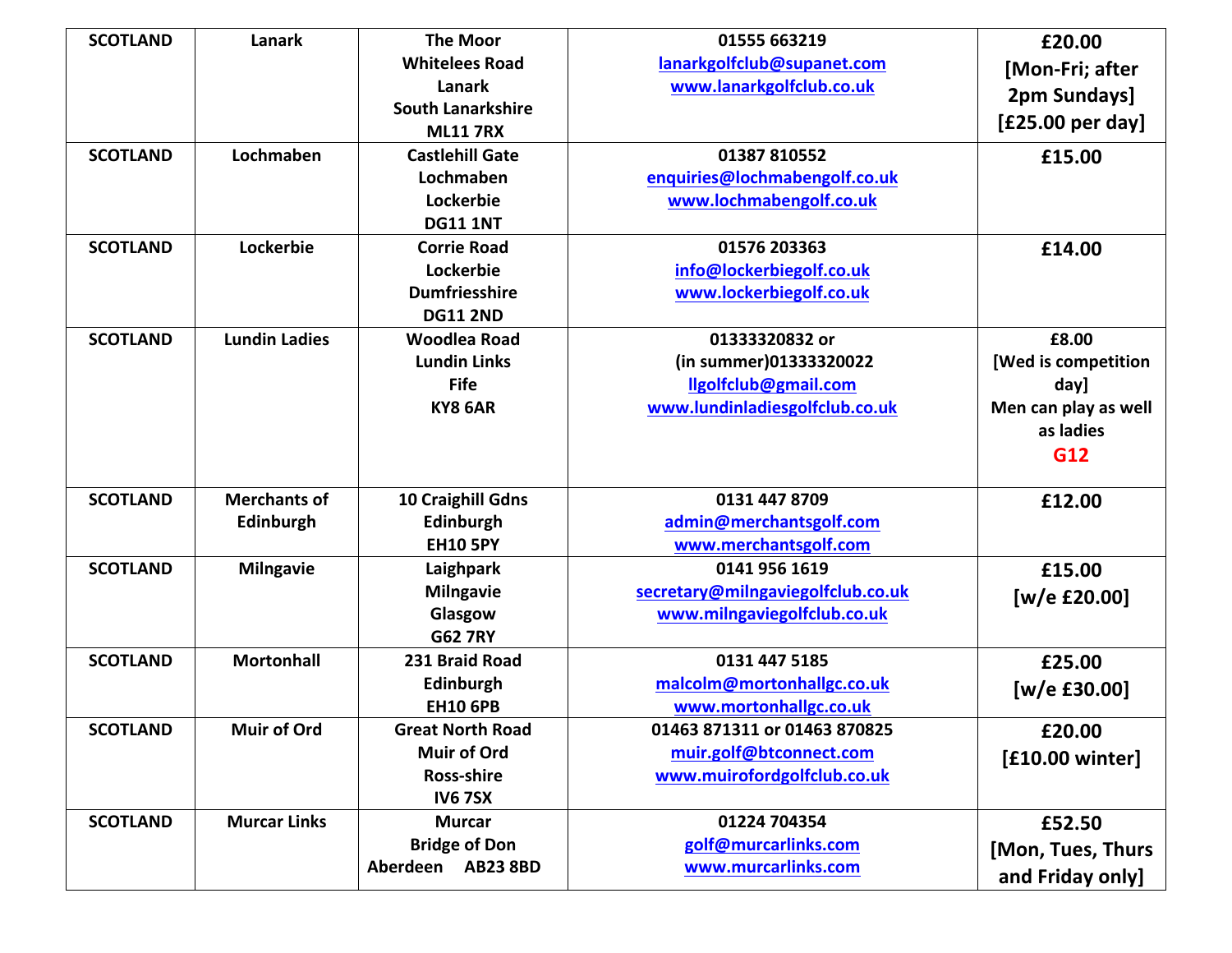| <b>SCOTLAND</b><br><b>SCOTLAND</b> | <b>The Musselburgh</b><br><b>The Old Course</b><br>Ranfurly | <b>Monktonhall</b><br><b>Musselburgh</b><br><b>EH21 6SA</b><br><b>Ranfurly Place</b><br><b>Bridge of Weir</b><br>Renfrewshire<br><b>PA11 3DE</b> | 0131 665 2005<br>secretary@themusselburghgolfclub.com<br>www.themusselburghgolfclub.com<br>01505 613214<br>secretary@oldranfurly.com<br>www.oldranfurly.com | £25.00 weekdays<br>£30.00 Sunday<br>G40<br>£20.00<br>$[£30.00$ per day] |
|------------------------------------|-------------------------------------------------------------|--------------------------------------------------------------------------------------------------------------------------------------------------|-------------------------------------------------------------------------------------------------------------------------------------------------------------|-------------------------------------------------------------------------|
| <b>SCOTLAND</b>                    | Panmure                                                     | <b>Burnside Road</b>                                                                                                                             | 01241 852460                                                                                                                                                | Prices for a 4 ball                                                     |
|                                    |                                                             | <b>Barry</b><br><b>By Carnoustie</b>                                                                                                             | professional@panmuregolfclub.co.uk<br>www.panmuregolfclub.co.uk                                                                                             | (must be booked &<br>paid for in advance)                               |
|                                    |                                                             | <b>Angus</b>                                                                                                                                     |                                                                                                                                                             | £ 95.00<br>$Nov - Feb$                                                  |
|                                    |                                                             | DD7 7RT                                                                                                                                          |                                                                                                                                                             | £150.00<br><b>March</b>                                                 |
|                                    |                                                             |                                                                                                                                                  |                                                                                                                                                             | <b>April</b><br>£190.00                                                 |
|                                    |                                                             |                                                                                                                                                  |                                                                                                                                                             | May - Oct £250.00<br>[Monday - Friday 2-                                |
|                                    |                                                             |                                                                                                                                                  |                                                                                                                                                             | 4pm Sunday $10.00 -$                                                    |
|                                    |                                                             |                                                                                                                                                  |                                                                                                                                                             | $12.00$ $&14.00 -$                                                      |
|                                    |                                                             |                                                                                                                                                  |                                                                                                                                                             | 16.00;                                                                  |
| <b>SCOTLAND</b>                    | Powfoot                                                     | <b>Cummertrees</b>                                                                                                                               | 01461 204100                                                                                                                                                | Saturday after 15.30]                                                   |
|                                    |                                                             | <b>Annan, Dumfries &amp;</b>                                                                                                                     | info@powfootgolfclub.com                                                                                                                                    | £20.00 [Mon $-$ Fri]<br>$w/e$ £23.00                                    |
|                                    |                                                             | Galloway,                                                                                                                                        | www.powfootgolfclub.com                                                                                                                                     | 24 <sup>th</sup> March -24 <sup>th</sup> Oct                            |
|                                    |                                                             | <b>DG12 5QE</b>                                                                                                                                  |                                                                                                                                                             | One fourball per                                                        |
|                                    |                                                             |                                                                                                                                                  |                                                                                                                                                             | booking                                                                 |
| <b>SCOTLAND</b>                    | Prestonfield                                                | 6 Priestfield Rd North,                                                                                                                          | 0131 6671273                                                                                                                                                | £15.00                                                                  |
|                                    |                                                             | Edinburgh                                                                                                                                        | CarolKing@prestonfieldgolf.com                                                                                                                              |                                                                         |
|                                    |                                                             | <b>EH16 5HS</b>                                                                                                                                  | www.prestonfieldgolf.com                                                                                                                                    |                                                                         |
| <b>SCOTLAND</b>                    | Ralston                                                     | <b>Strathmore Avenue</b>                                                                                                                         | 0141 882 1349                                                                                                                                               | £20.00                                                                  |
|                                    |                                                             | Ralston                                                                                                                                          | thesecretary@ralstongolf.co.uk                                                                                                                              | [Mon to Fri only]                                                       |
|                                    |                                                             | <b>PA1 3DT</b><br><b>Paisley</b>                                                                                                                 | www.ralstongolf.com                                                                                                                                         |                                                                         |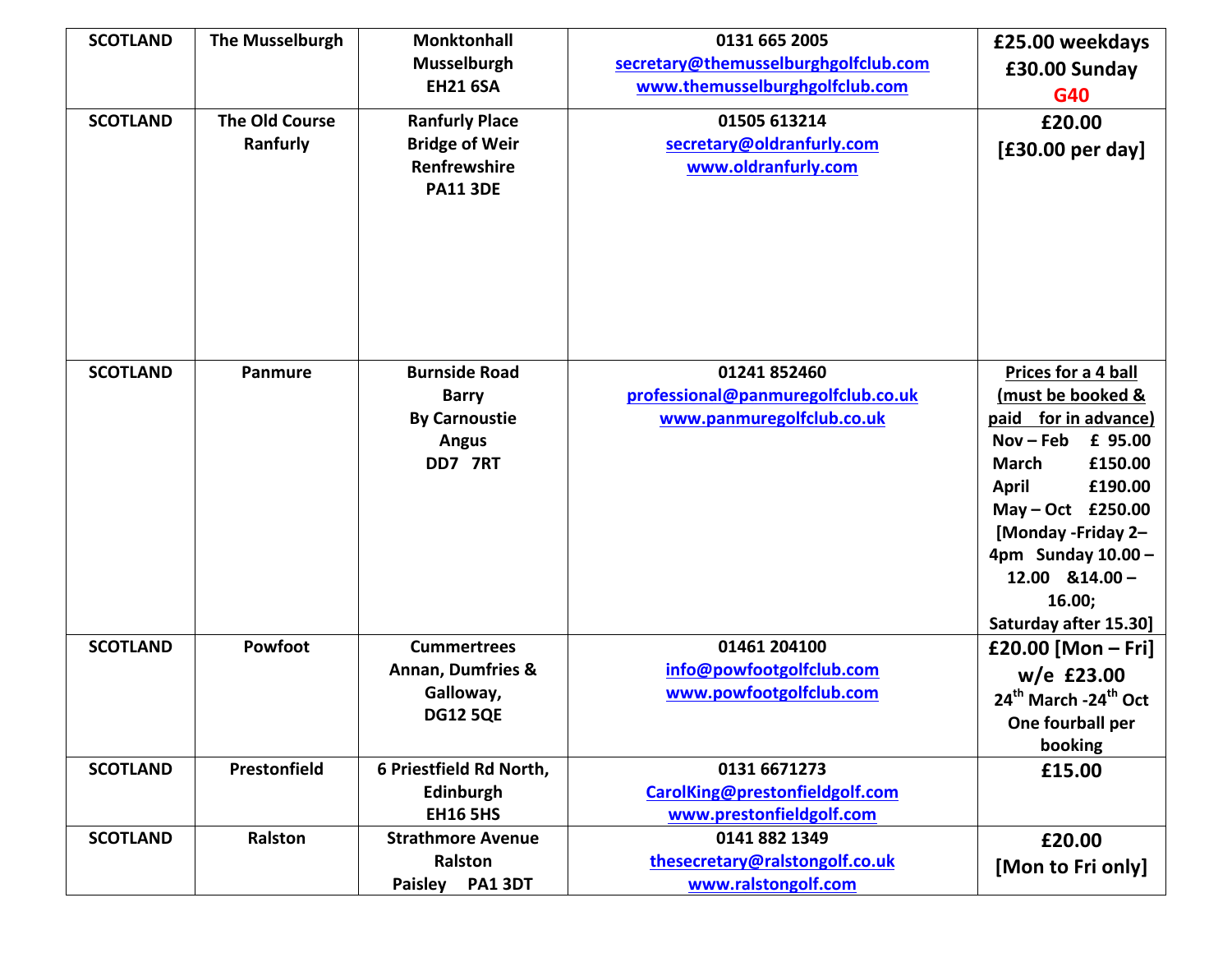| <b>SCOTLAND</b> | <b>Ranfurly Castle</b> | <b>Golf Road, Bridge of</b> | 01505 614795                          | £20.00                 |
|-----------------|------------------------|-----------------------------|---------------------------------------|------------------------|
|                 |                        | Weir, Renfrewshire          | secretary@ranfurlycastle.co.uk        |                        |
|                 |                        | <b>PA11 3HN</b>             | www.ranfurlycastlegolfclub.co.uk      |                        |
| <b>SCOTLAND</b> | <b>Ratho Park</b>      | Ratho                       | 0131 335 0068 (ext.1)                 | £16.00                 |
|                 |                        | <b>Newbridge</b>            | secretary@rathoparkgolfclub.co.uk     | [£20.00 w/e]           |
|                 |                        | Edinburgh                   | www.rathoparkgolfclub.co.uk           |                        |
|                 |                        | <b>EH28 8NX</b>             |                                       |                        |
| <b>SCOTLAND</b> | Ravelston              | 24 Ravelston                | 0131 315 2486(weekday mornings)       | £10.00                 |
|                 |                        | Dykes Road,                 | ravelstongc@hotmail.com               | [weekdays only]        |
|                 |                        | Edinburgh                   | www.ravelstongolfclub.co.uk           |                        |
|                 |                        | <b>EH4 3NZ</b>              |                                       |                        |
| <b>SCOTLAND</b> | Reay                   | Reay                        | 01847 811288                          | £12.50                 |
|                 |                        | <b>By Thurso</b>            | info@reaygolfclub.co.uk               |                        |
|                 |                        | <b>Caithness</b>            | www.reaygolfclub.co.uk                |                        |
|                 |                        | <b>KW14 7RE</b>             |                                       |                        |
| <b>SCOTLAND</b> | Renfrew                | <b>Inchinnan Road</b>       | 0141 886 6692                         | £20.00                 |
|                 |                        | Renfrew                     | secretary@renfrewgolfclub.net         | <b>Sunday-Friday</b>   |
|                 |                        | <b>PA4 9EG</b>              | www.renfrewgolfclub.net               |                        |
| <b>SCOTLAND</b> | Rothesay               | <b>Canada Hill</b>          | 01700 503554                          | £10.00                 |
|                 |                        | Rothesay                    | rothesaygolfclub@btconnect.com        | [ $w/e$ £15.00]        |
|                 |                        | <b>Isle of Bute</b>         | www.rothesaygolfclub.co.uk            |                        |
|                 |                        | <b>PA20 9HN</b>             |                                       |                        |
| <b>SCOTLAND</b> | Routenburn             | <b>Routenburn Road</b>      | 01475 687240                          | £15.00                 |
|                 |                        | Largs                       |                                       | £8.00                  |
|                 |                        | Ayrshire,                   |                                       | $[Nov - Mar]$          |
|                 |                        | <b>KA30 8QA</b>             |                                       |                        |
| <b>SCOTLAND</b> | Royal                  | <b>Prestongrange House</b>  | 01875 810276                          | £20.00                 |
|                 | Musselburgh            | <b>Prestonpans</b>          | allanalexander@royalmusselburgh.co.uk | <b>Weekdays and</b>    |
|                 |                        | <b>East Lothian</b>         | www.royalmusselburgh.co.uk            | after 1.30pm on        |
|                 |                        | <b>EH32 9RP</b>             |                                       | weekends               |
|                 |                        |                             |                                       | <b>G</b> contact Allan |
|                 |                        |                             |                                       |                        |
|                 |                        |                             |                                       | <b>Alexander</b>       |
| <b>SCOTLAND</b> | <b>Scoonie</b>         | <b>North Links</b>          | 01333 307007                          | £15.00                 |
|                 |                        | Leven                       | manager@scooniegolfclub.com           |                        |
|                 |                        | KY8 4SP<br>Fife             | www.scooniegolfclub.com               |                        |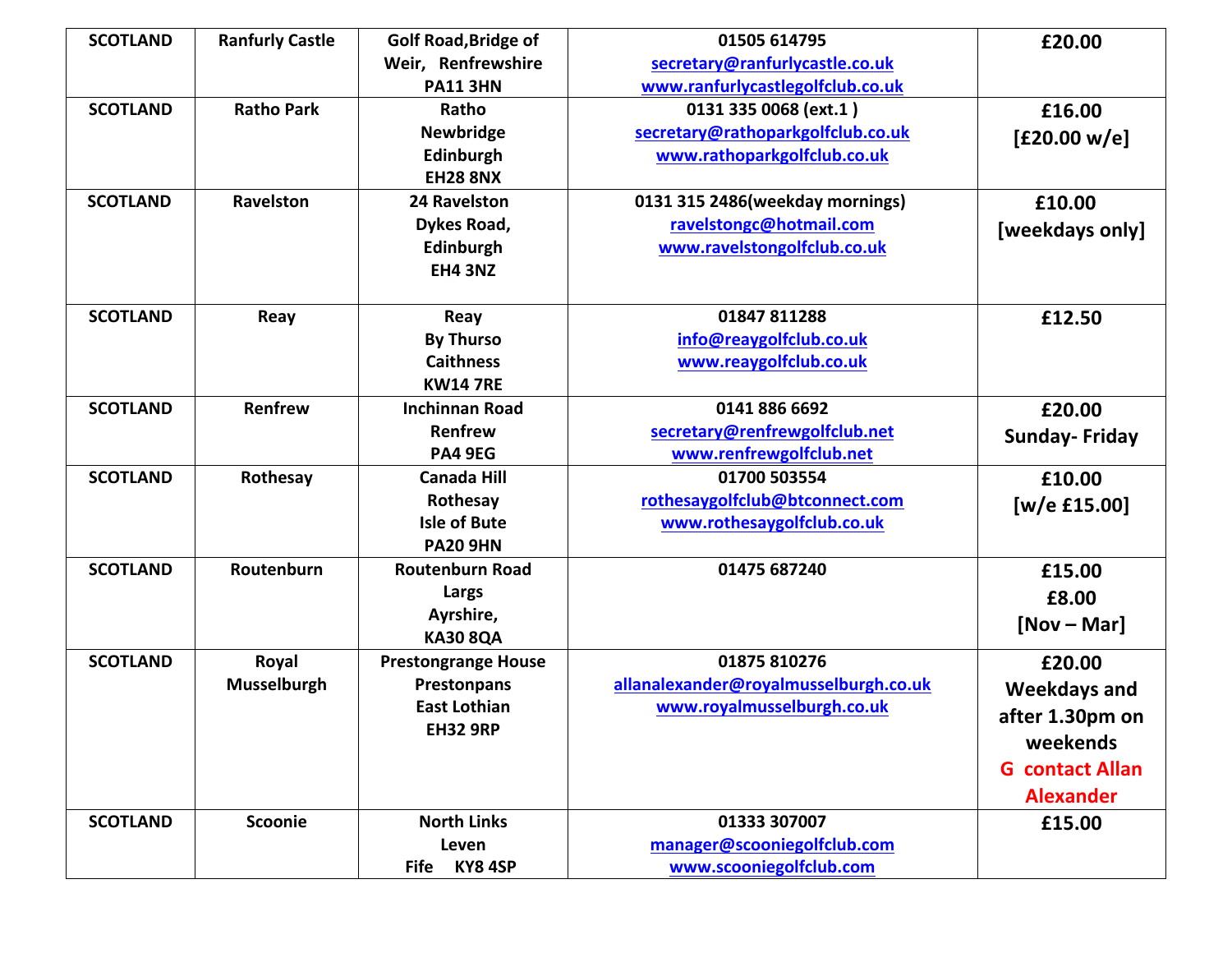| <b>SCOTLAND</b> | <b>Scotscraig</b>  | <b>Golf Road</b>               | 01382 552515                                  | £32.00             |
|-----------------|--------------------|--------------------------------|-----------------------------------------------|--------------------|
|                 |                    | <b>Tayport</b>                 | admin@scotscraiggolfclub.com                  | [9.36 till 1.28pm, |
|                 |                    | <b>Fife</b>                    | www.scotscraiggolfclub.com                    | $Mon-Fri]$         |
|                 |                    | <b>DD6 9DZ</b>                 | The World's 13 <sup>th</sup> oldest golf club |                    |
| <b>SCOTLAND</b> | <b>Seafield</b>    |                                | See Belleisle Park above                      | G32                |
| <b>SCOTLAND</b> | <b>Shotts</b>      | <b>Blairhead, Benhar Road,</b> | 01501825868                                   | £12.00             |
|                 |                    | Shotts, Nrth                   | info@shottsgolfclub.co.uk                     | G12                |
|                 |                    | Lanarkshire                    | www.shottsgolfclub.co.uk                      |                    |
|                 |                    | <b>ML7 5BJ</b>                 |                                               |                    |
| <b>SCOTLAND</b> | <b>Skelmorlie</b>  | <b>Beithglass Road</b>         | 01475 520152                                  | £15.00             |
|                 |                    | Skelmorlie                     | sec@skelmorliegolf.co.uk                      | [£20.00 w/e]       |
|                 |                    | <b>PA17 5ES</b>                | www.skelmorliegolf.co.uk                      |                    |
|                 |                    |                                |                                               |                    |
|                 |                    |                                |                                               |                    |
| <b>SCOTLAND</b> | <b>Stirling</b>    | <b>Queens Road</b>             | 01786 464098                                  | Check website -    |
|                 |                    | <b>Stirling</b>                | enquiries@stirlinggolfclub.tv                 | 50% of the         |
|                 |                    | <b>FK8 3AA</b>                 | www.stirlinggolfclub.com                      | published rate     |
|                 |                    |                                |                                               | [Sat after 4.00pm; |
|                 |                    |                                |                                               | Sun after11.30am]  |
| <b>SCOTLAND</b> | <b>Stonehaven</b>  | Cowie                          | 01569 762124                                  | £16.00             |
|                 |                    | <b>Stonehaven</b>              | info@stonehavengolfclub.com                   | [£20.00 w/e]       |
|                 |                    | <b>AB39 3RH</b>                | www.stonehavengolfclub.com                    |                    |
|                 |                    |                                |                                               | £10 winter         |
| <b>SCOTLAND</b> | <b>Stranraer</b>   | <b>Creachmore</b>              | 01776 870 245                                 | £20.00             |
|                 |                    | Leswalt                        | enquiries@stranraergolfclub.net               | G12                |
|                 |                    | <b>Stranraer</b>               | www.stranraergolfclub.net                     |                    |
|                 |                    | DG9 OLF                        | <b>James Braid's last course design</b>       |                    |
| <b>SCOTLAND</b> | <b>Torwoodlee</b>  | <b>Edinburgh Road</b>          | 01896 752260 (option 3)                       | £10.00             |
|                 |                    | <b>Galashiels</b>              | www.torwoodleegolfclub.co.uk                  |                    |
|                 |                    | <b>TD1 2NE</b>                 | torwoodleegolfclub@torwoodleegolfclub.com     |                    |
| <b>SCOTLAND</b> | <b>Turnhouse</b>   | <b>154 Turnhouse Road</b>      | 0131 339 7701/1844                            | £18.00             |
|                 |                    | Edinburgh                      | info@turnhousegc.com                          |                    |
|                 |                    | Lothians                       | www.turnhousegc.com                           |                    |
|                 |                    | <b>EH12 0AD</b>                |                                               |                    |
| <b>SCOTLAND</b> | <b>West Linton</b> | <b>Medwyn Road</b>             | 01968 660970                                  | £17.50             |
|                 |                    | <b>West Linton</b>             | secretarywlgc@btinternet.com                  | $[w/eE22.50]$ G12  |
|                 |                    | <b>Peeblesshire EH46 7HN</b>   | www.wlgc.co.uk                                |                    |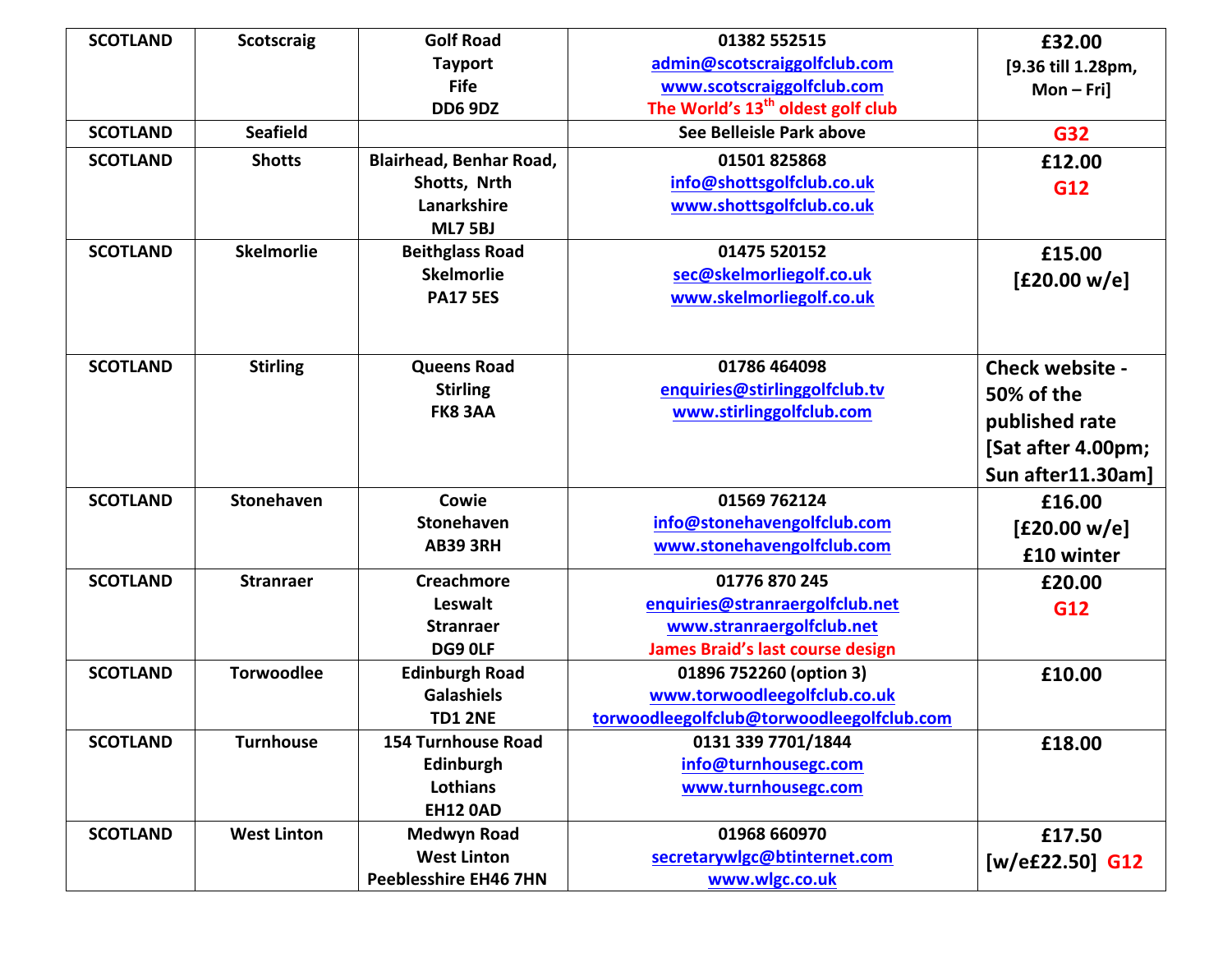| <b>SCOTLAND</b> | <b>Whitecraigs</b>    | 72 Ayr Road                | 0141 639 2140                   | £22.50                |
|-----------------|-----------------------|----------------------------|---------------------------------|-----------------------|
|                 |                       | <b>Giffnock</b>            | admin@whitecraigsgolfclub.com   |                       |
|                 |                       | Glasgow                    | www.whitecraigsgolfclub.com     |                       |
|                 |                       | G46 6SW                    |                                 |                       |
| <b>SCOTLAND</b> | Williamwood           | 690 Clarkston Rd.          | 0141 637 1783 or 0141 637 2715  | £15.00                |
|                 |                       | Glasgow                    | secretary@williamwoodgc.co.uk   | [£20.00 w/end]        |
|                 |                       | <b>G44 3YR</b>             | www.williamwoodgc.co.uk         |                       |
| <b>SCOTLAND</b> | Windyhill             | <b>Baljaffray Road</b>     | 0141 942 2349                   | £10.00                |
|                 |                       | <b>Bearsden</b>            | manager@windyhillgolfclub.co.uk |                       |
|                 |                       | Glasgow                    | www.windyhillgolfclub.co.uk     |                       |
|                 |                       | G61 4QQ                    |                                 |                       |
| <b>SCOTLAND</b> | Wishaw                | <b>55 Cleland Road</b>     | 01698 357480                    | £13.00                |
|                 |                       | Wishaw                     | wishawgolfclub@yahoo.co.uk      | Any Monday incl. Bank |
|                 |                       | Lanarkshire                |                                 | <b>Holidays</b>       |
|                 |                       | <b>ML2 7NY</b>             |                                 |                       |
|                 |                       |                            |                                 |                       |
| <b>ENGLAND</b>  | <b>Accrington and</b> | <b>Devon Avenue</b>        | 01254 350110                    | £15.00                |
|                 | <b>District</b>       | Oswaldtwistle              | info@accringtongolfclub.com     | [Nov-Mar £10.00]      |
|                 |                       | <b>Accrington</b>          | www.accringtongolfclub.com      |                       |
|                 |                       | Lancs                      |                                 |                       |
|                 |                       | <b>BB5 4LS</b>             |                                 |                       |
| <b>ENGLAND</b>  | <b>Alton</b>          | <b>Old Odiham Road</b>     | 0142082724                      | £15.00                |
|                 |                       | <b>Alton</b>               | admin@altongolfclub.com         | [9 holes £10.00]      |
|                 |                       | <b>Hants</b>               | www.altongolfclub.com           | G16                   |
|                 |                       | <b>GU34 4BU</b>            |                                 |                       |
| <b>ENGLAND</b>  | <b>Arcot Hall</b>     | <b>Dudley, Cramlington</b> | 0191 2362794                    | £16.00                |
|                 |                       | <b>Northumberland</b>      | arcothall@tiscali.co.uk         | [not w/e]             |
|                 |                       | <b>NE23 7QP</b>            | www.arcothall.co.uk             | G16                   |
| <b>ENGLAND</b>  | <b>Arkley</b>         | Rowley Green Rd,           | 020 8440 8473                   | Apr-Oct £18.00        |
|                 |                       | <b>Arkley</b>              | office@arkleygolfclub.co.uk     | [w/e £23.00]          |
|                 |                       | <b>Herts</b>               | www.arkleygolfclub.co.uk        | Nov-Mar £15.00        |
|                 |                       | EN5 3HL                    |                                 | $[w/e$ £18.00]        |
| <b>ENGLAND</b>  | <b>Ashbourne</b>      | <b>Wyaston Road</b>        | 01335 347960                    | £18.00                |
|                 |                       | <b>Ashbourne</b>           | ashbourne.golf.club@gmail.com   | [w/e £20.00]          |
|                 |                       | <b>Derbyshire</b>          | www.ashbournegolfclub.co.uk     | Winter £15, Tues £10, |
|                 |                       | <b>DE6 1NB</b>             |                                 | $w/e$ £20             |
|                 |                       |                            |                                 |                       |
|                 |                       |                            |                                 |                       |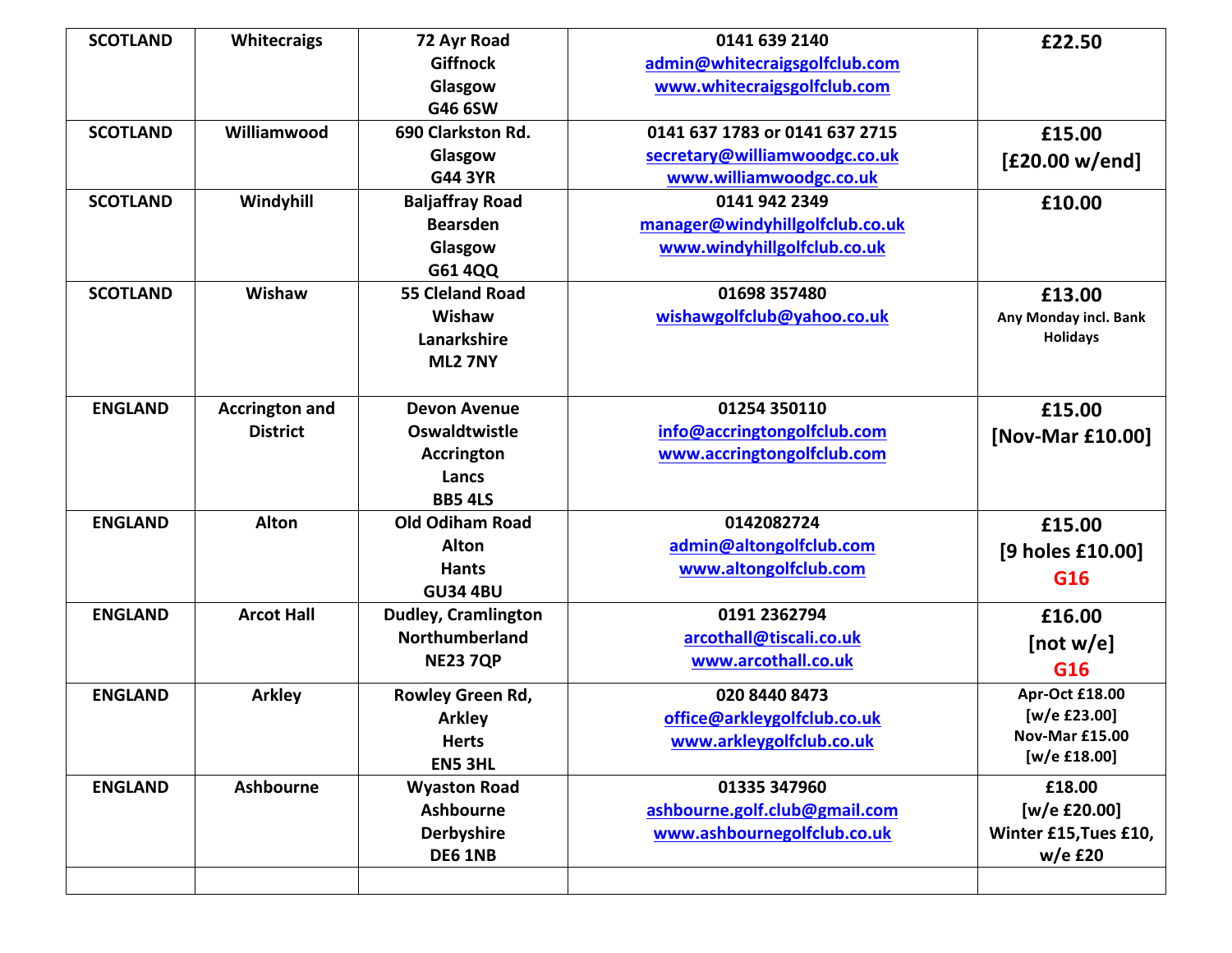| <b>ENGLAND</b><br><b>ENGLAND</b> | <b>Axe Cliff</b><br><b>Baildon</b>     | <b>Squires Lane</b><br>Axmouth, Seaton,<br><b>East Devon</b><br><b>EX12 4AB</b><br>Moorgate, Baildon,<br><b>Shipley</b><br><b>West Yorks</b><br><b>BD17 5PP</b> | 01297 21754 or via the website<br>office@axecliffgolfclub.com<br>www.axecliffgolfclub.com<br>01274 584266<br>secretary@baildongolfclub.com<br>www.baildongolfclub.com | £17.50<br>[£20.00 w/e]<br>G40<br>£10.00              |
|----------------------------------|----------------------------------------|-----------------------------------------------------------------------------------------------------------------------------------------------------------------|-----------------------------------------------------------------------------------------------------------------------------------------------------------------------|------------------------------------------------------|
| <b>ENGLAND</b>                   | <b>Banstead Downs</b>                  | <b>Burdon Lane</b><br><b>Sutton</b><br><b>Surrey</b><br><b>SM2 7DD</b>                                                                                          | 0208 6422284<br>Proshop@bansteaddowns.com<br>www.bansteaddowns.com                                                                                                    | £25.00<br><b>Mon-Thurs.</b>                          |
| <b>ENGLAND</b>                   | <b>Basingstoke</b>                     | <b>Kempshott Park</b><br><b>Basingstoke</b><br>Hampshire<br><b>RG23 7LL</b>                                                                                     | 01256 465990<br>office@basingstokegolfclub.co.uk<br>www.basingstokegolfclub.co.uk                                                                                     | £22.00<br><b>Mon-Friday</b>                          |
| <b>ENGLAND</b>                   | Berwick upon<br><b>Tweed (Goswick)</b> | <b>Beal</b><br><b>Berwick upon Tweed</b><br>Northumberland<br><b>TD15 2RW</b>                                                                                   | 01289 387380 (pro-shop)<br>secretary@goswicklinkgc.co.uk<br>www.goswicklinksgc.co.uk                                                                                  | £27.50                                               |
| <b>ENGLAND</b>                   | <b>Bishops Stortford</b>               | <b>Dunmow Road</b><br><b>Bishops Stortford</b><br>Herts,<br><b>CM23 5HP</b>                                                                                     | 01279 654715<br>office@bsgc.co.uk<br>www.bsgc.co.uk                                                                                                                   | £21.00                                               |
| <b>ENGLAND</b>                   | <b>Blackburn</b>                       | <b>Beardwood Brow</b><br><b>Blackburn</b><br><b>BB27AX</b>                                                                                                      | 01254 51122<br>sec@blackburngolfclub.com<br>www.blackburngolfclub.com                                                                                                 | £12.00 Mon $-$ Fri<br>£15.00 w/e & B.<br><b>Hols</b> |
| <b>ENGLAND</b>                   | <b>Bognor Regis</b>                    | <b>Downview Road</b><br><b>Felpham, Bognor Regis</b><br><b>West Sussex</b><br><b>PO22 8JD</b>                                                                   | 01243 821929<br>sec@bognorregisgolfclub.co.uk<br>www.bognorgolfclub.co.uk                                                                                             | £20.00                                               |
| <b>ENGLAND</b>                   | <b>Boyce Hill</b>                      | <b>Vicarage Hill</b><br><b>Benfleet</b><br><b>Essex</b><br><b>SS7 1PD</b>                                                                                       | 01268793625<br>secretary@boycehillgolfclub.co.uk<br>www.boycehillgolfclub.co.uk                                                                                       | £25.00                                               |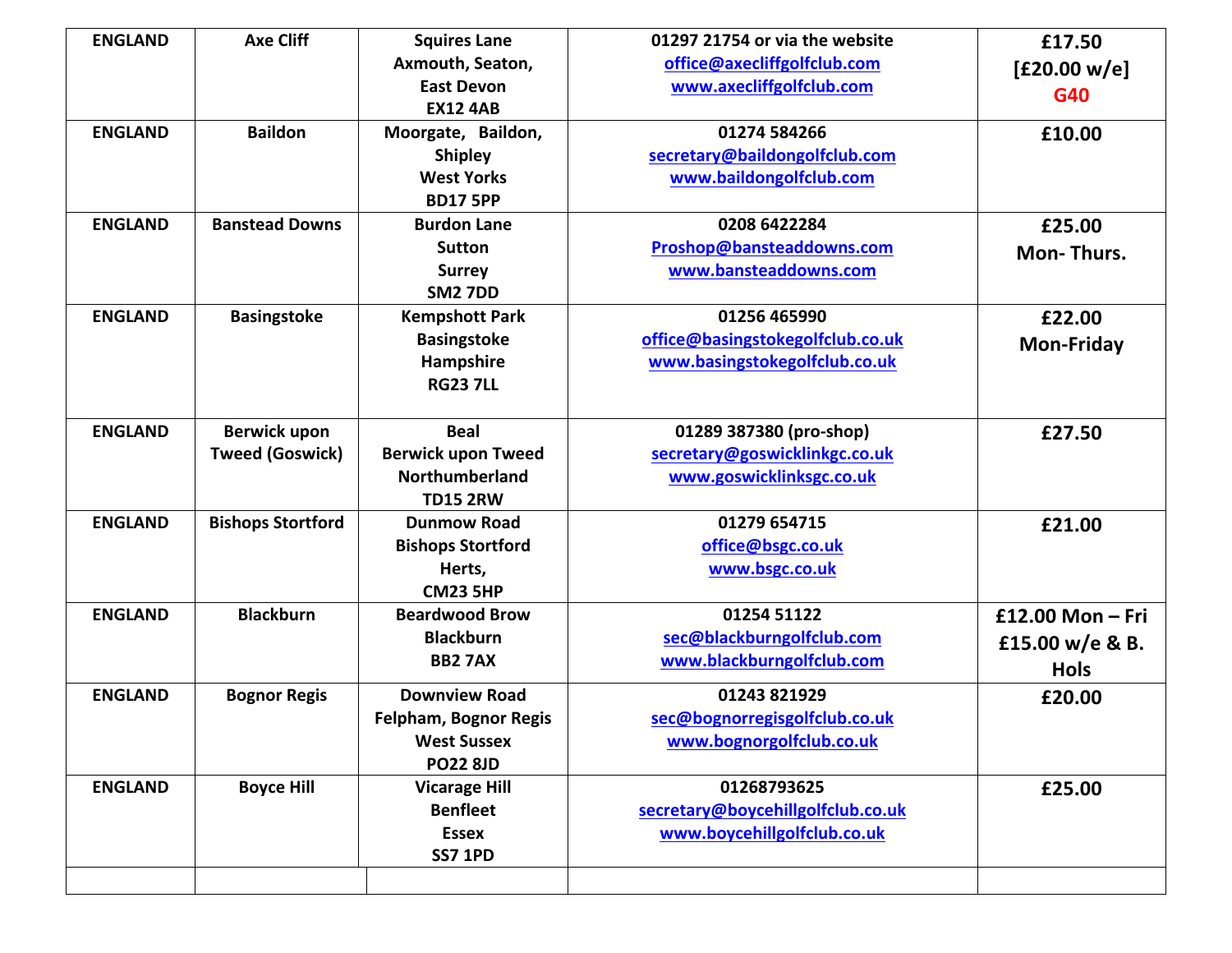| <b>ENGLAND</b> | <b>Bramley</b>           | <b>Links Road</b>         | 01483 892696                      | £25.00                  |
|----------------|--------------------------|---------------------------|-----------------------------------|-------------------------|
|                |                          | <b>Bramley</b>            | secretary@bramleygolfclub.co.uk   | $w/e$ after 2pm in      |
|                |                          | Guildford                 | www.bramleygolfclub.co.uk         | summer and 12           |
|                |                          | <b>Surrey</b>             |                                   | noon winter             |
|                |                          | <b>GU5 0AL</b>            |                                   | £27.50                  |
|                |                          |                           |                                   |                         |
|                |                          |                           |                                   | <b>G</b> no restriction |
| <b>ENGLAND</b> | <b>Brampton</b>          | <b>Brampton</b>           | 01697 72255                       | Apr-Oct £30(w/e £35)    |
|                | (Talkin Tarn)            | <b>Cumbria</b>            | sec@bramptongolfclub.com          | Nov- Mar £18(w/e £27)   |
|                |                          | CA8 1HN                   | www.bramptongolfclub.com          |                         |
| <b>ENGLAND</b> | <b>Branshaw</b>          | <b>Sykes Head</b>         | 01535 643235                      | £10.00                  |
|                |                          | <b>Oakworth, Keighley</b> | enquiries@branshawgolfclub.co.uk  | [w/e £12.50]            |
|                |                          | <b>West Yorkshire</b>     | www.branshawgolfclub.co.uk        |                         |
|                |                          | <b>BD22 7ES</b>           |                                   |                         |
| <b>ENGLAND</b> | <b>Brighton and Hove</b> | <b>Devils Dyke Road</b>   | 01273 556482                      | £15.00                  |
|                |                          | <b>Brighton</b>           | lindsay@brightongolf.co.uk        | [Mon-Fri]               |
|                |                          | Sussex, BN1 8YJ           | www.brightongolf.co.uk            | [w/e £20.00]            |
| <b>ENGLAND</b> | <b>Broadway</b>          | <b>Willersey Hill</b>     | 01386 853683 or 01386 853275      | £22.00                  |
|                |                          | <b>Broadway</b>           | admin@broadwaygolfclub.co.uk      |                         |
|                |                          | Worcestershire            | www.broadwaygolfclub.co.uk        |                         |
|                |                          | <b>WR127LG</b>            |                                   |                         |
| <b>ENGLAND</b> | <b>Budock Vean</b>       | <b>Mawnan Smith</b>       | 01326 252102                      | £18.00                  |
|                |                          | <b>Falmouth</b>           | relax@budockvean.co.uk            |                         |
|                |                          | <b>Cornwall</b>           | www.budockveanhotel.co.uk         |                         |
|                |                          | <b>TR11 5LG</b>           |                                   |                         |
| <b>ENGLAND</b> | <b>Bungay and</b>        | <b>Outney Common</b>      | 01986 892337 (option 3)           | £20.00                  |
|                | <b>Waveney Valley</b>    | <b>Bungay</b>             | golf@bungaygc.co.uk               |                         |
|                |                          | <b>Suffolk</b>            | www.club-noticeboard.co.uk/bungay |                         |
|                |                          | <b>NR35 1DS</b>           |                                   |                         |
| <b>ENGLAND</b> | <b>Burnley</b>           | Approach Way              | 01282 455266 option 2             | £15.00                  |
|                |                          | <b>Glen View</b>          | secretary@burnleygolfclub.com     |                         |
|                |                          | <b>Burnley</b>            | www.burnleygolfclub.com           |                         |
|                |                          | <b>BB11 3RW</b>           |                                   |                         |
| <b>ENGLAND</b> | <b>Bush Hill Park</b>    | <b>Bush Hill</b>          | 0208 360 4103                     | £20.00                  |
|                |                          | <b>Winchmore Hill</b>     | lee@bhpgc.com                     | G12                     |
|                |                          | London                    | www.bhpgc.com                     |                         |
|                |                          | <b>N21 2BU</b>            |                                   |                         |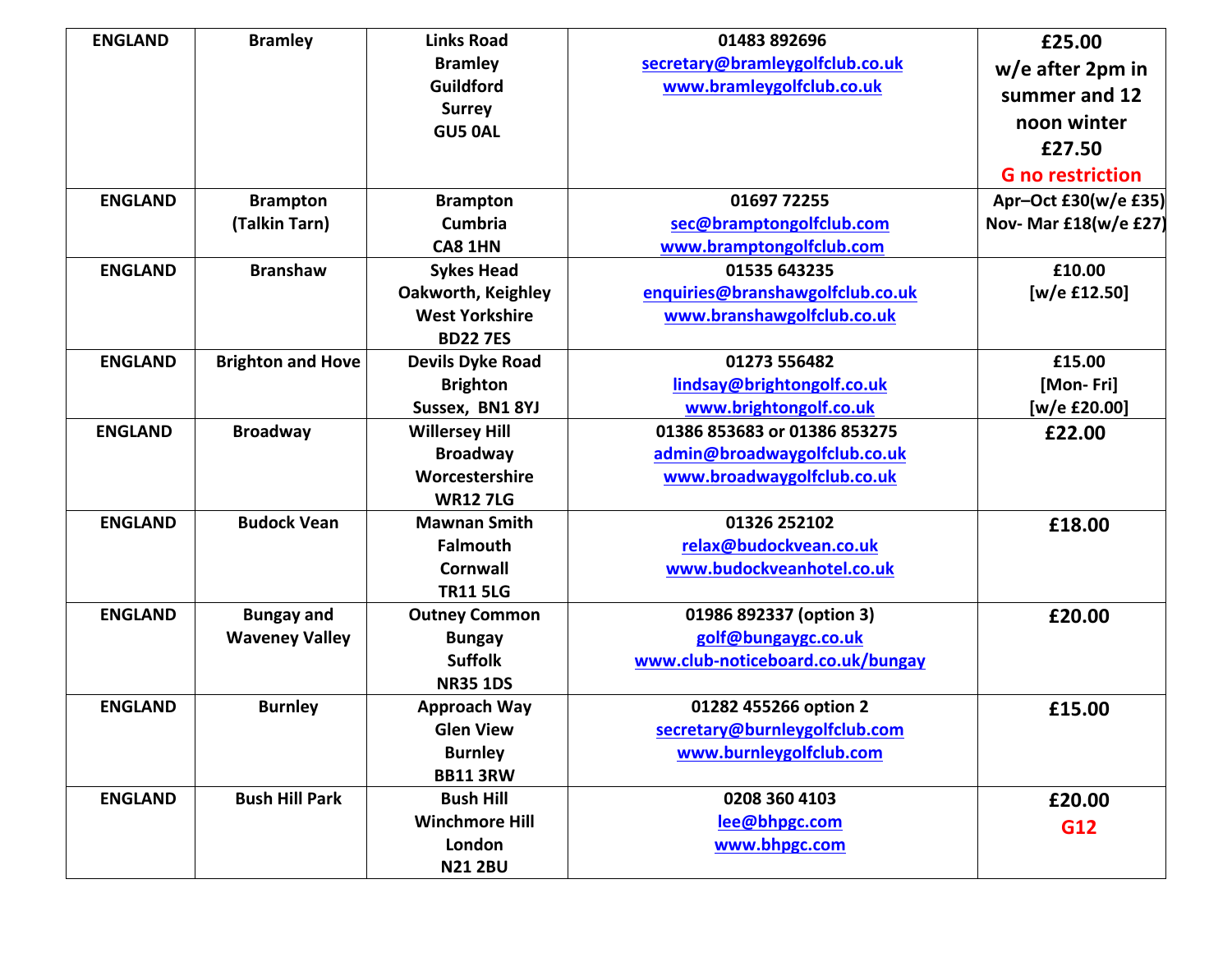| <b>ENGLAND</b> | <b>Charnwood Forest</b> | <b>Breakback Road</b>        | 01509 890259                           | £15.00                |
|----------------|-------------------------|------------------------------|----------------------------------------|-----------------------|
|                |                         | <b>Woodhouse Eaves</b>       | secretary@charnwoodforestgolfclub.com  | [£20.00 w/e &         |
|                |                         | Loughborough                 | www.charnwoodforestgolfclub.com        | <b>Bank Hols]</b>     |
|                |                         | Leicestershire               |                                        | G12                   |
|                |                         | <b>LE12 8TA</b>              |                                        |                       |
| <b>ENGLAND</b> | <b>Chestfield</b>       | <b>103 Chestfield Road</b>   | 01227 794411                           | £18.00                |
|                |                         | <b>Chestfield</b>            | admin@chestfield-golfclub.co.uk        | Mon-Fri only          |
|                |                         | Whitstable                   | www.chestfield-golfclub.co.uk          |                       |
|                |                         | Kent                         |                                        |                       |
|                |                         | <b>CT5 3LU</b>               |                                        |                       |
| <b>ENGLAND</b> | Chipstead               | <b>How Lane</b>              | 01737 555781                           | £18.50                |
|                |                         | Coulsdon                     | office@chipsteadgolf.co.uk             | [£23.50 w/ends]       |
|                |                         | <b>Surrey</b>                | www.chipsteadgolf.co.uk                |                       |
|                |                         | <b>CR5 3LN</b>               |                                        |                       |
| <b>ENGLAND</b> | <b>Chislehurst</b>      | <b>Camden Place</b>          | 0208 467 6798                          | £20.00                |
|                |                         | Camden Park Rd.              | thesecretary@chislehurstgolfclub.co.uk | [Mon – Fri only]      |
|                |                         | <b>Chislehurst</b>           | www.chislehurstgolfclub.co.uk          |                       |
|                |                         | <b>BR7 5HJ</b><br>Kent       |                                        |                       |
| <b>ENGLAND</b> | <b>Church Stretton</b>  | <b>Trevor Hill</b>           | 01694 722281                           | £17.50                |
|                |                         | <b>Church Stretton</b>       | secretary@churchstrettongolfclub.co.uk |                       |
|                |                         | <b>Shropshire</b>            | www.churchstrettongolfclub.co.uk       | [w/e £22.50]          |
|                |                         | SY6 6JH                      |                                        |                       |
|                |                         |                              |                                        |                       |
| <b>ENGLAND</b> | <b>Childwall</b>        | <b>Naylors Road</b>          | 0151 487 0654                          | £16.00                |
|                |                         | Gateacre                     | office@childwallgolfclub.co.uk         | [w/e £22.00]          |
|                |                         | Liverpool L27 2YB            | www.childwallgolfclub.co.uk            |                       |
| <b>ENGLAND</b> | Chorleywood             | <b>Common Road</b>           | 01923 282009                           | £12.50 [w/e £15.00]   |
|                |                         | Chorleywood                  | secretary@chorleywoodgolfclub.co.uk    | 9 holes£8.75&£10.00;  |
|                |                         | Herts WD3 5LN                | www.chorleywoodgolfclub.co.uk          | Juniors £5.00 & £6.00 |
| <b>ENGLAND</b> | <b>Cirencester</b>      | <b>Cheltenham Road</b>       | 01285 652465                           | £20.00                |
|                |                         | <b>Bagendon, Cirencester</b> | info@cirencestergolfclub.co.uk         | [£25 w/e]             |
|                |                         | Gloucester                   | www.cirencestergolfclub.co.uk          |                       |
|                |                         | <b>GL7 7BH</b>               |                                        |                       |
| <b>ENGLAND</b> | <b>Clacton on Sea</b>   | <b>West Road</b>             | 01255 421919                           | £21.00                |
|                |                         | <b>Clacton on Sea</b>        | manager@clactongolfclub.com            |                       |
|                |                         | Essex CO15 1AJ               | www.clactongolfclub.com                |                       |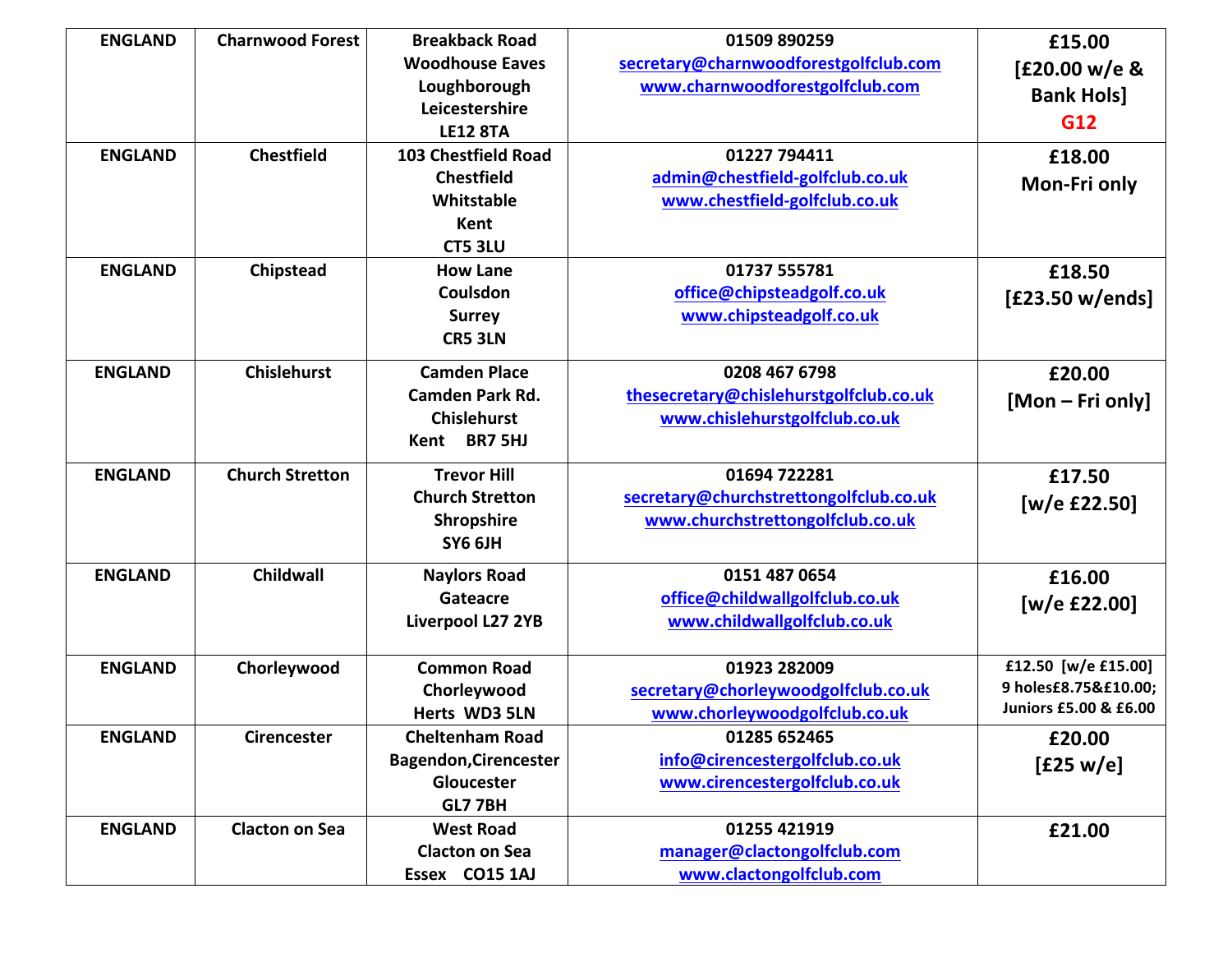| <b>ENGLAND</b> | <b>Clitheroe</b>    | <b>Whalley Road</b><br><b>Clitheroe</b>                                                   | 01200 424242<br>secretary@clitheroegolfclub.com                                    | £20.00<br>[£25.00 w/e]                                                                                          |
|----------------|---------------------|-------------------------------------------------------------------------------------------|------------------------------------------------------------------------------------|-----------------------------------------------------------------------------------------------------------------|
|                |                     | Lancashire<br><b>BB7 1PP</b>                                                              | www.clitheroegolfclub.com                                                          |                                                                                                                 |
| <b>ENGLAND</b> | Cockermouth         | <b>Lambfoot Rake</b><br><b>Embleton</b><br>Cockermouth<br><b>CA13 9SG</b>                 | 017687 76223/76941<br>secretary@cockermouthgolf.co.uk<br>www.cockermouthgolf.co.uk | £12.50<br>[£15.00 w/e]<br>£8.00 winter[£10.<br>$w/e$ ]<br>G12                                                   |
| <b>ENGLAND</b> | <b>Colchester</b>   | <b>Braiswick</b><br><b>Colchester, Essex</b><br><b>CO4 5AU</b>                            | 01206 853 396<br>secretary@colchestergolfclub.com<br>www.colchestergolfclub.com    | £20.00                                                                                                          |
| <b>ENGLAND</b> | Copthorne           | <b>Borers Arms Road</b><br>Copthorne<br><b>West Sussex</b><br><b>RH10 3LL</b>             | 01342 712508<br>info@copthornegolfclub.co.uk<br>www.copthornegolfclub              | a.m. £25.00 p.m. £20.00<br>[w/ends a.m. £27.50<br>p.m. £22.50]                                                  |
| <b>ENGLAND</b> | <b>Crewe</b>        | <b>Fields Road</b><br><b>Haslington</b><br><b>Crewe</b><br><b>CW1 5TB</b>                 | 01270 585032<br>professional@crewegolfclub.co.uk<br>www.crewegolfclub.co.uk        | £14.00<br>[£16.00w/ends]<br>Winter £12.00, £14.00 at<br>w/ends                                                  |
| <b>ENGLAND</b> | <b>Croham Hurst</b> | <b>Croham Road</b><br>South Croydon<br><b>Surrey</b><br><b>CR2 7HJ</b>                    | 020 8657 5581<br>clubmanager@chgc.co.uk<br>www.chgc.co.uk                          | £23.00<br>[w/e after 2pm<br>£25.00]                                                                             |
| <b>ENGLAND</b> | <b>Dean Wood</b>    | <b>Lafford Lane</b><br><b>Up Holland</b><br>Skelmersdale<br><b>Lancs</b><br><b>WN80QZ</b> | 01695 627480<br>secretary@deanwoodgolfclub.co.uk<br>www.deanwoodgolfclub.co.uk     | £16.00<br>after 10.30 and not<br>from 12.30 and 13.45<br>[£17.50 w/ends; Sat<br>after 3.00, Sun after<br>10.30] |
| <b>ENGLAND</b> | <b>Dorking</b>      | Deepdene Ave.,<br><b>Dorking</b><br><b>Surrey</b><br>RH54BX                               | 01306 886917<br>office@dorkinggolfclub.co.uk<br>www.dorkinggolfclub.co.uk          | £12.00<br>[£18.00 w/ends]                                                                                       |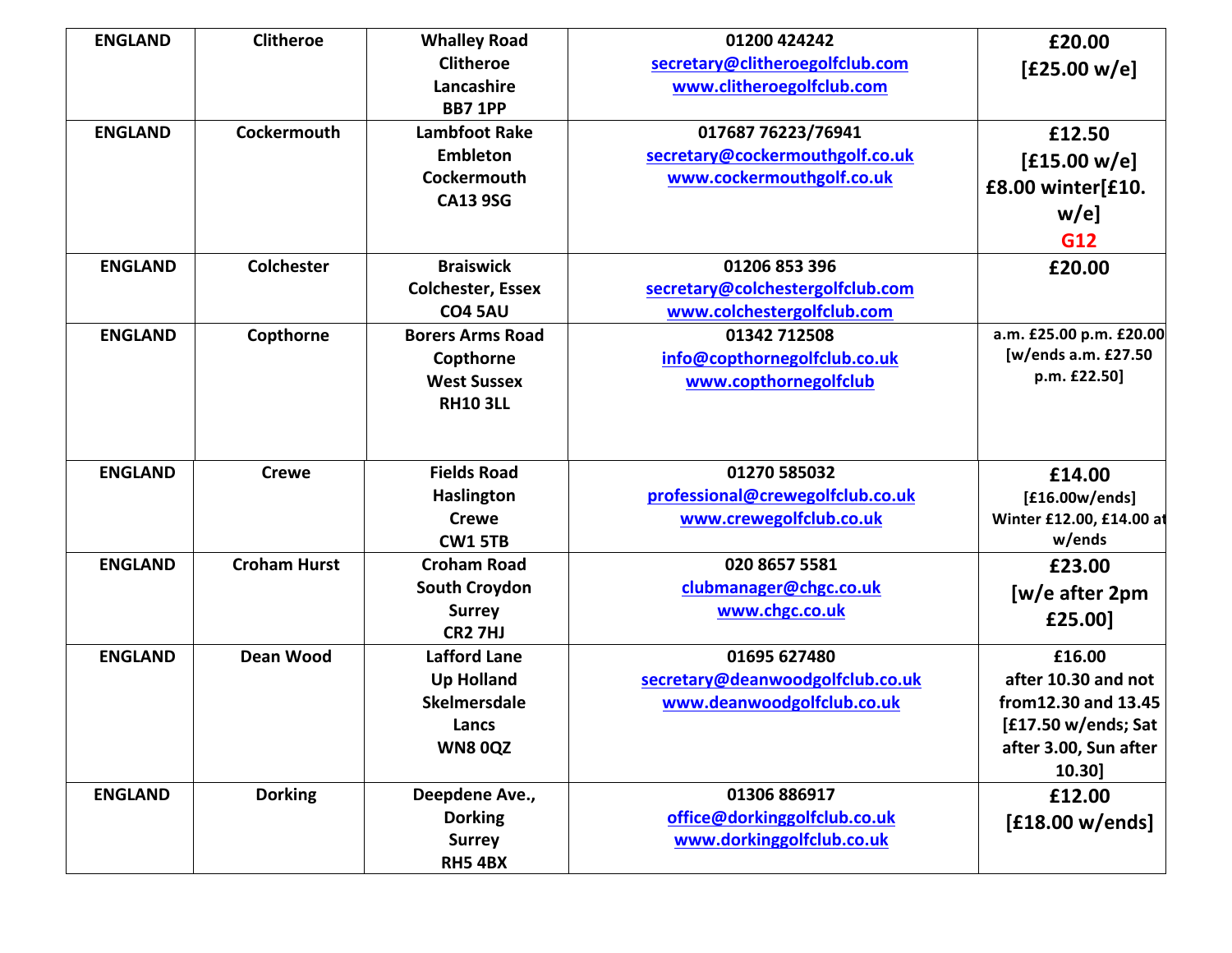| <b>ENGLAND</b> | <b>Drayton Park</b>    | <b>Drayton Park</b>         | 01827 251478                     | £20.00             |
|----------------|------------------------|-----------------------------|----------------------------------|--------------------|
|                |                        | <b>Tamworth</b>             | admin@draytonparkgc.com          |                    |
|                |                        | <b>Staffs</b>               | www.draytonparkgc.co.uk          |                    |
|                |                        | <b>B78 3TN</b>              |                                  |                    |
| <b>ENGLAND</b> | <b>Droitwich</b>       | <b>Westford House</b>       | 01905 770207                     | £20.00             |
|                |                        | <b>Ford Lane, Droitwich</b> | philcundy@hotmail.co.uk          |                    |
|                |                        | Worcestershire              | www.droitwichgolfclub.co.uk      |                    |
|                |                        | WR9 OBQ                     |                                  |                    |
| <b>ENGLAND</b> | <b>Dunstable Downs</b> | <b>Whipsnade Road</b>       | 01582 604472                     | £25.00             |
|                |                        | <b>Dunstable</b>            | dunstabledownsgc@btconnect.com   |                    |
|                |                        | <b>Beds</b>                 | www.dunstabledownsgolf.co.uk     |                    |
|                |                        | <b>LU6 2NB</b>              |                                  |                    |
| <b>ENGLAND</b> | Dunstanburgh           | <b>Embleton</b>             | 01665 576 562                    | £20.00             |
|                | <b>Castle</b>          | Northumberland              | enquiries@dunstanburgh.com       | [w/e £23.00]       |
|                |                        | <b>NE66 3XQ</b>             | www.dunstanburgh.com             | G12                |
|                |                        |                             |                                  |                    |
|                |                        |                             |                                  |                    |
| <b>ENGLAND</b> | <b>The Dyke</b>        | Devil's Dyke Rd.            | 01273 857296 or 01273 857260     |                    |
|                |                        | <b>Brighton</b>             | manager@dykegolfclub.co.uk       | £22.50             |
|                |                        | <b>East Sussex</b>          | www.dykegolf.com                 | [Mon-Fri and after |
|                |                        | <b>BN1 8YJ</b>              |                                  | 12.30 weekends]    |
| <b>ENGLAND</b> | Eaglescliffe           | <b>Yarm Road</b>            | 01642780238                      | £22.00             |
|                |                        | Eaglescliffe, Stockton on   | admin@eaglescliffegolfclub.co.uk | [w/e £28.00]       |
|                |                        | <b>Tees</b>                 | www.eaglescliffegolfclub.co.uk   |                    |
|                |                        | <b>TS16 0DQ</b>             |                                  |                    |
| <b>ENGLAND</b> | <b>East Brighton</b>   | <b>Roedean Road</b>         | 01273 604 838                    | £20.00             |
|                |                        | <b>Brighton East</b>        | office@ebgc.co.uk                | [£25.00 w/e after  |
|                |                        | <b>Sussex</b>               | www.ebgc.co.uk                   | $11am$ ]           |
|                |                        | <b>BN2 5RA</b>              |                                  |                    |
| <b>ENGLAND</b> | <b>East Devon</b>      | <b>North View Road</b>      | 01395 443370                     | £25.00             |
|                |                        | <b>Budleigh Salterton</b>   | secretary@edgc.co.uk             | [after12.w/days;   |
|                |                        | Devon                       | www.eastdevongolfclub.co.uk      | after 10am w/ends] |
|                |                        | EX9 6DQ                     |                                  |                    |
|                |                        |                             |                                  | G12                |
| <b>ENGLAND</b> | Ellesborough           | <b>Wendover Road</b>        | 01296622114                      | £25.00             |
|                |                        | <b>Butlers Cross</b>        | pro@ellesboroughgolf.co.uk       |                    |
|                |                        | Bucks HP17 0TZ              | www.ellesboroughgolf.co.uk       |                    |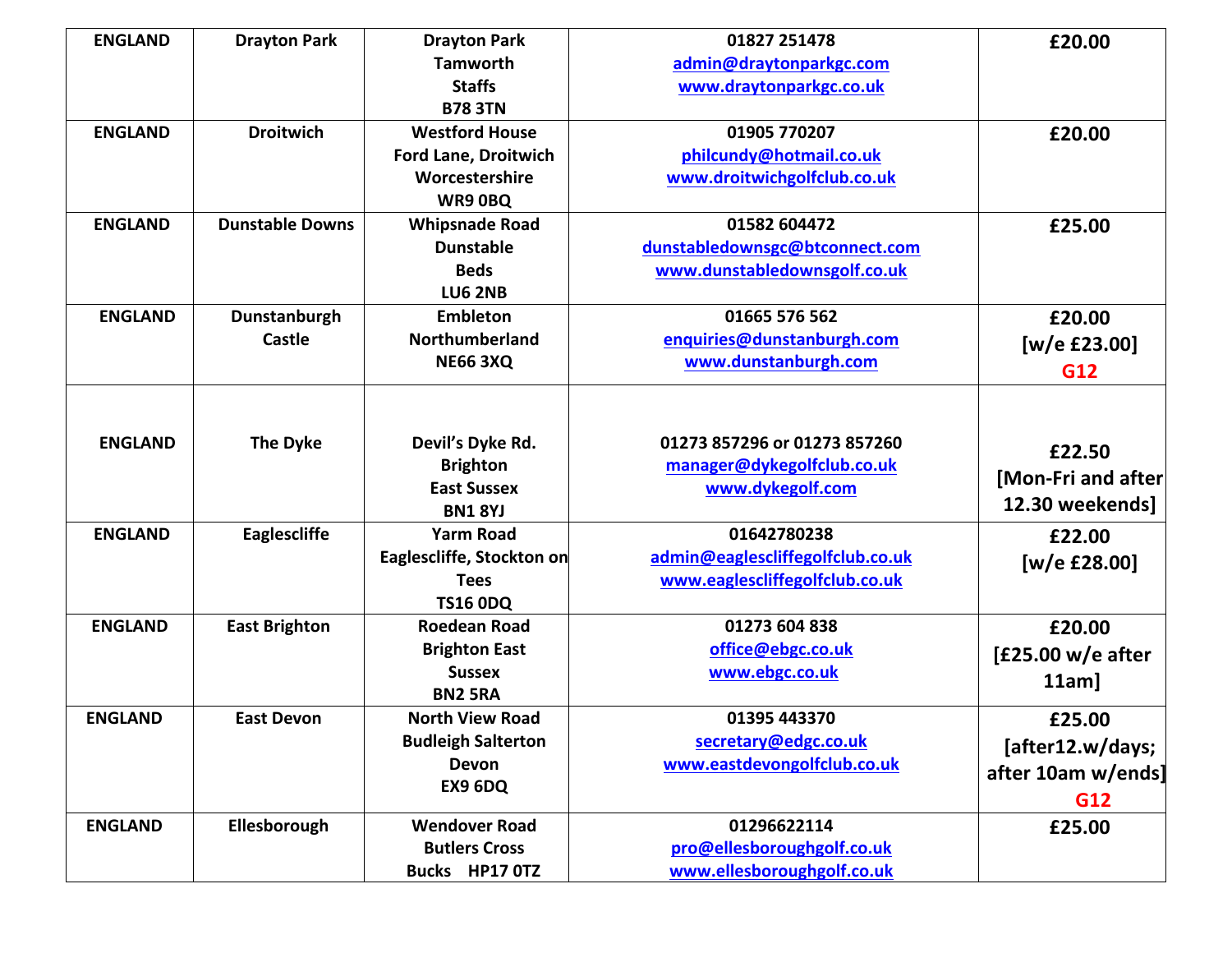| <b>ENGLAND</b> | <b>Eltham Warren</b>   | <b>Bexley Road</b>        | 0208 8504477                         | £15.00                 |
|----------------|------------------------|---------------------------|--------------------------------------|------------------------|
|                |                        | <b>Eltham</b>             | secretary@elthamwarren.idps.co.uk    | <b>G</b> no max number |
|                |                        | London                    | www.elthamwarrengolfclub.co.uk       |                        |
|                |                        | <b>SE9 2PE</b>            |                                      |                        |
| <b>ENGLAND</b> | <b>Enfield</b>         | <b>Old Park Road Sth</b>  | 0208 3633970 (option2)               | £17.00                 |
|                |                        | Enfield                   | mporterpgapro@yahoo.co.uk            |                        |
|                |                        | <b>Middlesex</b>          | www.enfieldgolfclub.co.uk            |                        |
|                |                        | <b>EN2 7DA</b>            |                                      |                        |
| <b>ENGLAND</b> | <b>Exeter Golf and</b> | <b>Topsham Road</b>       | 01392 874139 or 01392 875028         | £25.00                 |
|                | <b>Country Club</b>    | <b>Exeter</b>             | ben.martin@exetergcc.co.uk           |                        |
|                |                        | Devon EX2 7AE             | www.exetergcc.co.uk                  |                        |
| <b>ENGLAND</b> | Fairhaven              | <b>Oakwood Avenue</b>     | 01253 736741 (option2)               | £220.00                |
|                |                        | <b>Lytham St Annes</b>    | info@fairhavengolfclub.co.uk         | [w/days for 4 ball]    |
|                |                        | Lancs                     | www.fairhavengolfclub.co.uk          | £260.00 w/ends         |
|                |                        | <b>FY8 4JU</b>            |                                      |                        |
| <b>ENGLAND</b> | <b>Filey</b>           | <b>West Avenue</b>        | 01723 513 134                        | £15.00                 |
|                |                        | <b>Filey</b>              | secretary@fileygolfclub.com          | [£17.50 w/e]           |
|                |                        | <b>North Yorkshire</b>    | www.fileygolfclub.com                | winter £2.50 less      |
|                |                        | <b>YO14 9BQ</b>           |                                      |                        |
| <b>ENGLAND</b> | <b>Finchley</b>        | <b>Nether Court</b>       | 020 8346 5086                        | £20.00                 |
|                |                        | <b>Frith Lane</b>         | secretary@finchleygolfclub.co.uk     | [w/e and public        |
|                |                        | London                    | www.finchleygolfclub.com             | holidays £35.00]       |
|                |                        | <b>NW7 1PU</b>            |                                      |                        |
| <b>ENGLAND</b> | <b>Fulford Heath</b>   | <b>Tanners Green Lane</b> | 01564824758                          | £20.00                 |
|                |                        | Wythall                   | secretary@fulfordheathgolfclub.co.uk | [weekdays only]        |
|                |                        | <b>Birmingham</b>         | www.fulfordheathgolfclub.co.uk       |                        |
|                |                        | <b>B47 6BH</b>            |                                      |                        |
| <b>ENGLAND</b> | Gillingham             | <b>Woodlands Road</b>     | 01634 853017/855862                  | £18.00                 |
|                |                        | Gillingham                | golf@gillinghamgolf.idps.co.uk or    |                        |
|                |                        | Kent                      | pro@gillinghamgolf.idps.co.uk        |                        |
|                |                        | <b>ME7 2AP</b>            | www.gillinghamgolfclub.co.uk         |                        |
| <b>ENGLAND</b> | <b>Grange Park</b>     | <b>Prescot Road</b>       | 01744 26318                          | £12.50                 |
|                |                        | <b>St Helens</b>          | secretary@grangeparkgolfclub.co.uk   |                        |
|                |                        | <b>Mersyside</b>          | www.grangeparkgolfclub.co.uk         |                        |
|                |                        | <b>WA10 3AD</b>           |                                      |                        |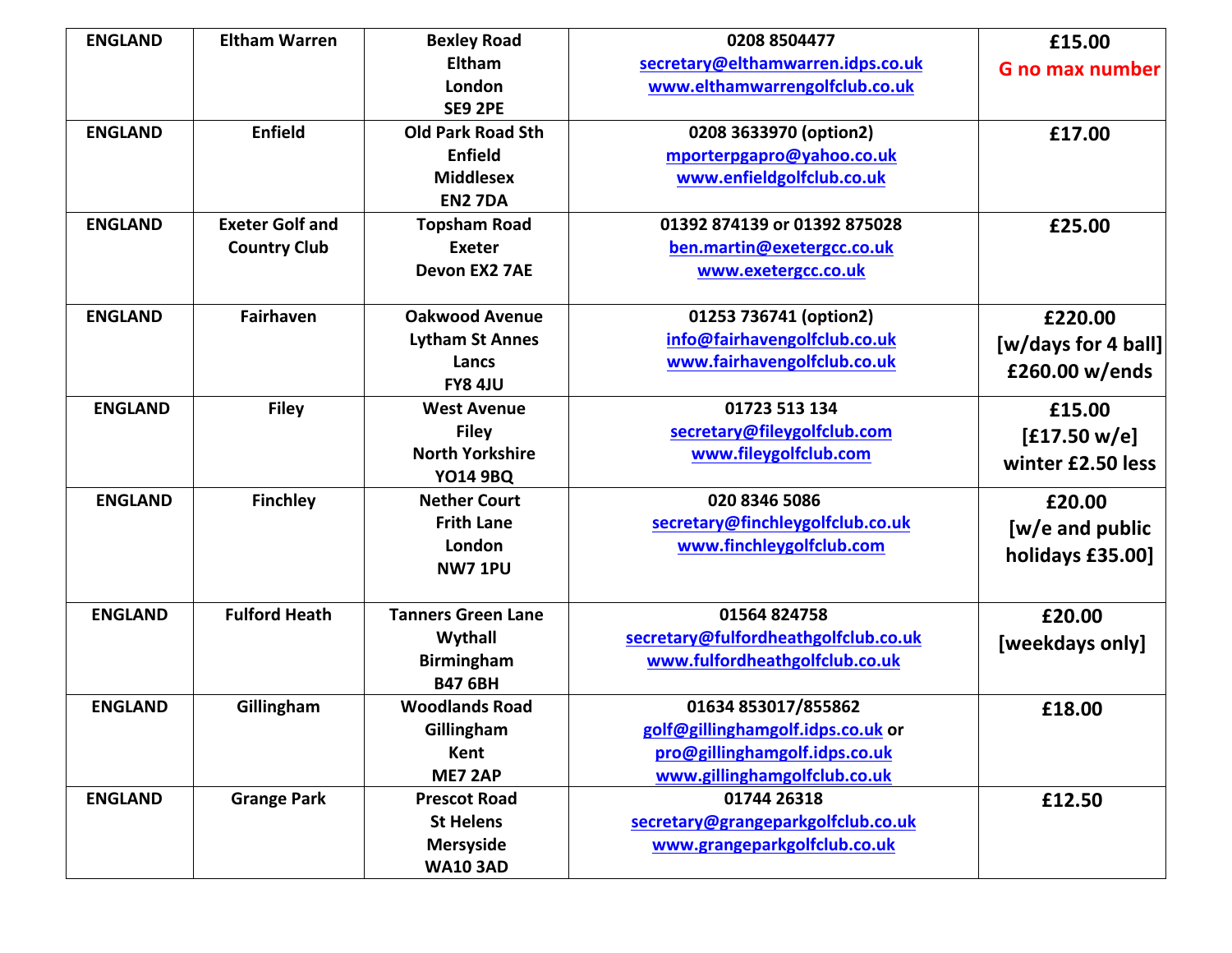| <b>ENGLAND</b> | <b>Grim's Dyke</b>          | <b>Oxhey Lane</b>          | 0208 4284539                            | £20.00                   |
|----------------|-----------------------------|----------------------------|-----------------------------------------|--------------------------|
|                |                             | <b>Hatch End</b>           | info@grimsdyke.co.uk                    | [£30 weekends]           |
|                |                             | <b>Pinner</b>              | www.club-noticeboard.co.uk/grimsdyke/   | <b>G</b> check with club |
|                |                             | <b>Middlesex HA5 4AL</b>   |                                         |                          |
| <b>ENGLAND</b> | <b>Halifax</b>              | <b>Union Lane</b>          | 01422 244171                            | £15.00                   |
|                |                             | Ogden, Halifax             | admin@halifaxgolfclub.co.uk             | [ $w/e$ £25.00]          |
|                |                             | <b>West Yorks</b>          | www.halifaxgolfclub.co.uk               |                          |
|                |                             | <b>HX2 8XR</b>             |                                         |                          |
| <b>ENGLAND</b> | <b>Hampton Court</b>        | <b>Home Park</b>           | 0208 977 2423                           | £20.00 [Mon-Th]          |
|                | Palace                      | KingstonuponThames         | Hamptoncourtpalace-pro@crown-golf.co.uk | £25.00 Fri-Sun           |
|                | (formerly Home              | <b>Surrey</b>              | www.hamptoncourtgolf.co.uk              | (afternoon Sat & Sun)    |
|                | Park)                       | KT1 4AD                    |                                         |                          |
| <b>ENGLAND</b> | Hartlepool                  | <b>Hart Warren</b>         | 01429 274398                            | £15.00                   |
|                |                             | Hartlepool                 | hartlepoolgolf@btconnect.com            | [£20.00 Saturday]        |
|                |                             | <b>TS24 9QF</b>            | www.hartlepoolgolfclub.co.uk            |                          |
| <b>ENGLAND</b> | <b>Hawkstone Park</b>       | <b>Westone under</b>       | 01948 841776 or 841775                  | £25.00                   |
|                |                             | Redcastle                  | dilys.airey@principal-hayley.com        | [Hawkstone               |
|                |                             | Shrewsbury                 | www.hpgcgolf.com                        |                          |
|                |                             | Shropshire                 |                                         | course designed          |
|                |                             | <b>SY4 5UY</b>             |                                         | by Braid]                |
| <b>ENGLAND</b> | <b>Haydock Park</b>         | <b>GolbornePark</b>        | 01925 226944                            | £14.00                   |
|                |                             | <b>Newton Lane</b>         | secretary@haydockparkgc.co.uk           | [Mon-Friexcl.            |
|                |                             | <b>Newton-le-Willows</b>   | www.haydockparkgc.co.uk                 | Tues]                    |
|                |                             | <b>Merseyside WA12 0HX</b> |                                         |                          |
| <b>ENGLAND</b> | <b>Haywards Heath</b>       | <b>High Beech Lane</b>     | 01444 414866                            | £20.00                   |
|                |                             | <b>Haywards Heath</b>      | hhpro@foremostgolf.com                  | £30.00 all day[not       |
|                |                             | <b>West Sussex</b>         | www.haywardsheathgolfclub.co.uk         | $w/e$ and B/Hols]        |
|                |                             | <b>RH16 1SL</b>            | (check website - for free tee times)    |                          |
| <b>ENGLAND</b> | <b>Henley</b>               | Harpsden                   | 01491 575 710                           | £25.00                   |
|                | <b>Home of the</b>          | <b>Henley on Thames</b>    | manager@henleygc.com                    | G20                      |
|                | <b>Association of James</b> | Oxon                       | www.henleygc.com                        |                          |
|                | <b>Braid Courses</b>        | RG9 4HG                    |                                         |                          |
| <b>ENGLAND</b> | Helsby                      | <b>Towers Lane</b>         | 01928722021                             | £15.00                   |
|                |                             | <b>Helsby</b>              | www.helsbygolfclub.org                  |                          |
|                |                             | Fordsham                   | secretary@helsbygolfclub.org            |                          |
|                |                             | <b>Cheshire</b>            |                                         |                          |
|                |                             | WA6 OJB                    |                                         |                          |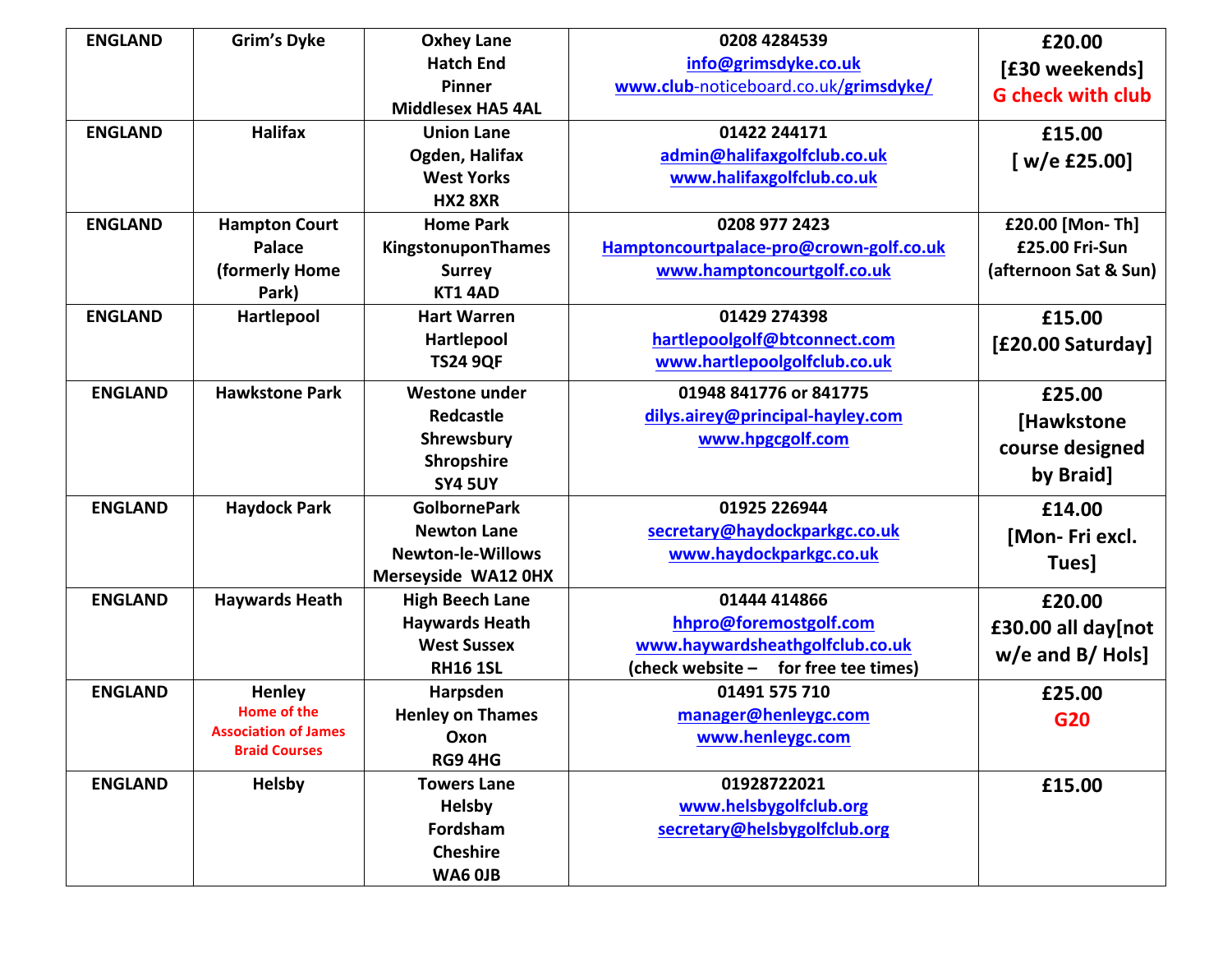| <b>ENGLAND</b> | The Herefordshire              | <b>Ravens Causeway</b><br>Wormsley<br><b>Hereford</b><br><b>HR4 8LY</b>                                | 01432 830219<br>herefordshire.golf@breathe.com<br>www.herefordshiregolfclub.co.uk<br>N.B. check website for offers after 2.00pm;<br>check with club for groups of 10 or more | £17.50 before<br>2pm [£22.50 w/e<br><b>&amp;Bank Hols]</b><br>£12.50 Nov $-$ Mar<br><b>G12 check for</b><br>larger numbers |
|----------------|--------------------------------|--------------------------------------------------------------------------------------------------------|------------------------------------------------------------------------------------------------------------------------------------------------------------------------------|----------------------------------------------------------------------------------------------------------------------------|
| <b>ENGLAND</b> | Hexham                         | <b>Spital Park</b><br>Hexham<br><b>NE46 3RZ</b>                                                        | 01434 603072 option 2<br>manager@hexhamgolf.co.uk<br>www.hexhamgolf.co.uk                                                                                                    | £15.00<br>[Summer Mon-Fri<br>only]<br>£10.00<br>[Oct – March]<br><b>G</b> check with club                                  |
| <b>ENGLAND</b> | <b>Hockley</b>                 | Twyford<br>Winchester<br><b>Hants</b><br><b>SO21 1PL</b>                                               | 01962 713 165<br>admin@hockleygolfclub.com<br>www.hockleygolfclub.com                                                                                                        | £26.00                                                                                                                     |
| <b>ENGLAND</b> | Hoylake<br><b>Municipal</b>    | <b>Carr Lane</b><br>Hoylake<br><b>Wirral</b><br><b>CH47 4BA</b>                                        | 0151 632 2956<br>www.hoylakegolfstore.co.uk                                                                                                                                  | £13.00 Over 60 under<br>18 £7.50                                                                                           |
| <b>ENGLAND</b> | Hull                           | <b>The Hall</b><br>27 Packman Lane<br><b>Kirk Ella</b><br>Hull<br><b>East Yorks</b><br><b>HU10 7TJ</b> | 01482 660970<br>[book 7 days in advance please]<br>pro@hullgc.com<br>www.hullgolfclub.co.uk                                                                                  | £25.00<br>Nov-Feb £10.00<br>G12                                                                                            |
| <b>ENGLAND</b> | <b>Ipswich-Purdis</b><br>Heath | <b>Bucklesham Road</b><br>Ipswich<br><b>IP3 8UQ</b>                                                    | 01473 728941<br>admin@ipswichgolfclub.com<br>www.ipswichgolfclub.com<br>[max. 2x 4balls on any day]                                                                          | £160.00<br>for a 4 ball (max 2 X<br>4 per day) excl<br><b>Bank Hols</b><br>[Sat & Sun after 2.00]<br>G8                    |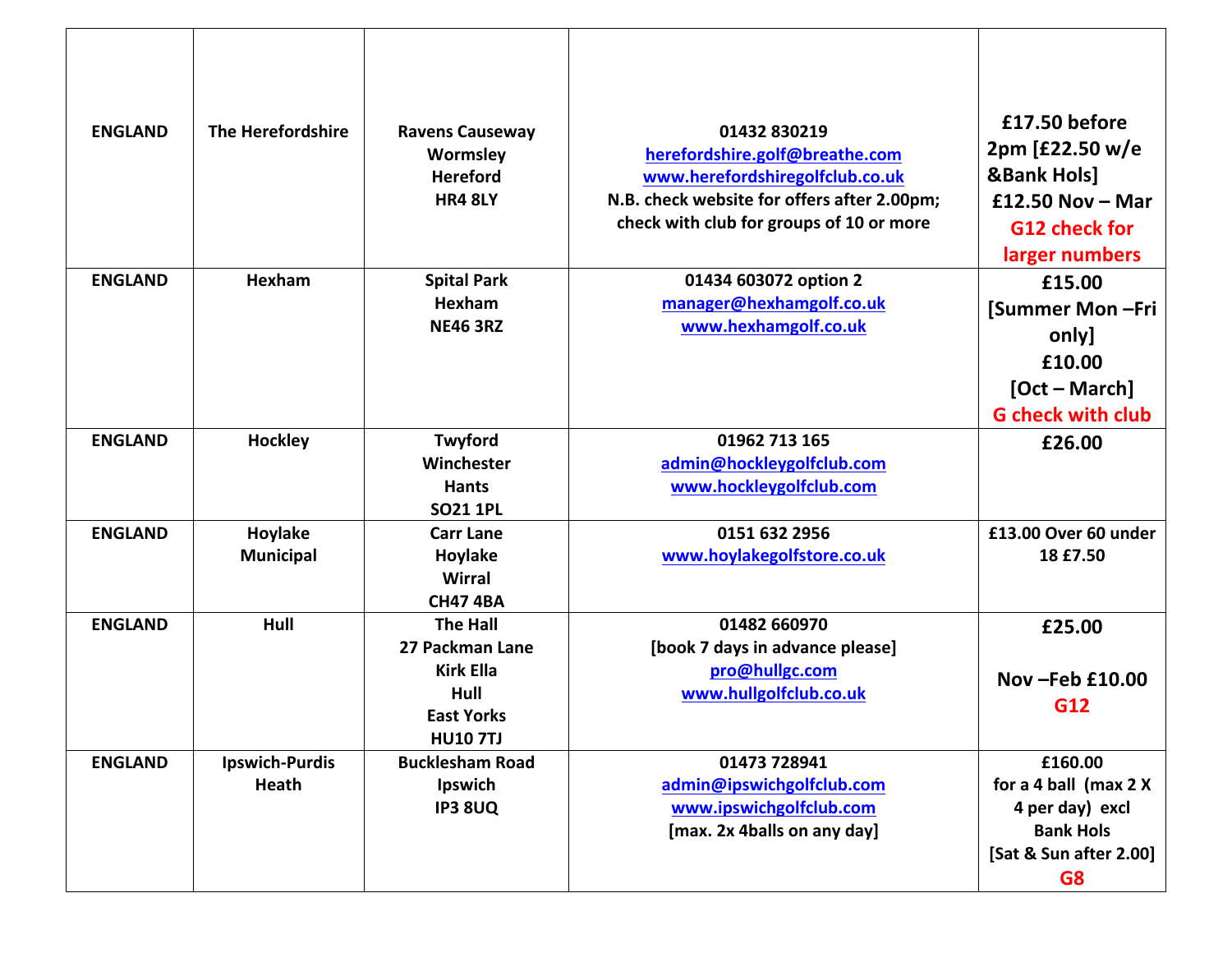| <b>ENGLAND</b> | <b>Kedleston Park</b> | <b>Kedleston</b>           |                                            | £30.00                |
|----------------|-----------------------|----------------------------|--------------------------------------------|-----------------------|
|                |                       |                            | 01332 840035 (option 4)                    |                       |
|                |                       | Quarndon                   | generalmanager@kedlestonparkgolfclub.co.uk | [Mon-Fri]             |
|                |                       | Derby DE22 5JD             | www.kedlestonparkcolfclub.co.uk            | £40.00[w/ends]        |
|                |                       |                            |                                            |                       |
| <b>ENGLAND</b> | Kingswood             | <b>Sandy Lane</b>          | 01737 832188                               | £38.00                |
|                |                       | Kingswood                  | mark@kingswood-golf.co.uk                  | $[Mon-Fri]$           |
|                |                       | <b>Tadworth</b>            | www.kingswood-golf.co.uk                   | £42.00 - [Sat and     |
|                |                       | <b>Surrey</b>              |                                            | Sun afternoons only ] |
|                |                       | <b>KT20 6NE</b>            |                                            |                       |
| <b>ENGLAND</b> | <b>Knott End</b>      | Wyreside                   | 01253 811 365                              | £15.00                |
|                |                       | <b>Knott End-On-Sea</b>    | christine@knottendgolfclub.com             | G12                   |
|                |                       | Poulton-Le-Fylde           | www.knottendgolfclub.com                   |                       |
|                |                       | Lancashire                 |                                            |                       |
|                |                       | FY6 OAA                    |                                            |                       |
| <b>ENGLAND</b> | Lancaster             | <b>Ashton Hall</b>         | 01524 751247 (option 1)                    | £25.00                |
|                |                       | Ashton-with-Stodday        | secretary@lancastergc.co.uk                | <b>Monday-Friday</b>  |
|                |                       | Lancaster                  | www.lancastergc.co.uk                      |                       |
|                |                       | LA2 0AJ                    |                                            |                       |
| <b>ENGLAND</b> | The Leicestershire    | <b>Evington Lane</b>       | 0116 2738825 option 1 or 2                 | £25.00                |
|                |                       | Leicester                  | secretary@theleicestershiregolfclub.co.uk  |                       |
|                |                       | LE5 6DJ                    | www.theleicestershiregolfclub.co.uk        |                       |
| <b>ENGLAND</b> | Littlestone           | <b>St Andrews Road</b>     | 01797 363355                               | £40.00                |
|                |                       | Littlestone                | sarah@littlestonegolfclub.org.uk           | Mon-Fri & pm Sun.     |
|                |                       | Kent                       | www.littlestonegolfclub.org.uk             | G <sub>8</sub>        |
|                |                       | <b>TN28 8RB</b>            |                                            |                       |
| <b>ENGLAND</b> | Ludlow                | <b>Bromfield</b>           | 01584 856285                               | £18.00                |
|                |                       | Ludlow                     | secretary@ludlowgolfclub.com               |                       |
|                |                       | Shropshire                 | www.ludlowgolfclub.com                     |                       |
|                |                       | <b>SY8 2BT</b>             |                                            |                       |
| <b>ENGLAND</b> | <b>The Mere</b>       | <b>Golf Resort and Spa</b> | 01565 830219                               |                       |
|                |                       | <b>Chester Road</b>        | golfshop@themereresort.co.uk               | £37.50                |
|                |                       | <b>Knutsford</b>           | www.themereresort.co.uk                    | [Apr-Sept]            |
|                |                       |                            |                                            | £27.50                |
|                |                       | <b>Cheshire</b>            |                                            | [Oct-Mar]             |
|                |                       | <b>WA16 6LJ</b>            |                                            |                       |
| <b>ENGLAND</b> | <b>Mid-Herts</b>      | <b>Lamer Lane</b>          | 01582832242                                | £25.00                |
|                |                       | <b>Lower Gustard</b>       | play@mid-hertsgolfclub.co.uk               | [£20.00 Nov- Mar]     |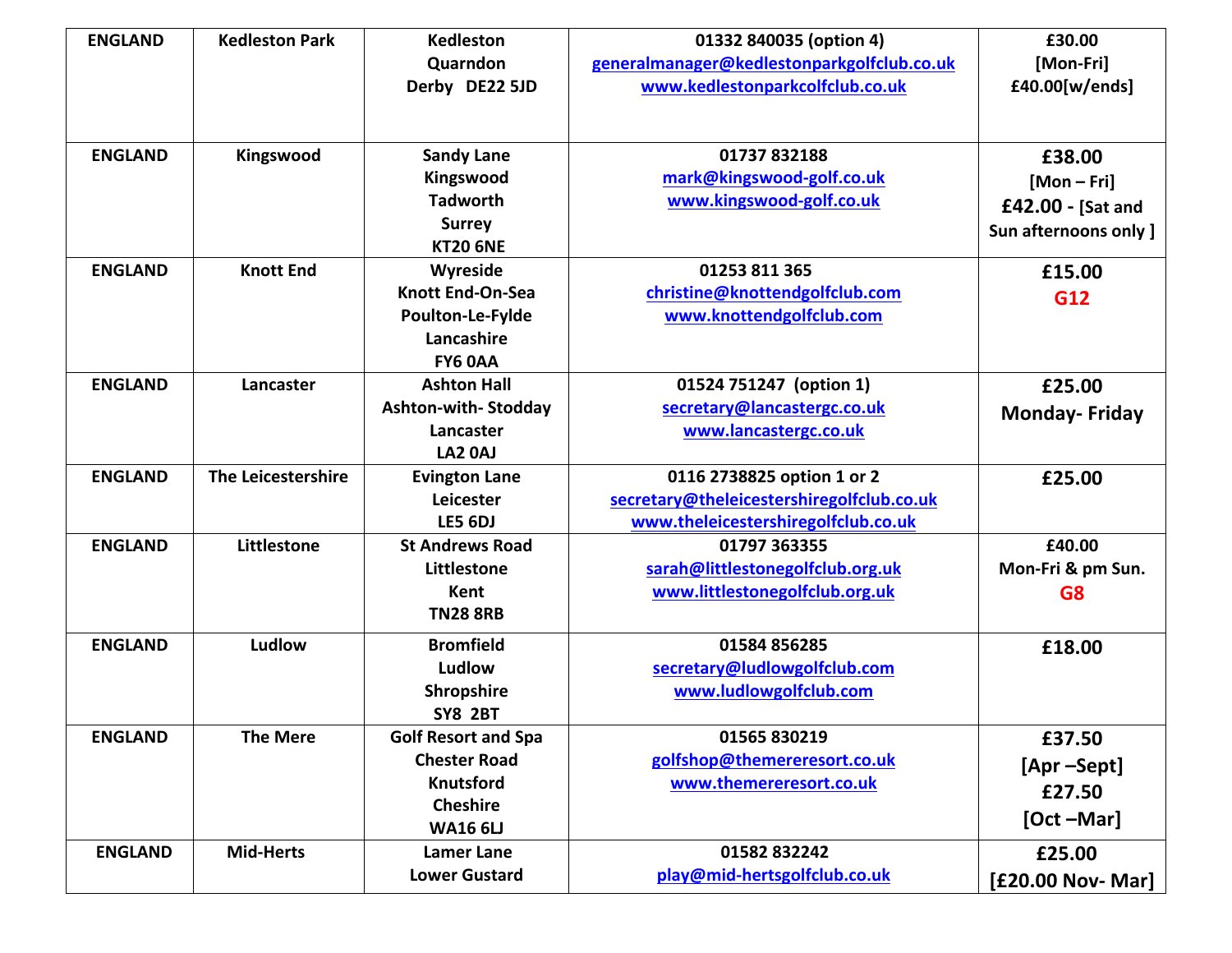|                |                     | Wood                         | www.mid-hertsgolfclub.co.uk           |                     |
|----------------|---------------------|------------------------------|---------------------------------------|---------------------|
|                |                     | Wheathampstead               |                                       |                     |
|                |                     | Herts AL4 8RS                |                                       |                     |
|                |                     |                              |                                       |                     |
| <b>ENGLAND</b> | Middlesbrough       | <b>Brass Castle Lane</b>     | 01642 311515                          | £25.00              |
|                |                     | <b>Marton</b>                | enquiries@middlesbroughgolfclub.co.uk | [winter £20.00]     |
|                |                     | Middlesbrough                | www.middlesbroughgolfclub.co.uk       |                     |
|                |                     | <b>TS8 9EE</b>               |                                       |                     |
| <b>ENGLAND</b> | <b>Muswell Hill</b> | <b>Rhodes Avenue</b>         | 020 8888 8046 or book via website     | £20.00 [w/ends      |
|                |                     | London                       | manager@muswellhillgolfclub.co.uk     | £30.00 after 1.00]  |
|                |                     | <b>N227UT</b>                | www.muswellhillgolfclub.co.uk         | Max no. rounds pa 6 |
| <b>ENGLAND</b> | <b>Newton Green</b> | <b>Newton Green</b>          | 01787 377217                          | £16.00              |
|                |                     | <b>Sudbury</b>               | info@newtongreengolfclub.co.uk        | [£17.00 w/e and     |
|                |                     | <b>Suffolk</b>               | www.newtongreengolfclub.co.uk         | <b>Bank Hols]</b>   |
|                |                     | <b>CO10 0QN</b>              |                                       |                     |
| <b>ENGLAND</b> | <b>North Hants</b>  | <b>Minley Road</b>           | 01252 616443                          | £40.00              |
|                |                     | <b>Fleet</b>                 | kfewster@northhantsgolf.co.uk         | [winter £30.00]     |
|                |                     | Hants,                       | www.northhantsgolf.co.uk              |                     |
|                |                     | <b>GU51 1RF</b>              |                                       |                     |
| <b>ENGLAND</b> | Northamptonshire    | <b>Golf Lane</b>             | 01604 843025                          | £25.00              |
|                | County              | <b>Church Brampton</b>       | secretary@countygolfclub.org.uk       |                     |
|                |                     | Northamptonshire             | www.countygolfclub.org.uk             |                     |
|                |                     | <b>NN6 8AZ</b>               |                                       |                     |
| <b>ENGLAND</b> | <b>Northcliffe</b>  | <b>High Bank Lane</b>        | 01274 596731(option 1)                | £17.00              |
|                |                     | <b>Shipley</b>               | sec@northcliffegc.org.uk              | [£22.00 w/ends]     |
|                |                     | <b>West Yorks</b>            | www.northcliffegolfclub.co.uk         | G40                 |
|                |                     | <b>BD184LJ</b>               |                                       |                     |
| <b>ENGLAND</b> | <b>The</b>          | <b>High Gosforth</b>         | 0191 236 2498/2009                    | £25.00              |
|                | Northumberland      | Park                         | admin@thengc.co.uk                    |                     |
|                |                     | Newcastle upon               | www.thengc.co.uk                      |                     |
|                |                     | <b>Tyne</b>                  |                                       |                     |
|                |                     | <b>NE3 5HT</b>               |                                       |                     |
| <b>ENGLAND</b> | <b>North</b>        | <b>Frankley Beeches Road</b> | 0121 475 1047                         | £16.50              |
|                | Worcestershire      | <b>Northfield</b>            | secretary@nwgolfclub.com              | [Mon-Fri only]      |
|                |                     | <b>Birmingham</b>            | www.nwgolfclub.com                    |                     |
|                |                     | <b>B31 5LP</b>               |                                       |                     |
| <b>ENGLAND</b> | <b>BEST WESTERN</b> | <b>North Shore Road</b>      | 01754 764822 [hotel 01754 763298]     | £16.00              |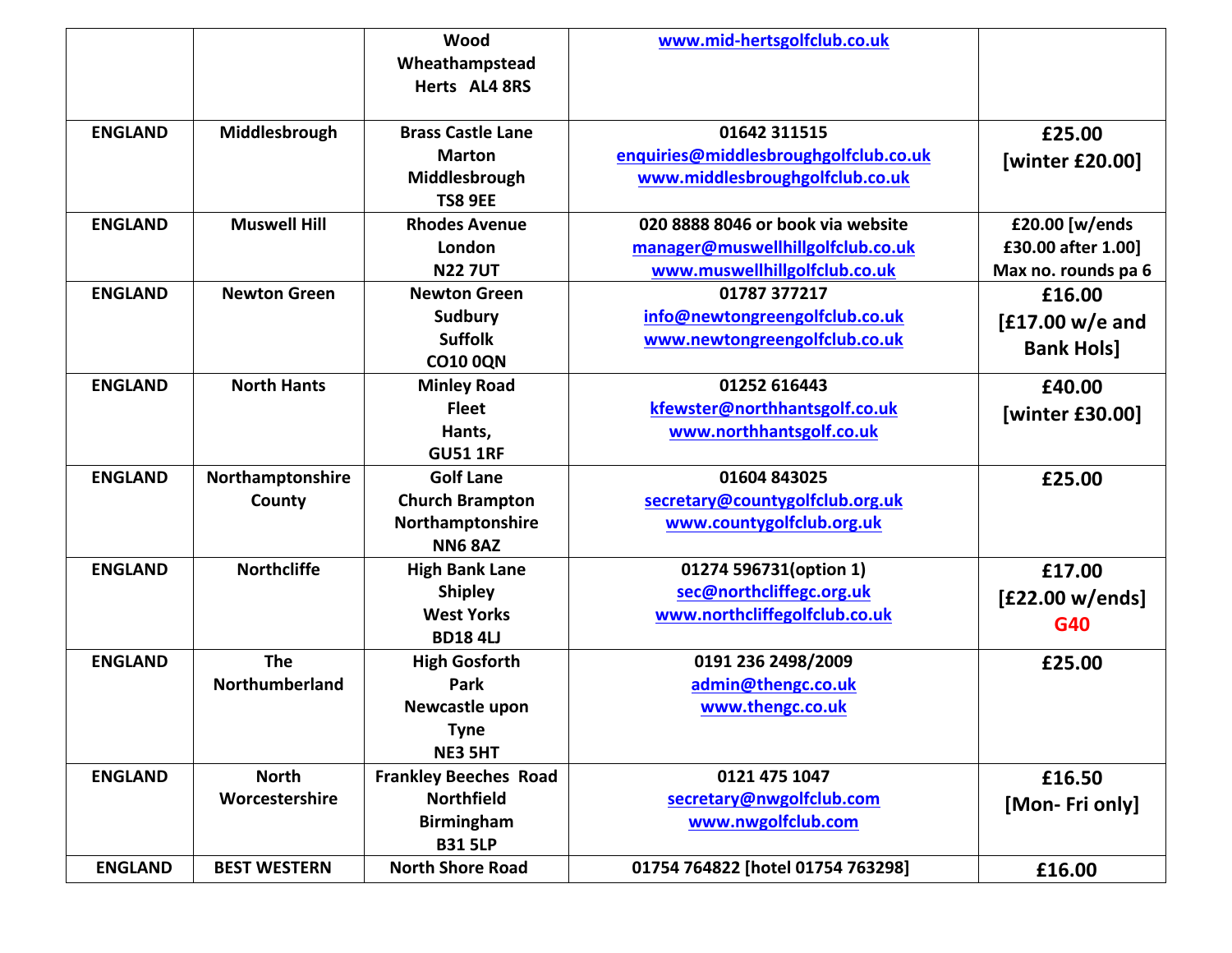|                    | <b>North Shore Hotel</b> | <b>Skegness</b>           | info@northshorehotel.co.uk          | [£20 w/ends]        |
|--------------------|--------------------------|---------------------------|-------------------------------------|---------------------|
|                    | and Golf Club            | Lincolnshire              | www.northshorehotel.co.uk           |                     |
|                    |                          | <b>PE25 1DN</b>           |                                     |                     |
| <b>ENGLAND</b>     | <b>Oswestry</b>          | <b>Aston Park</b>         | 01691 610 448                       | £25.00              |
|                    |                          | <b>Oswestry</b>           | secretary@oswestrygolfclub.co.uk    |                     |
|                    |                          | Shropshire                | www.oswestrygolfclub.co.uk          |                     |
|                    |                          | <b>SY11 4JJ</b>           |                                     |                     |
|                    |                          |                           |                                     |                     |
| <b>ENGLAND</b>     | Peacehaven               | <b>Golf and Fitness</b>   | 01273 514048                        | £5.00 for nine      |
|                    |                          | <b>Brighton Road</b>      | emma@peacehavengc.com               | holes £7.00 for 18. |
|                    |                          | <b>Newhaven</b>           | www.peacehavengc.com                |                     |
|                    |                          | <b>East Sussex</b>        |                                     |                     |
|                    |                          | <b>BN9 9UH</b>            |                                     |                     |
| <b>ENGLAND</b>     | Peel                     | <b>Rheast Lane</b>        | 01624 843456/842227                 | £18.00              |
| <b>Isle of Man</b> |                          | Peel, Isle of Man         | peelgc@manx.net                     |                     |
|                    |                          | <b>IM5 1BG</b>            | www.peelgolfclub.com                |                     |
| <b>ENGLAND</b>     | Perranporth              | <b>Budnic Hill</b>        | 01872 573701                        | £22.50              |
|                    |                          | Perranporth               | secretary@perranporthgolfclub.co.uk |                     |
|                    |                          | Cornwall                  | www.perranporthgolfclub.co.uk       |                     |
|                    |                          | <b>TR6 0AB</b>            |                                     |                     |
| <b>ENGLAND</b>     | Peterborough             | <b>Milton Ferry</b>       | 01733 380 489                       | £17.50              |
|                    | <b>Milton</b>            | Peterborough              | admin@pmgc.org.uk                   | [£10.00 Nov- Mar]   |
|                    |                          | Cambridgeshire            | www.pmgc.org.uk                     |                     |
|                    |                          | <b>PE6 7AG</b>            |                                     |                     |
| <b>ENGLAND</b>     | Preston                  | <b>Fullwood Hall Lane</b> | 01772 700011                        | £18.00              |
|                    |                          | Preston                   | secretary@prestongolfclub.com       |                     |
|                    |                          | Lancashire                | www.prestongolfclub.com             |                     |
|                    |                          | <b>PR2 8DD</b>            |                                     |                     |
|                    |                          |                           |                                     |                     |
| <b>ENGLAND</b>     | Pyecombe                 | <b>Clayton Hill</b>       | 01273 845372                        | £28.00 before 12    |
|                    |                          | Pycombe                   | info@pyecombegolfclub.com           | noon; £23 after 12  |
|                    |                          | <b>West Sussex</b>        | www.pyecombegolfclub.com            | weekdays only       |
|                    |                          | <b>BN45 7FF</b>           |                                     |                     |
|                    |                          |                           |                                     |                     |
|                    |                          |                           |                                     |                     |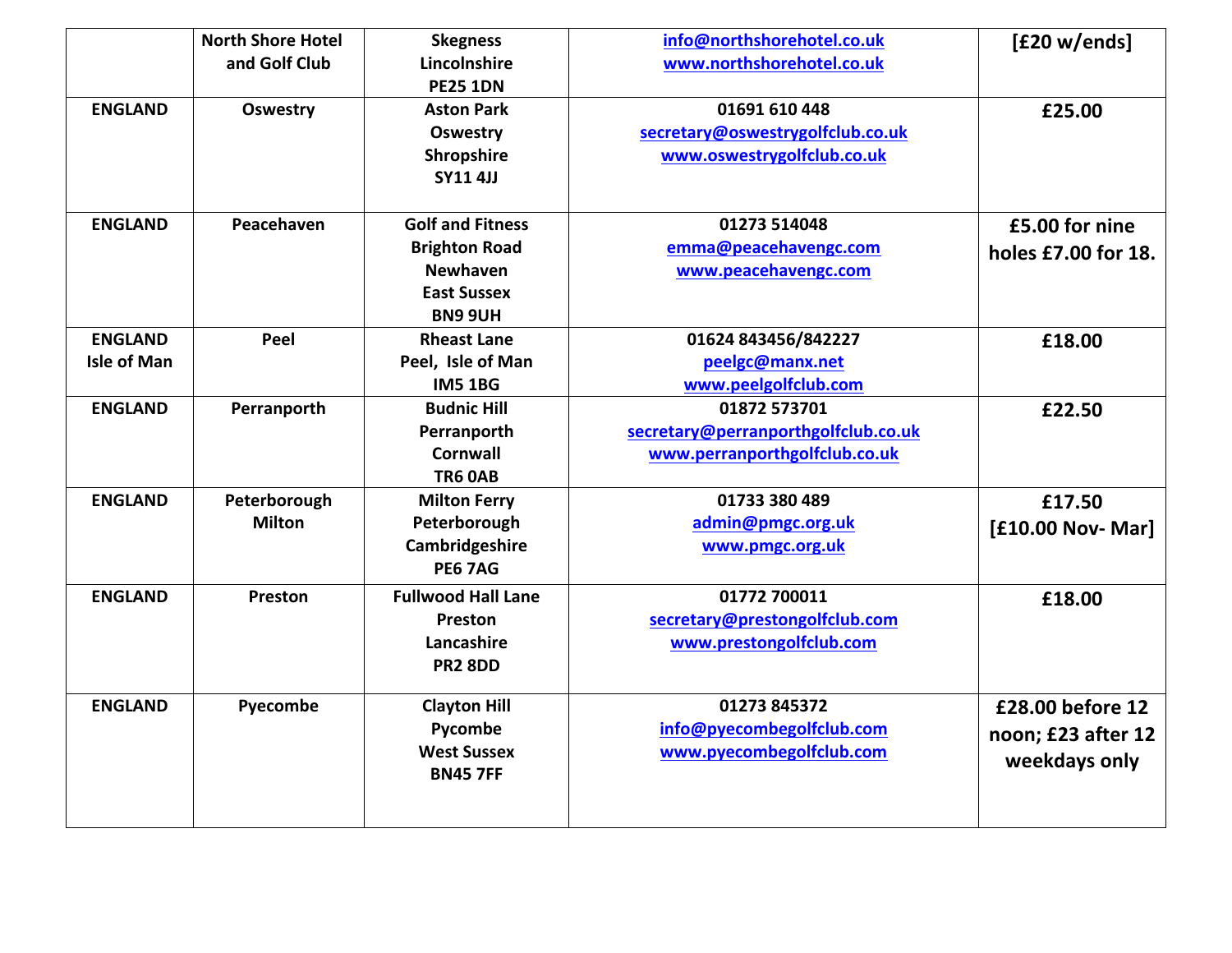| <b>ENGLAND</b>     | Ramsey                       | <b>Brookfield Avenue</b>   | 01624 814736 (Professional)                 | £18.00               |
|--------------------|------------------------------|----------------------------|---------------------------------------------|----------------------|
| <b>Isle of Man</b> |                              | Ramsey                     | ramseygolfclub@manx.net                     | [£24.00 w/e]         |
|                    |                              | <b>Isle of Man</b>         | www.ramseygolfclub.co.im                    |                      |
|                    |                              | <b>IM8 2AH</b>             |                                             |                      |
| <b>ENGLAND</b>     | <b>Reading</b>               | 17 Kidmore End Road        | 01189472909                                 | £20.00               |
|                    |                              | <b>Emmer Green</b>         | secretary@readinggolfclub.com               | <b>Weekdays only</b> |
|                    |                              | <b>Reading</b>             | www.readinggolfclub.com                     |                      |
|                    |                              | <b>Berks</b>               |                                             |                      |
|                    |                              | <b>RG4 8SG</b>             |                                             |                      |
| <b>ENGLAND</b>     | <b>Redhill &amp; Reigate</b> | <b>Clarence Lodge</b>      | 01737 244433                                | £10.00               |
|                    |                              | <b>Pendleton Road</b>      | mail@rrgc.net                               | [ $w/e$ £15.00]      |
|                    |                              | <b>Redhill</b>             | www.rrgc.net                                |                      |
|                    |                              | <b>Surrey</b>              |                                             |                      |
|                    |                              | <b>RH1 6LB</b>             |                                             |                      |
| <b>ENGLAND</b>     | Ringway                      | Hale Mount, Hale Road,     | 0161 980 2630 (option 1)                    | £20.00               |
|                    |                              | <b>Hale Barns</b>          | proshop@ringwaygolfclub.co.uk               |                      |
|                    |                              | <b>Altrincham</b>          | www.ringwaygolfclub.co.uk                   |                      |
|                    |                              | <b>Cheshire</b>            |                                             |                      |
|                    |                              | <b>WA15 8SW</b>            |                                             |                      |
| <b>ENGLAND</b>     | <b>The Rochford</b>          | <b>Rochford Hall</b>       | 01702 544302                                | £20.00               |
|                    | <b>Hundred</b>               | <b>Hall Road, Rochford</b> | admin@rochfordhundredgolfclub.co.uk         |                      |
|                    |                              | Southend on Sea            | www.rochfordhundredgolfclub.co.uk           |                      |
|                    |                              | <b>Essex</b>               |                                             |                      |
|                    |                              | SS4 1NW                    |                                             |                      |
| <b>ENGLAND</b>     | Romford                      | <b>Heath Drive</b>         | 01708 740986                                | £20.00               |
|                    |                              | <b>Gidea Park</b>          | richard.hall@romfordgolfclub.co.uk          | [Mon-Fri]            |
|                    |                              | Romford                    | www.romfordgolfclub.com                     | £25.00               |
|                    |                              | <b>Essex</b>               | <b>Braid's first club as a professional</b> | [Sum p.m]            |
|                    |                              | <b>RM2 5QB</b>             | 1896-1904                                   |                      |
| <b>ENGLAND</b>     | <b>Royal Blackheath</b>      | <b>Court Road</b>          | 0208 850 1763                               | £130.00              |
|                    |                              | Eltham                     | proshop@rbgc.com                            | For a 4 ball Mon-    |
|                    |                              | London                     | www.royalblackheath.com                     | Fri, excl B/Hols     |
|                    |                              | SE9 5AF                    | The oldest golf club in England             |                      |
| <b>ENGLAND</b>     | <b>Royal Norwich</b>         | Drayton High Rd.           | 01603 429 928                               | £18.00               |
|                    |                              | Hellesdon                  | mail@royalnorwichgolf.co.uk                 | Junior £6.00         |
|                    |                              | <b>Norwich</b>             | www.royalnorwichgolf.co.uk                  |                      |
|                    |                              | <b>NR6 5AH</b>             |                                             |                      |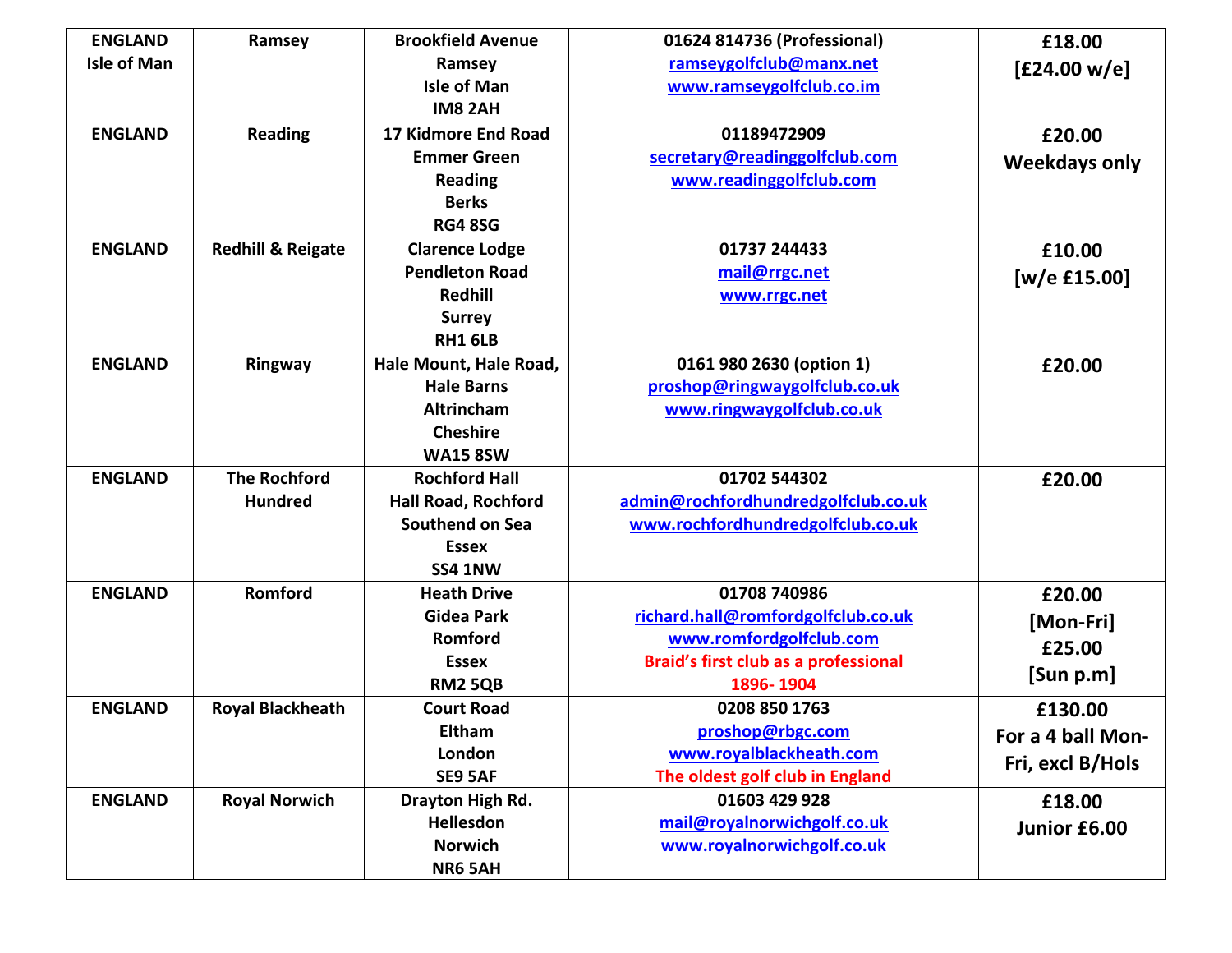| <b>ENGLAND</b> | <b>Rugby</b>             | <b>Clifton Road</b>       | 01788 575134 (Professional)            | £15.00                       |
|----------------|--------------------------|---------------------------|----------------------------------------|------------------------------|
|                |                          | <b>Rugby</b>              | info@rugbygolfclub.co.uk               | [£20.00 W/ends &             |
|                |                          | Warwickshire              | www.rugbygolfclub.co.uk                | <b>Bank Hols]</b>            |
|                |                          | <b>CV21 3RD</b>           |                                        |                              |
| <b>ENGLAND</b> | <b>Rushmere</b>          | <b>Rushmere Heath</b>     | 01473 725648 01473 728076              | £20.00                       |
|                |                          | Ipswich                   | rushmeregolfclub@btconnect.com         | [Sat after 2.30]             |
|                |                          | <b>Suffolk</b>            | www.club-noticeboard.co.uk/rushmere    |                              |
|                |                          | <b>IP4 5QQ</b>            |                                        |                              |
|                |                          |                           |                                        |                              |
| <b>ENGLAND</b> | <b>Ryston Park</b>       | <b>Denver</b>             | 01366 382133                           | £15.00                       |
|                |                          | <b>Downham Market</b>     | rystonparkgc@talktalkbusiness.net      | [£10 for 9 holes]            |
|                |                          | <b>Norfolk</b>            | www.club-noticeboard.co.uk/rystonpark/ |                              |
|                |                          | <b>PE38 OHH</b>           |                                        |                              |
| <b>ENGLAND</b> | Saltburn by the          | <b>Hob Hill</b>           | 01287 624653                           | £15.00                       |
|                | Sea                      | Saltburn by the Sea       | prohowes@gmail.com                     | [Mon-Fri]                    |
|                |                          | <b>Cleveland</b>          | www.saltburngolf.co.uk                 | £17.00 [weekends]            |
|                |                          | <b>TS12 1NJ</b>           |                                        |                              |
| <b>ENGLAND</b> | <b>Scarborough North</b> | <b>North Cliff Avenue</b> | 01723 355397                           | £15.00                       |
|                | <b>Cliff</b>             | <b>Burnistion Road</b>    | info@northcliffgolfclub.co.uk          | [Mon-Thurs]                  |
|                |                          | Scarborough               | www.ncgc.co.uk                         |                              |
|                |                          | <b>North Yorkshire</b>    |                                        |                              |
|                |                          | <b>YO12 6PP</b>           |                                        |                              |
| <b>ENGLAND</b> | Shanklin &               | <b>The Fairway</b>        | 01983 404 424                          | £25.00                       |
|                | Sandown                  | Lake, Sandown             | club@ssgolfclub.com                    |                              |
|                |                          | <b>Isle of Wight</b>      | www.ssgolfclub.co.uk                   |                              |
|                |                          | <b>PO36 9PR</b>           |                                        |                              |
| <b>ENGLAND</b> | Sherborne                | <b>Higher Clatcombe</b>   | 01935 814 431                          | £24.00                       |
|                |                          | Sherborne                 | sgcoffice@sherbornegolfclub.co.uk      | [winter £18.00]              |
|                |                          | <b>Dorset</b>             | www.sherbornegolfclub.co.uk            | G24                          |
|                |                          | DT9 4RN                   |                                        |                              |
| <b>ENGLAND</b> | <b>Sidcup</b>            | <b>Rear of Hurstmere</b>  | 020 83002150                           | £20.00                       |
|                |                          | School,                   | sidcupgolfclub@googlemail.com          | [Mon-Fri]                    |
|                |                          | Hurst Road,               | www.sidcupgolfclub.co.uk               | 9 holes £13.00               |
|                |                          | <b>Sidcup</b>             |                                        |                              |
|                |                          | Kent                      |                                        |                              |
|                |                          | <b>DA159AW</b>            |                                        |                              |
| <b>ENGLAND</b> | Southport &              | <b>Bradshaws Lane</b>     | 01704 578000                           | <b>Prices for a fourball</b> |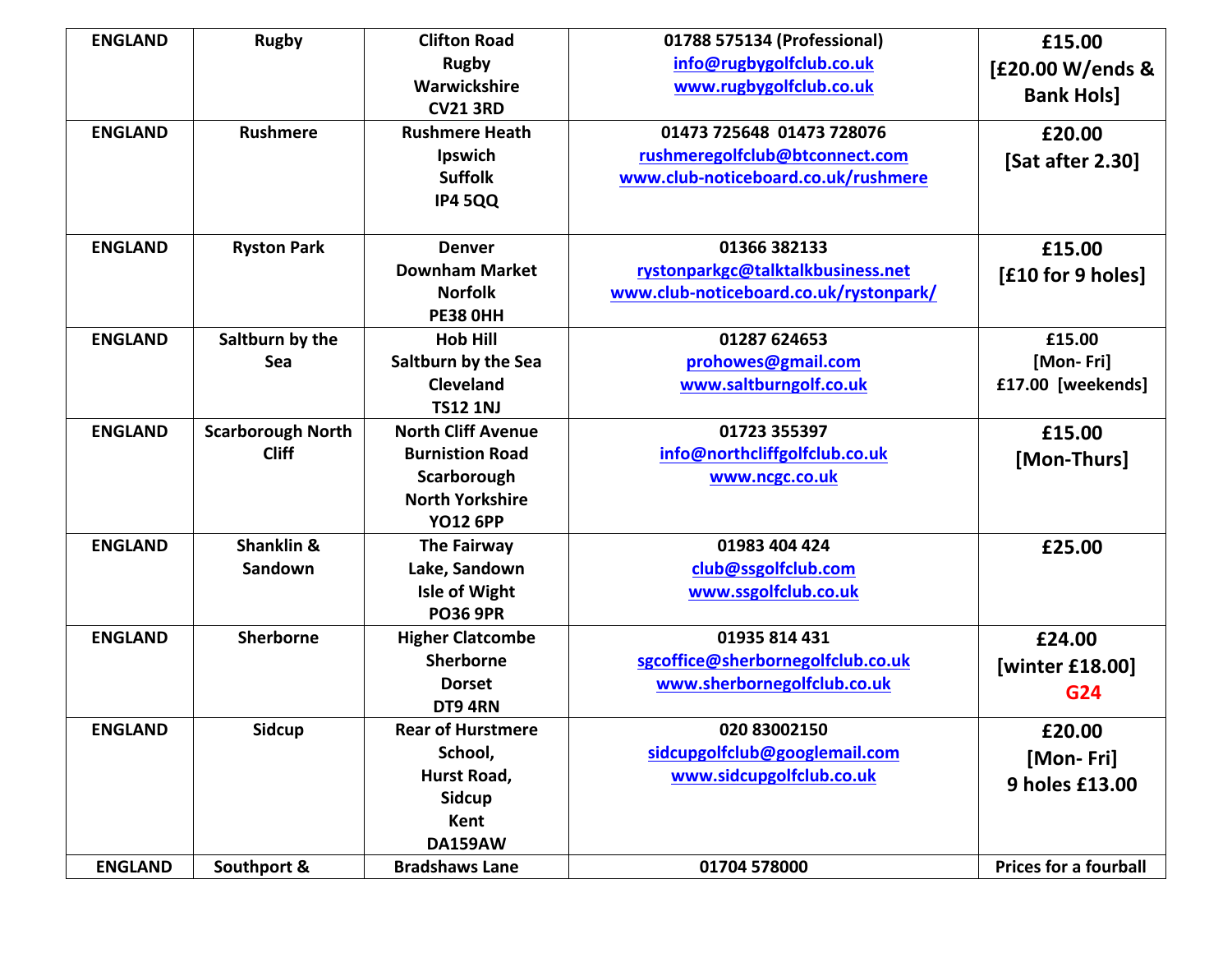|                | <b>Ainsdale</b>                               | <b>Ainsdale</b><br>Southport<br>Merseyside PR8 3LG                                                     | secretary@sandagolfclub.co.uk<br>www.sandagolfclub.co.uk                              | £300.00<br>[winter £200; check web-<br>site for dates]                                                |
|----------------|-----------------------------------------------|--------------------------------------------------------------------------------------------------------|---------------------------------------------------------------------------------------|-------------------------------------------------------------------------------------------------------|
| <b>ENGLAND</b> | <b>South Staffordshire</b>                    | <b>Danescourt Road</b><br><b>Tettenhall</b><br>Wolverhampton<br><b>West Midlands</b><br><b>WV6 9BQ</b> | 01902 751065<br>www.southstaffordshiregolfclub.co.uk<br>suelebeau@southstaffsgc.co.uk | £20.00                                                                                                |
| <b>ENGLAND</b> | <b>St Austell</b>                             | Tregongeeves Lane,<br><b>St Austell</b><br>Cornwall<br><b>PL26 7DS</b>                                 | 0172 674756<br>office@staustellgolf.co.uk<br>www.staustellgolf.co.uk                  | £18.00                                                                                                |
| <b>ENGLAND</b> | <b>St Enodoc</b>                              | <b>Rock</b><br>Wadebridge<br>Cornwall<br><b>PL27 6LD</b>                                               | 01208 863216<br>enquiries@st-enodoc.co.uk<br>www.st-enodoc.co.uk                      | £25.00<br>[Winter only, 1/11 till<br>31/3 excl. w/e 7B/Hols]                                          |
| <b>ENGLAND</b> | <b>Stinchcombe Hill</b>                       | <b>Dursley</b><br>Gloucestershire<br><b>GL11 6AQ</b>                                                   | 01453 542015 option 1<br>pro shshgc@hotmail.co.uk<br>www.stinchecombehillgolfclub.com | £15.00 [Mon – Fri]<br>£20.00 [w/e]<br><b>G30 not Saturday</b>                                         |
| <b>ENGLAND</b> | <b>Stover</b>                                 | <b>The Club House</b><br>Bovey Road,<br><b>Newton Abbot</b><br><b>Devon</b><br><b>TQ12 6QQ</b>         | 01626 362078 (professional)<br>info@stovergolfclub.co.uk<br>www.stovergolfclub.co.uk  | £20.00<br><b>Winter £15.00</b>                                                                        |
| <b>ENGLAND</b> | <b>Sundridge Park</b><br><b>West and East</b> | <b>Garden Road</b><br><b>Bromley</b><br>Kent<br><b>BR1 3NE</b>                                         | 0208 460 0278 (option 1 Jo Day)<br>jo.day@spgc.co.uk<br>www.spgc.co.uk                | <b>West £28.00</b><br>[whilst the East is not<br>a Braid course the<br>green fee is the<br>same] G 12 |
| <b>ENGLAND</b> | <b>Tiverton</b>                               | <b>Post Hill</b><br><b>Tiverton</b><br><b>Devon</b><br><b>EX16 4NE</b>                                 | 01884 252187 (option 1)<br>pro@tivertongolfclub.co.uk<br>www.tivertongolfclub.co.uk   | £20.00<br>[winter £16.00]                                                                             |
| <b>ENGLAND</b> | <b>Thetford</b>                               | <b>Brandon Road</b><br><b>Thetford</b>                                                                 | 01842 752169 (option1)<br>secretary@thetfordgolfclub.co.uk                            | £20.00                                                                                                |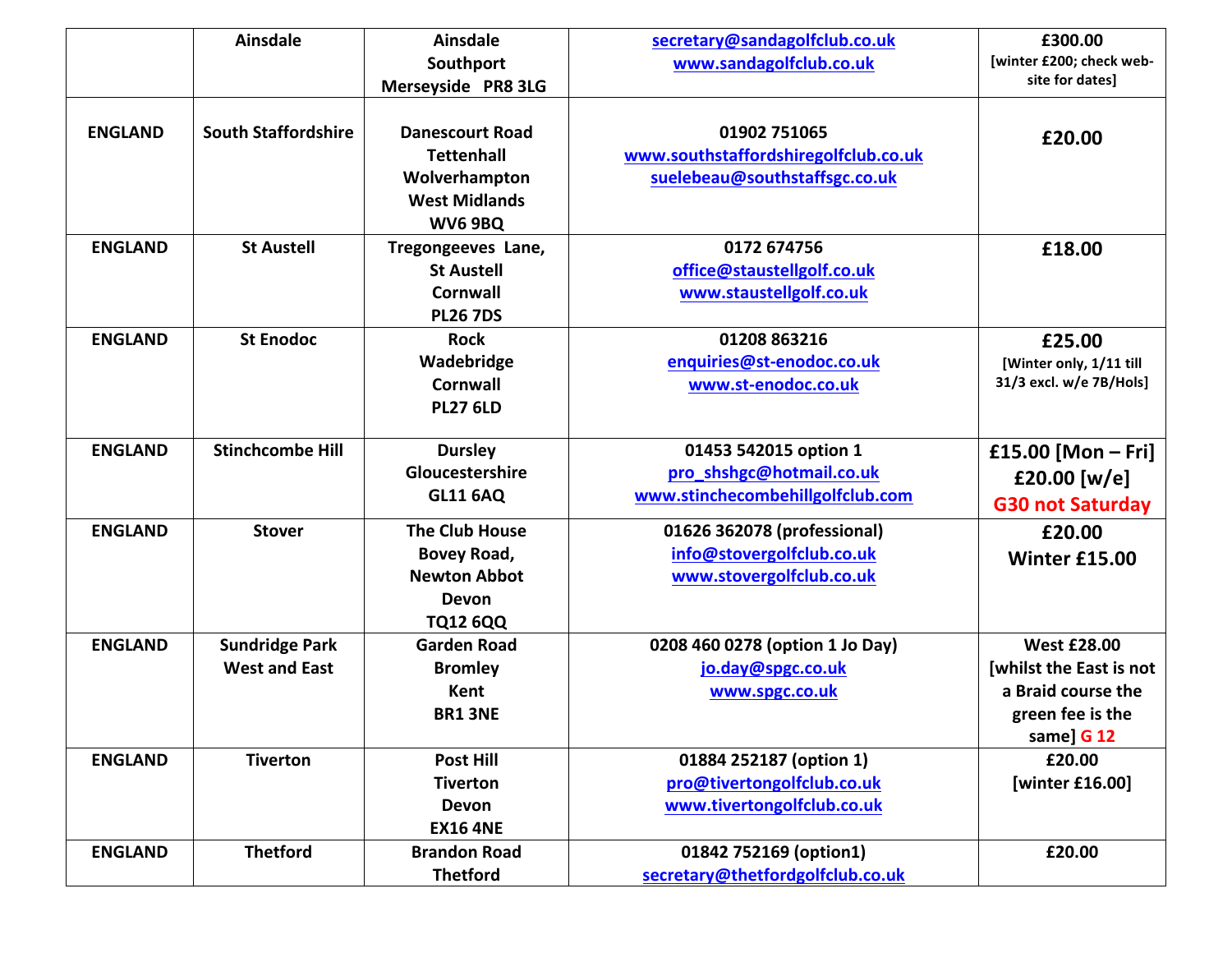|                |                      | Norfolk IP24 3NE             | www.thetfordgolfclub.co.uk                     |                       |
|----------------|----------------------|------------------------------|------------------------------------------------|-----------------------|
| <b>ENGLAND</b> | <b>Theydon Bois</b>  | <b>The Clubhouse</b>         | 01992 812460                                   | £21.00                |
|                |                      | <b>Theydon Road</b>          | proshopnews@googlemail.com                     |                       |
|                |                      | <b>Epping Essex CM16 4EH</b> | www.theydongolf.co.uk                          |                       |
| <b>ENGLAND</b> | <b>Thorpeness</b>    | Lakeside Avenue              | 01728 454926 (pro-shop) 452176 (hotel)         | £31.00                |
|                |                      | <b>Thorpeness</b>            | info@thorpeness.co.uk                          | [Mon-Thurs]           |
|                |                      | <b>Suffolk</b>               | www.thorpeness.co.uk                           | £33.00                |
|                |                      | <b>IP16 4NH</b>              | reduced rates in hotel for Association members | [Fri-Sun incl B/hols] |
| <b>ENGLAND</b> | <b>Turton</b>        | <b>Wood End Farm</b>         | 01204 852235                                   | £15.00 Mon-Fri        |
|                |                      | <b>Hospital Rd</b>           | professional@turtongolfclub.com                | £20.00 [w/e,Bk        |
|                |                      | <b>Bromley Cross</b>         | www.turtongolfclub.com                         | Hols]                 |
|                |                      | <b>Bolton</b>                |                                                |                       |
|                |                      | Lancs                        |                                                | $£10.00[Nov-Mar]$     |
|                |                      | <b>BL7 9QD</b>               |                                                |                       |
| <b>ENGLAND</b> | Tynemouth            | <b>Spital Dene</b>           | 0191 257 3381 or 4578                          | £15.00                |
|                |                      | <b>King Edward Road</b>      | secretary@tynemouthgolfclub.com                | [Mon-Fri]             |
|                |                      | <b>North Shields</b>         | www.tynemouthgolfclub.co.uk                    | Sun/Bank Hols£20 when |
|                |                      | <b>NE30 2ER</b>              |                                                | availability allows]  |
| <b>ENGLAND</b> | <b>Tyrrells Wood</b> | <b>The Drive</b>             | 01372 376025                                   | £30.00                |
|                |                      | <b>Leatherhead</b>           | office@tyrrellswoodgolfclub.com                | [weekdays only]       |
|                |                      | <b>Surrey</b>                | www.tyrrellswoodgolfclub.com                   |                       |
|                |                      | <b>KT22 8QP</b>              |                                                |                       |
| <b>ENGLAND</b> | Verulam              | 226 London Road              | 01727 853327 (option1)                         | £26.00 [Apr – Oct]    |
|                |                      | <b>St Albans</b>             | gm@verulamgolf.co.uk                           | £23.50                |
|                |                      | <b>Herts</b>                 | www.verulamgolf.co.uk                          | $[Nov - Mar]$         |
|                |                      | <b>AL1 1LG</b>               |                                                | G8                    |
| <b>ENGLAND</b> | Walmer &             | <b>The Leas</b>              | 01304 363 017                                  |                       |
|                | Kingsdown            | Kingsdown                    | info@kingsdowngolf.co.uk                       | £15.00                |
|                |                      | Deal, Kent CT14 8EP          | www.kingsdowngolf.co.uk                        |                       |
| <b>ENGLAND</b> | Warren               | Dawlish Warren               | 01828 862255                                   |                       |
|                |                      | Devon                        | Assistant@dwgc.co.uk                           | £19.00                |
|                |                      | <b>EX7 ONF</b>               | www.dwgc.co.uk                                 |                       |
| <b>ENGLAND</b> | Warrington           | <b>Hill Warren</b>           | 01925 261775                                   |                       |
|                |                      | <b>London Road</b>           | proshop@warringtongolfclub.co.uk               | £17.50                |
|                |                      | Appleton                     | www.warringtongolfclub.co.uk                   |                       |
|                |                      | Warrington                   |                                                |                       |
|                |                      | <b>WA4 5HR</b>               |                                                |                       |
|                |                      |                              |                                                |                       |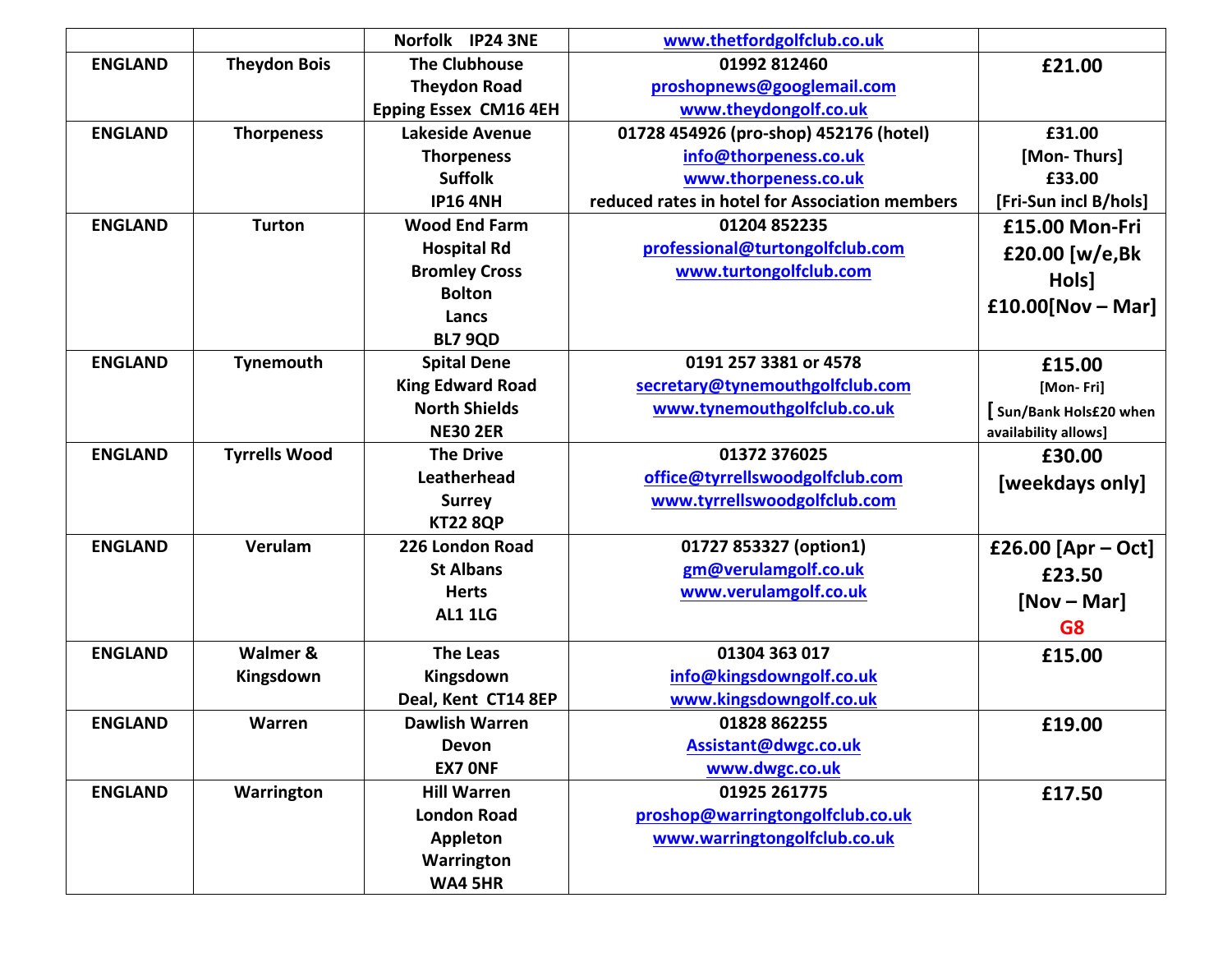| <b>ENGLAND</b> | <b>West Essex</b>      | <b>Bury Road</b>      | 0208 529 7558                         | £21.00                  |
|----------------|------------------------|-----------------------|---------------------------------------|-------------------------|
|                |                        | Chingford             | sec@westessexgolfclub.co.uk           |                         |
|                |                        | London                | www.westessexgolfclub.co.uk           |                         |
|                |                        | <b>E47QL</b>          |                                       |                         |
| <b>ENGLAND</b> | <b>West Lancashire</b> | <b>Hall Road West</b> | 0151 924 1076                         | Fourball £300 Mon-      |
|                |                        | <b>Blundellsands</b>  | golf@westlancashiregolf.co.uk         | Fri ex Tues/BH April-   |
|                |                        | Liverpool             | www.westlancashiregolf.co.uk          | Oct [£150 Mon-Fri ex    |
|                |                        | <b>Merseyside</b>     |                                       | <b>Tues/BH Nov-Mar]</b> |
|                |                        | <b>L23 7AS</b>        |                                       |                         |
|                |                        |                       |                                       |                         |
| <b>ENGLAND</b> | <b>West Middlesex</b>  | <b>Greenford Road</b> | 0208 574 3450                         | £15.00                  |
|                |                        | <b>Southall</b>       | jon@westmiddgc.co.uk                  | $[w/e$ £25.00 after     |
|                |                        | Middlesex,            | www.westmiddlesexgolfclub.co.uk       | 1.00 <sub>pm</sub>      |
|                |                        | <b>UB1 3EE</b>        |                                       |                         |
| <b>ENGLAND</b> | Weymouth               | <b>Links Road</b>     | 01305 750831                          | £18.00                  |
|                |                        | Weymouth              | weymouthgolfclub@googlemail.com       | $[£21.50 w/e$ and       |
|                |                        | <b>Dorset</b>         | www.weymouthgolfclub.co.uk            | <b>Bank Hols]</b>       |
|                |                        | DT4 OPF               |                                       |                         |
| <b>ENGLAND</b> | Wildernesse            | <b>Park Lane</b>      | 01732 761199                          | £39.00, £65-36 holes    |
|                |                        | Seal                  | golf@wildernesse.co.uk                | [Mon-Fri excl Tues      |
|                |                        | <b>Sevenoaks</b>      | www.wildernesse.co.uk                 | am] Nov-Mar £32.50      |
|                |                        | Kent                  |                                       | G12                     |
|                |                        | <b>TN15 OJE</b>       |                                       |                         |
| <b>ENGLAND</b> | <b>Willesley Park</b>  | <b>Measham Road</b>   | 01530414596                           | £20.00                  |
|                |                        | Ashby de la Zouch     | info@willesleypark.com                | Mon $-$ Fri after 9.30  |
|                |                        | Leicestershire        | www.willesleypark.com                 | [w/e. B Hols £25 after  |
|                |                        | <b>LE65 2PF</b>       |                                       | 10.30]                  |
| <b>ENGLAND</b> | <b>The Wilmslow</b>    | <b>Great Warford</b>  | 01565 872148                          | £25.00                  |
|                |                        | <b>Mobberley</b>      | generalmanager@wilmslowgolfclub.co.uk |                         |
|                |                        | <b>Knutsford</b>      | www.wilmslowgolfclub.co.uk            | [Mon, Tues, Thurs       |
|                |                        | <b>Cheshire</b>       |                                       | only & Sun pm]          |
|                |                        | <b>WA16 7AY</b>       |                                       |                         |
| <b>ENGLAND</b> | Wilpshire              | 72 Whalley Road       | 01254 249 558                         | £15.00                  |
|                |                        | Wilpshire             | admin@wilpshiregolfclub.co.uk         |                         |
|                |                        | <b>Blackburn</b>      | www.wilpshiregolfclub.co.uk           | [£18.00 w/e]            |
|                |                        | Lancashire            |                                       |                         |
|                |                        | <b>BB1 9LF</b>        |                                       |                         |
|                |                        |                       |                                       |                         |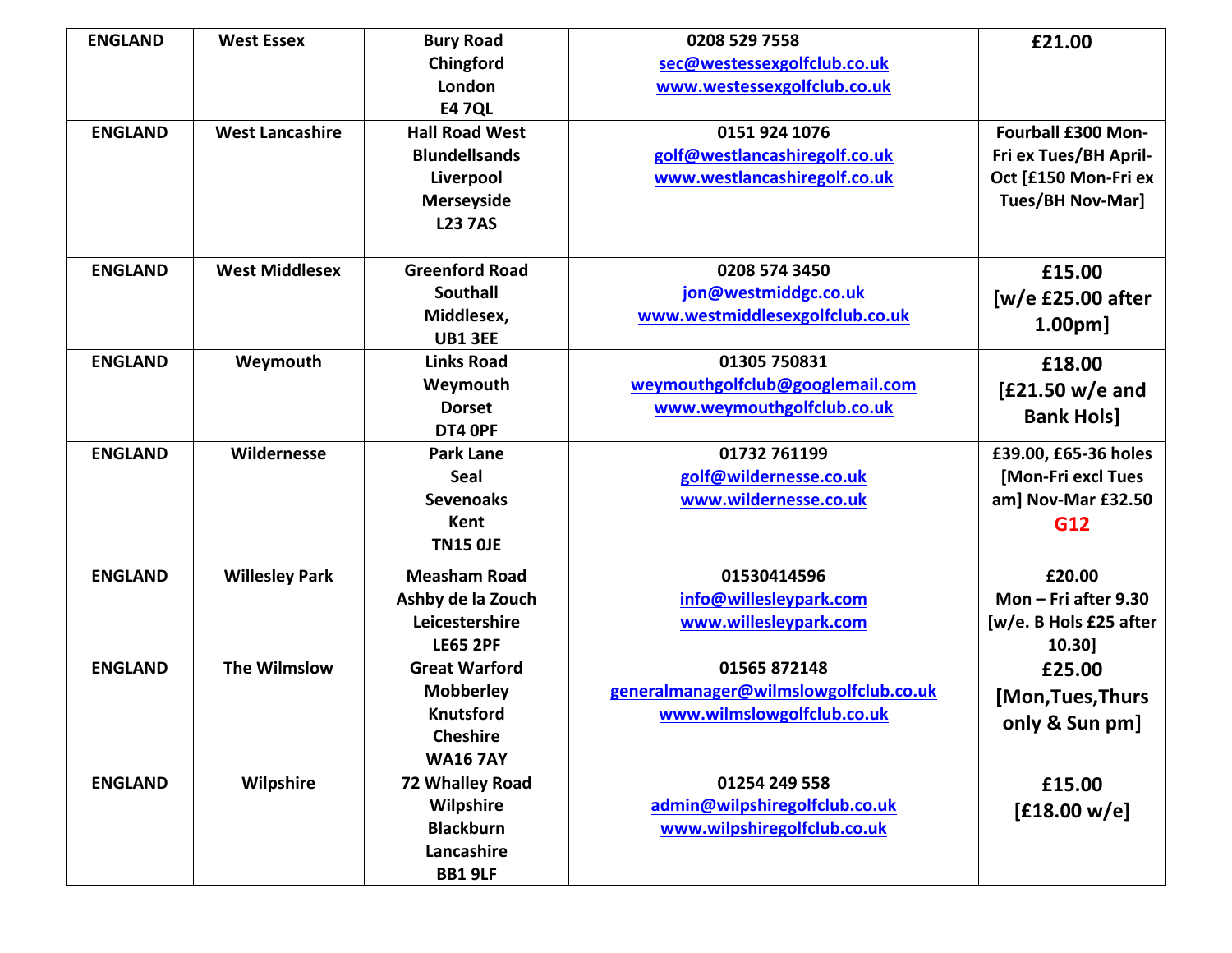| <b>ENGLAND</b> | <b>Worsley</b>   | Stableford Ave.,<br><b>Monton</b><br><b>Eccles</b> | 0161 789 4202<br>office@worsleygolfclub.co.uk<br>www.worsleygolfclub.co.uk |        |
|----------------|------------------|----------------------------------------------------|----------------------------------------------------------------------------|--------|
|                |                  | <b>M30 8AP</b>                                     |                                                                            |        |
| <b>ENGLAND</b> | <b>Yelverton</b> | <b>Golf Links Road</b>                             | 01822852824                                                                | £20.00 |
|                |                  | Yelverton                                          | Secretary@yelvertongolf.co.uk                                              |        |
|                |                  | Plymouth                                           | www.yelvertongolf.co.uk                                                    |        |
|                |                  | <b>PL20 6BN</b>                                    |                                                                            |        |

## CLUBS THAT WILL ACCEPT AWAYDAY/TOURING GROUP BOOKINGS (see Rule 6 above)

| <b>Club</b>              | Max number                                | <b>Club</b>             | Max number      | <b>Club</b>                                   | Max number        |
|--------------------------|-------------------------------------------|-------------------------|-----------------|-----------------------------------------------|-------------------|
| Aberfeldy                | 12                                        | <b>Alloa</b>            | 12              | <b>Alton</b>                                  | 16                |
| <b>Arcot Hall</b>        | 16                                        | <b>Axe Cliff</b>        | 40              | <b>Belleisle</b>                              | 32                |
| <b>Bramley</b>           | no restriction                            | <b>Bruntsfield</b>      | 40              | <b>Buchanan Castle</b>                        | 16                |
| <b>Burntisland</b>       | 12                                        | <b>Bush Hill</b>        | 12              | <b>Cardross</b>                               | 12 (over 12 £20)  |
| <b>Cathcart Castle</b>   | 12                                        | <b>Charnwood Forest</b> | 12              | Cockermouth                                   | 12                |
| <b>Comrie</b>            | 12 (not Saturday)                         | Craigmillar             | 20              | <b>Drumpellier</b>                            | 20                |
| Dunstanburgh             | 12                                        | <b>East Devon</b>       | 12              | <b>Eltham Warren</b>                          | no restriction    |
| Fortrose & Rosemarkie 28 |                                           | Girvan                  | 32              | Glen                                          | 12                |
| Grim's Dyke              | check with club                           | Golspie                 |                 | 12 (larger groups 20% of published green fee) |                   |
| Helensburgh              | 12                                        | <b>Henley</b>           | 20              |                                               |                   |
| Herefordshire            | 12 (check for bigger groups) Hexham       |                         | check with club | Hull                                          | 12                |
| <b>Ipswich</b>           | 8                                         | <b>Kirriemuir</b>       |                 | check as max depends on bookings              |                   |
| <b>Knott End</b>         | 12                                        | Littlestone             | 8               | <b>Lundin Ladies</b>                          | 12                |
| <b>Musselburgh</b>       | 40                                        | <b>Neath</b>            | 10              | <b>Northcliffe Shipley 40</b>                 |                   |
|                          | Royal Musselburgh contact Allan Alexander | <b>St Deniol</b>        | 12              | <b>Seafield</b>                               | 32                |
| <b>Sherborne</b>         | 24                                        | <b>Shotts</b>           | 12              | <b>Stinchcombe Hill</b>                       | 30 (not Saturday) |
| <b>Stranraer</b>         | 12                                        | Tenby                   | 12              | Tiverton                                      | 20                |
| Verulam                  | 8                                         | <b>West Linton</b>      | 12              | Wildernesse                                   | 12                |

For groups or families golfing in Fife, why not stay in the cottage in which James Braid was born (6<sup>th</sup> February 1870)

'Linmara', Earlsferry, Fife. see either www.linmara-elie.co.uk or www.holidaylettings.co.uk sleeps 6, 3 bedrooms, 2 bathrooms (1 en-suite), lounge with log fire, kitchen, secluded back garden